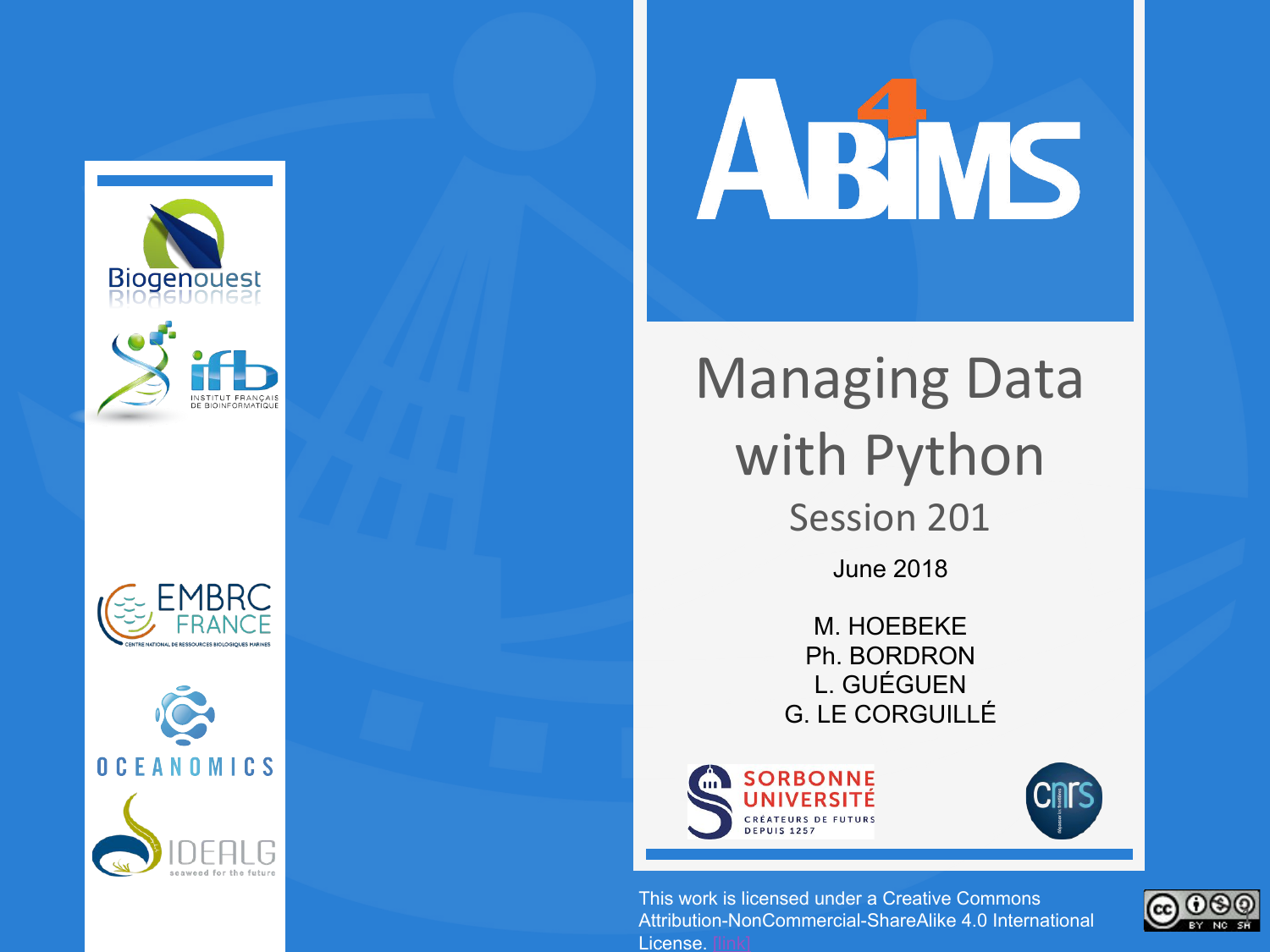

# **Object Oriented Python**

- 0. A Quick Refresher
- 1. What is Object Oriented Programming ?
- 2. Designing Classes & Implementing Methods
- 3. Using Inheritance
- 4. Unit Testing Your Code
- 5. Handling Exceptions
- 6. Tracing Execution With Loggers
- 7. Debugging under PyCharm

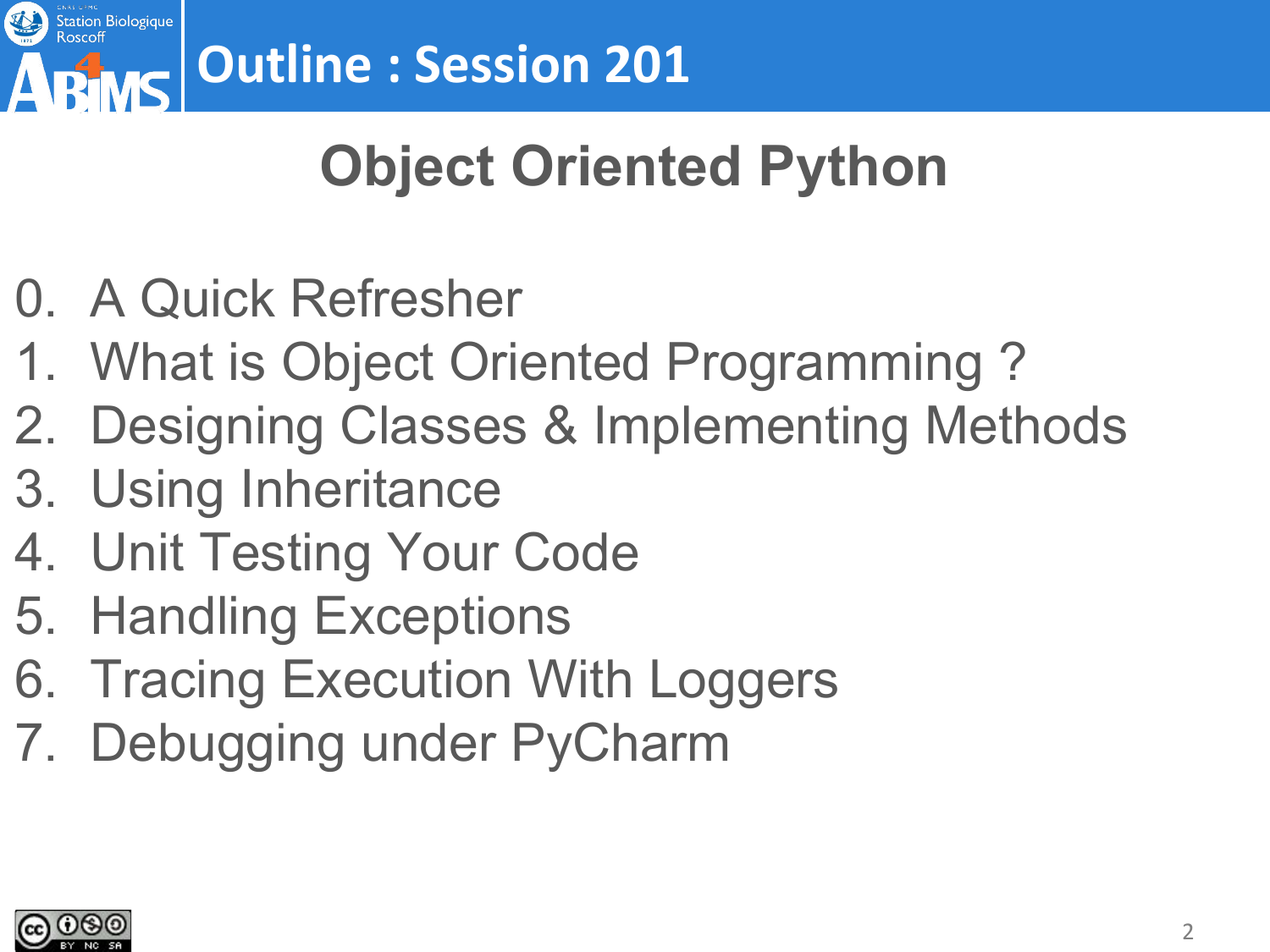

# **Object Oriented Python**

- 0. A Quick Refresher
- 1. What is Object Oriented Programming ?
- 2. Designing Classes & Implementing Methods
- 3. Using Inheritance
- 4. Unit Testing Your Code
- 5. Handling Exceptions
- 6. Tracing Execution With Loggers
- 7. Debugging under PyCharm

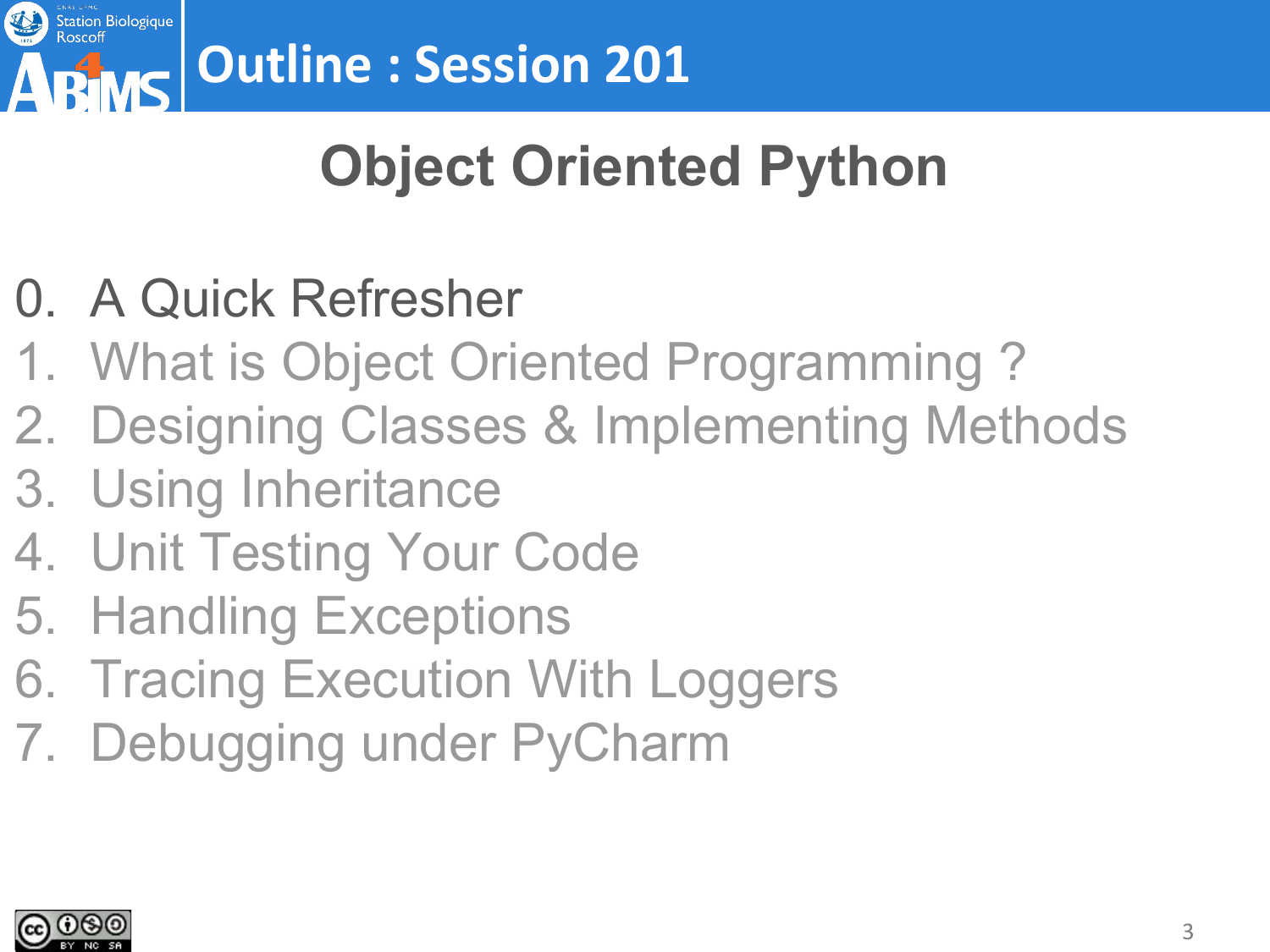

### **Python's main data types (1)**

#### **1. Scalars :**

| myStringVar='Hello, World'             | # A string variable         |
|----------------------------------------|-----------------------------|
| myIntVar=42                            | # An integer variable       |
| $\sqrt{myr}$ loat $\sqrt{Var}=3.14152$ | # A floating point variable |
| myBoolVar=True                         | # A boolean variable        |

#### **2. Containers : lists**

```
myListVar=['Hello', 'World']
myListVar[1]='Universe'
myListVar.append('and Beyond')
myListVar.extend(['but','not','too','far' ])
myListVar=myListVar[0:1]+['Cruel']+myListVar[3:]+
          myListVar[1:2]
```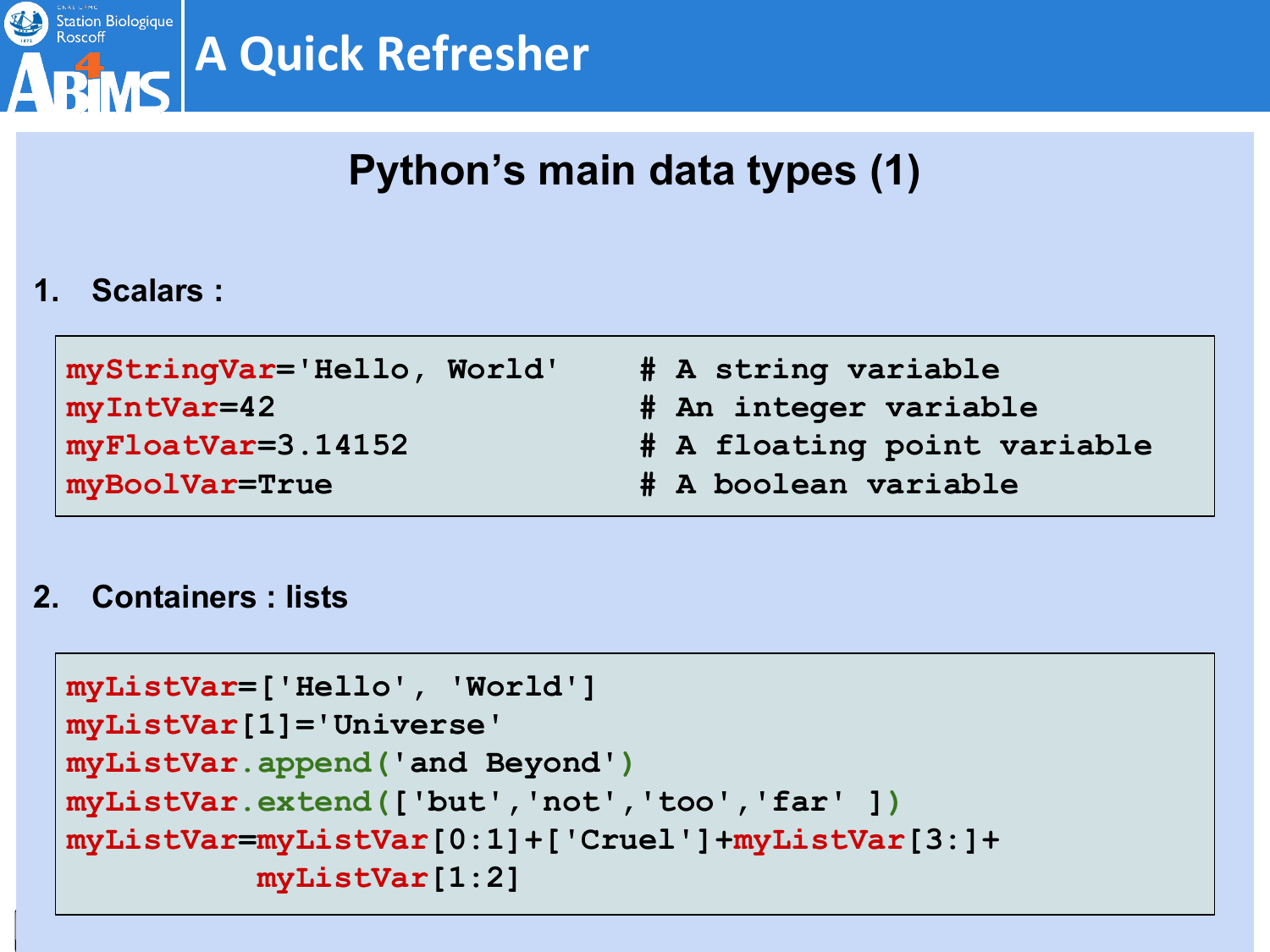

### **Python's main data types (2)**

**3. Containers : tuples (a.k.a : read-only lists)**



**4. Containers : dictionaries**

```
myDictVar={'lastname' : 'Van ROSSUM', 
            'firstname' : 'Guido'}
myDictVar['employer']='Google Inc.'
myDictVar['colors']=['red','green','blue']
myDictVar['address']={'country' : 'USA',
                        'city' : 'Mountain View'}
myDictVar['address']['street']='Snake Drive'
```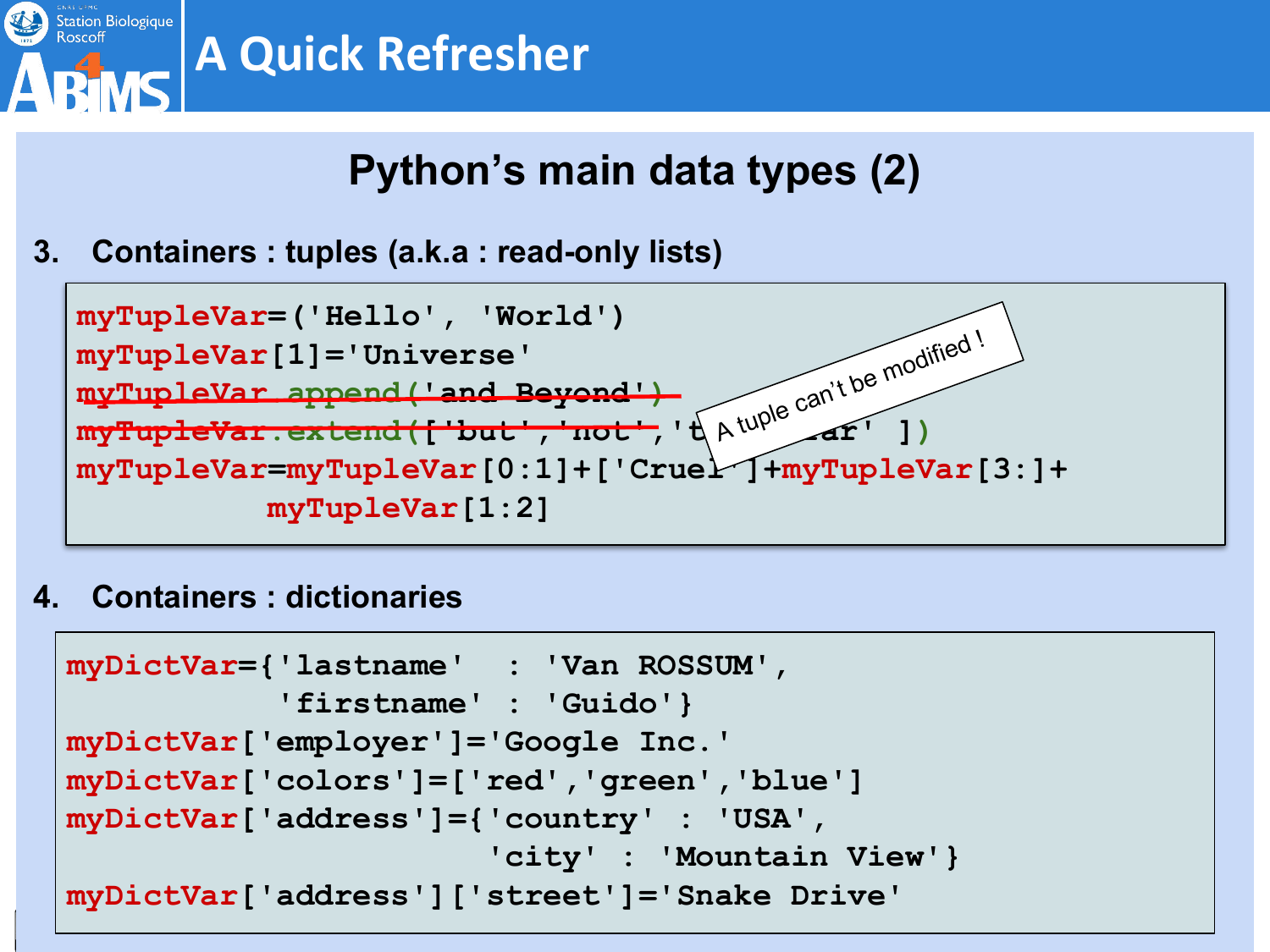

#### **Looping constructions**

**1. Looping over a list or tuple :**

**for fruit in ('apple', 'banana','orange') : fruitJuice=fruitJuice+press(fruit)**

**2. Looping using an index :**

**for year in range(2001,2019) : computeVacationDaysInYear(year)**

**3. Looping over dictionaries :**

**for seqId in sequenceDict.keys() : # enumerate keys sequence=sequenceDict[seqId]**

**for sequence in sequenceDict.values() : # enumerate values totalLength=totalLength+len(sequence)**

**for (id,seq) in sequenceDict.items() : # enumerate both print('The sequence of: '+id+' is '+seq)**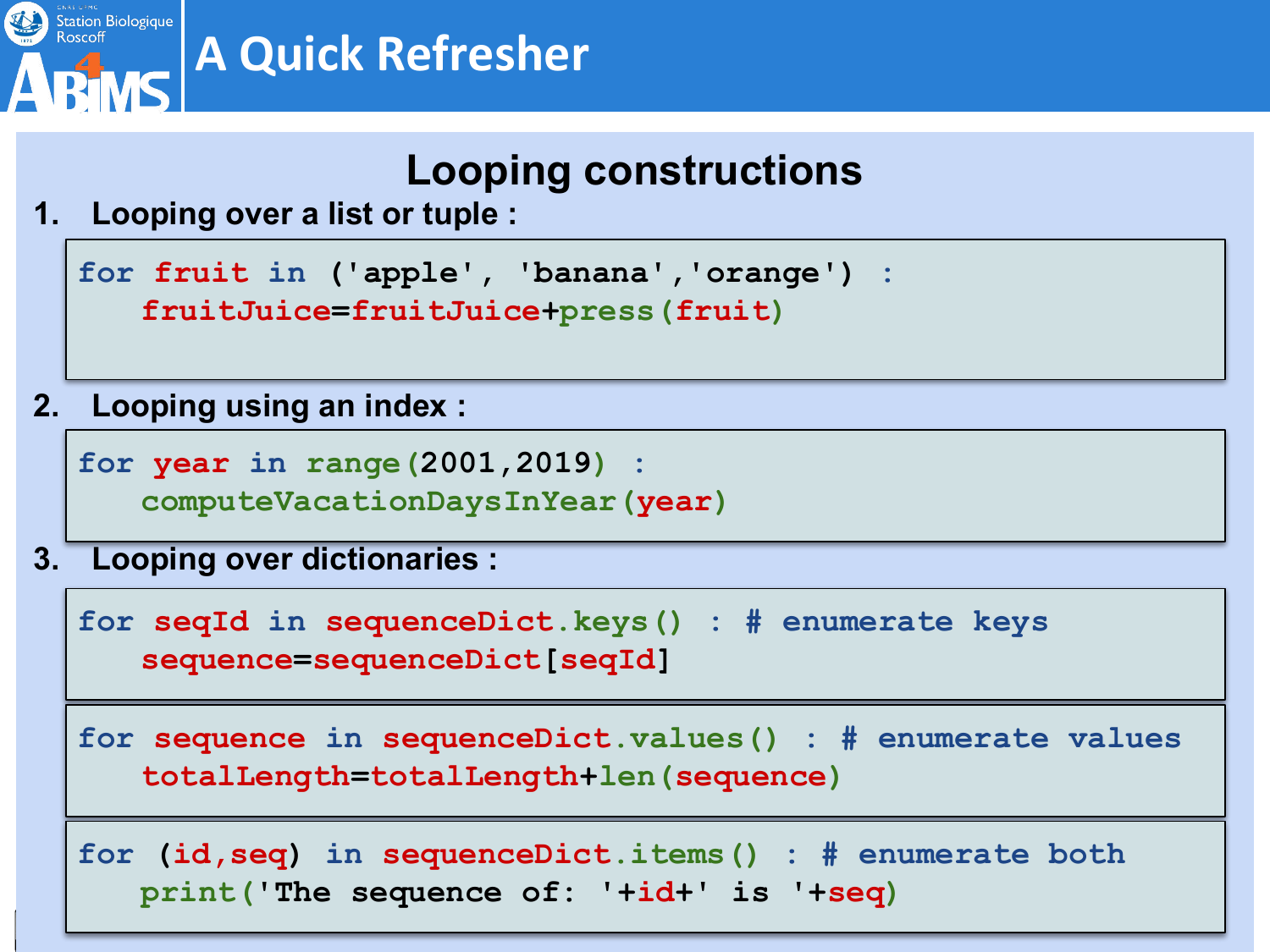

## **Using Functions**

#### **Defining a function :**

**def computeSum(a,b) : sum=a+b return sum**

#### **Calling a function :**

**mySum=computeSum(12,34)**

**Modifications to scalar function arguments inside a function have no effect outside the function.**

**Modifications to non-scalar (lists, dictionaries…) function arguments inside a function persist even when de function has completed execution.**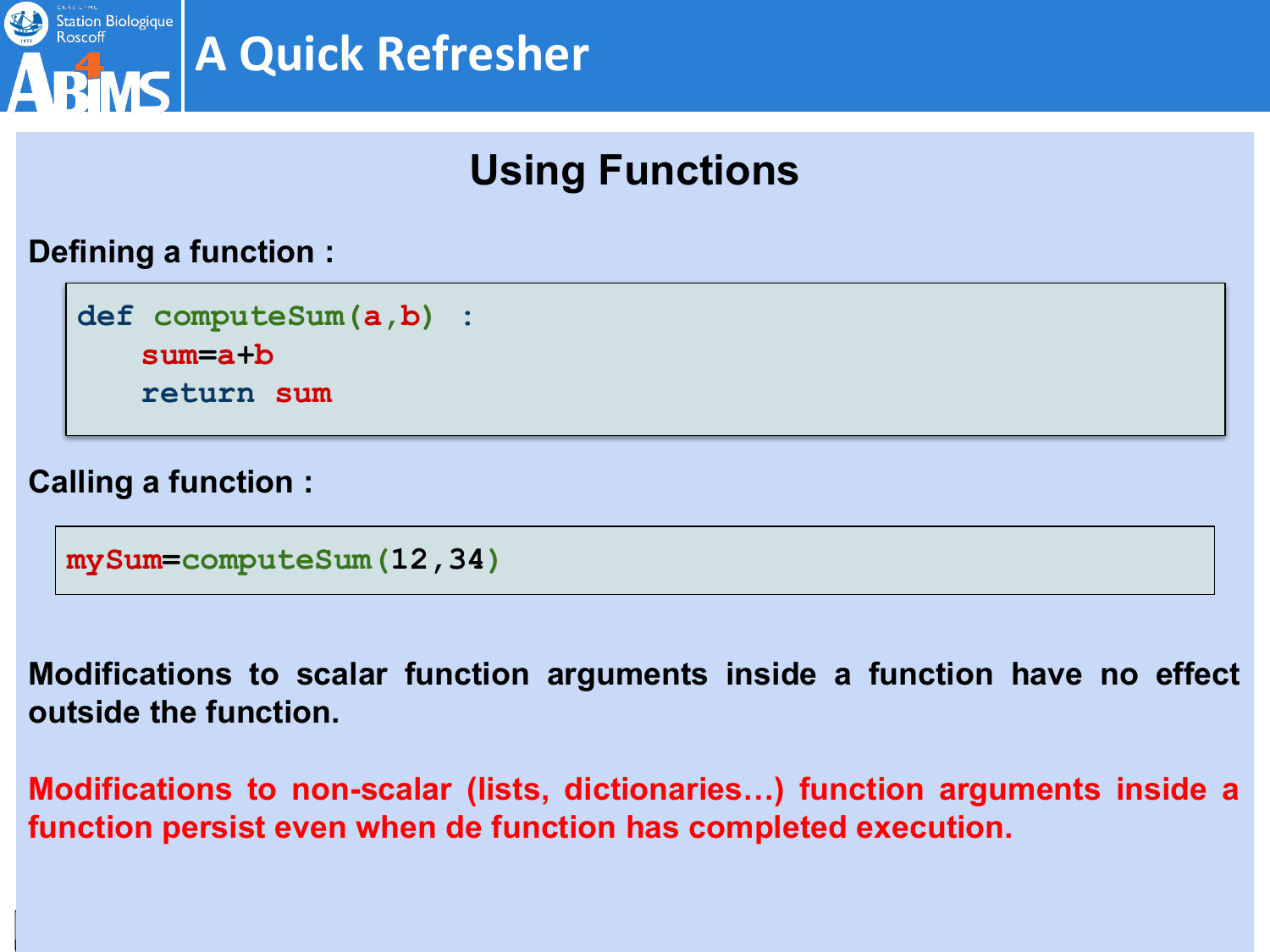

**…**

## **A Quick Refresher**

## **Using Modules**

#### **Importing a module with all its components:**

**import moduleName**

**res=moduleName.computeSomethingSmart(data)**

#### **Selectively importing components from a module:**

```
from moduleName import computeSomethingSmart
…
```

```
res=computeSomethingSmart(data)
```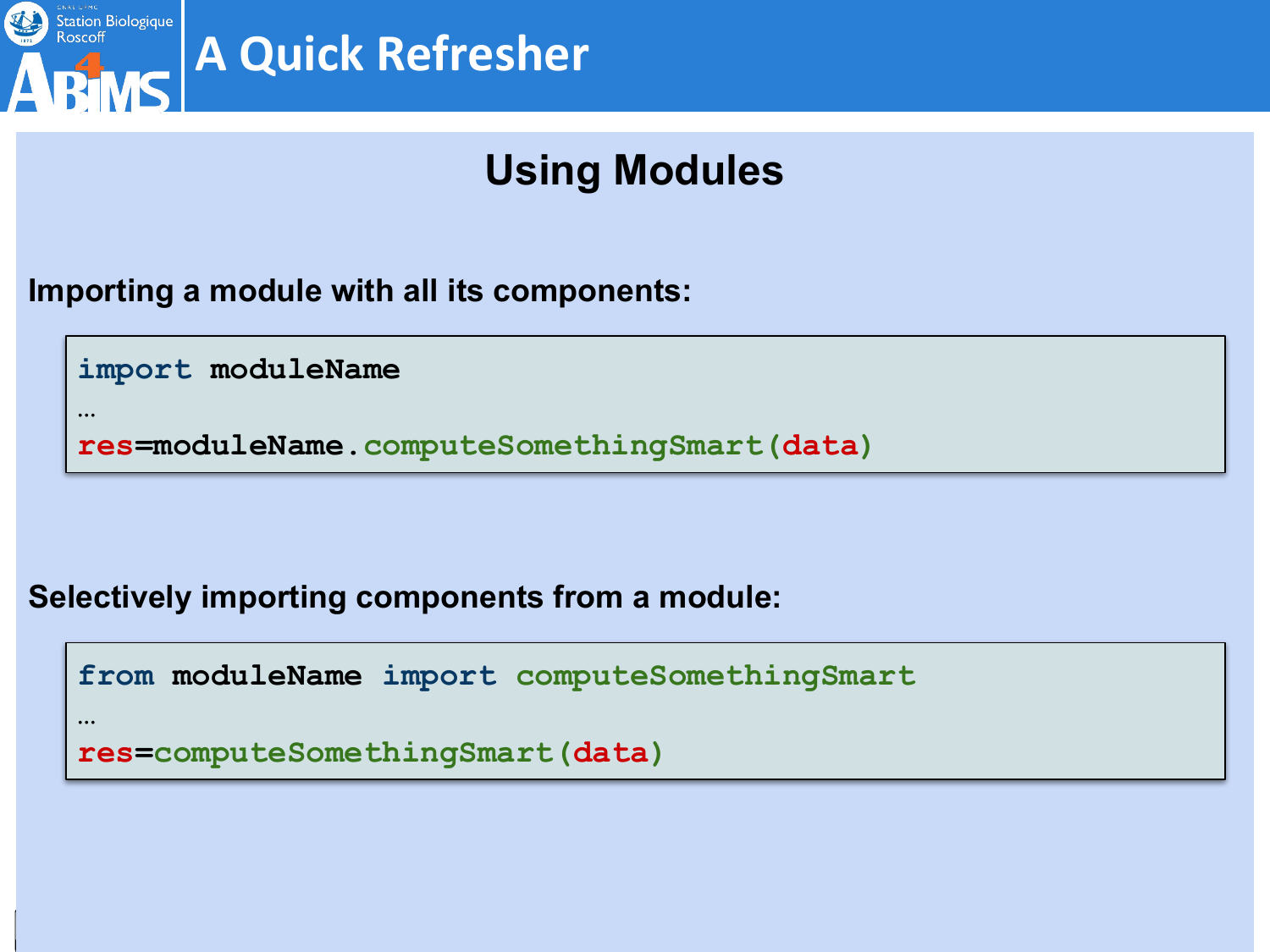

# **Object Oriented Python**

- 0. A Quick Refresher
- 1. What is Object Oriented Programming ?
- 2. Designing Classes & Implementing Methods
- 3. Using Inheritance
- 4. Unit Testing Your Code
- 5. Handling Exceptions
- 6. Tracing Execution With Loggers
- 7. Debugging under PyCharm

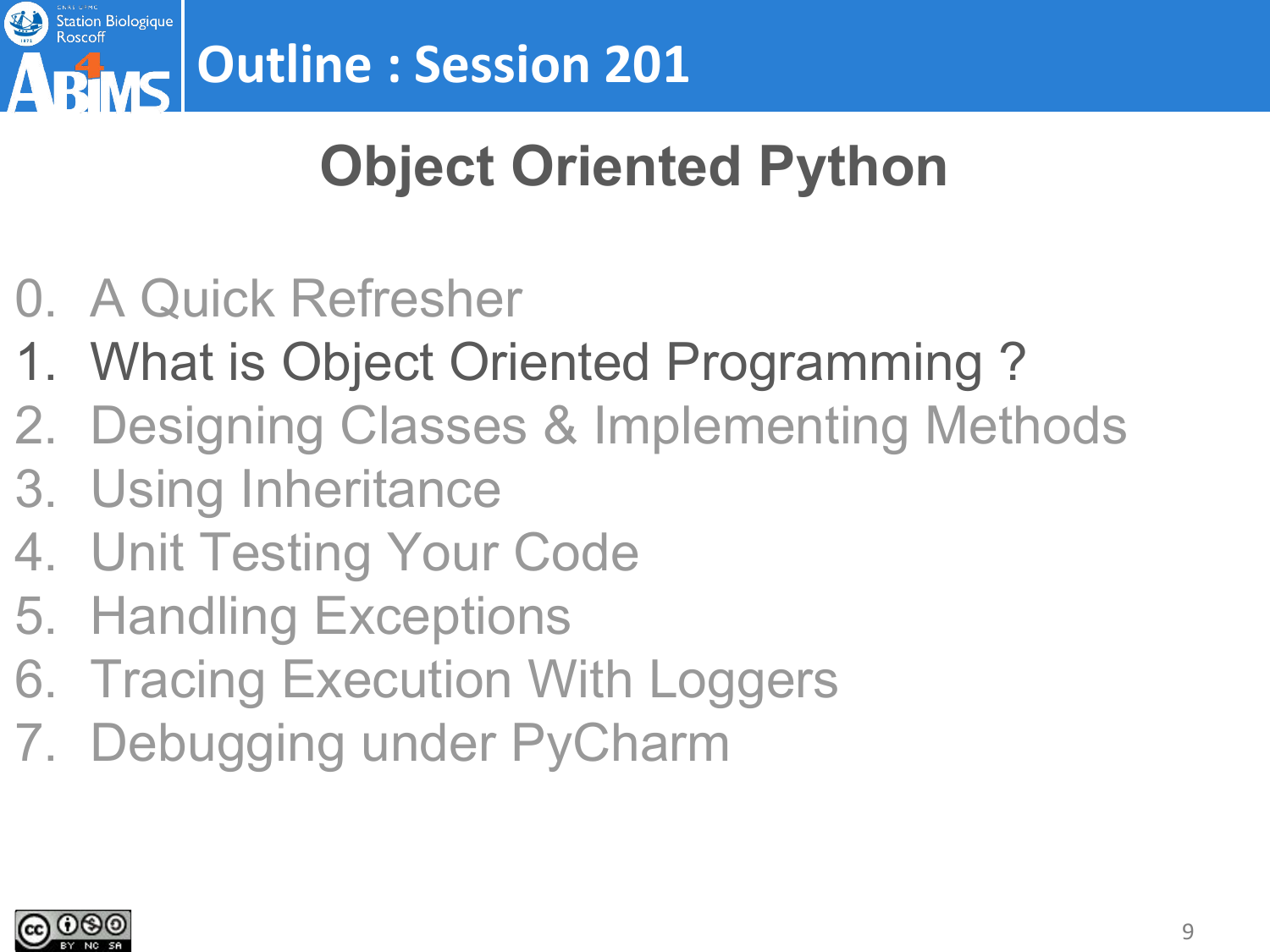

**Until now, we have been writing Python scripts using** *procedural programming* **:**

- **- We used more or less elaborate data structures which we stored in variables.**
- **- And we used functions to which these variables were passed as arguments, or returned at the end of the functions to read or modify the variable contents, or to build new variables.**

```
seqInfo=sequencetools.readFastaFromFile(filename)
...
seqInfo=sequencetools.computeSequenceLengths(seqInfo)
...
sortedIds=sequencetools.sortSequencesByLength(seqInfo)
...
```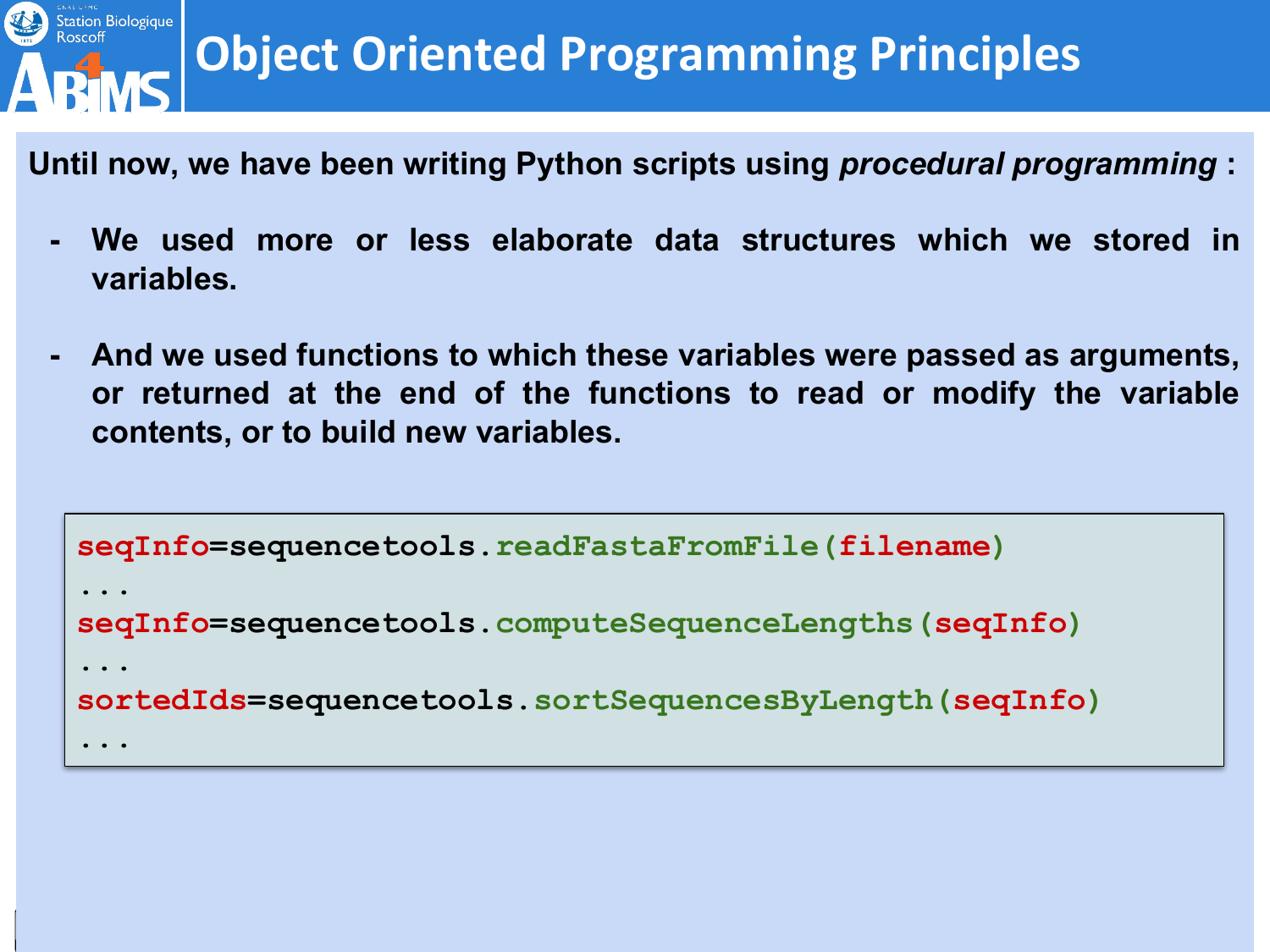**This is more or less OK while :**

- **- We are the unique author of the code using our data structures.**
- **- We remain consistent in the design and usage of our data structures (we use**  *constant variables* **for dictionary keys, we don't change the type of data that we store with a given key in the dictionary...)**

**In short :**

Station Biologique

**- People (ourselves included) wanting to (re)use our code need to understand how we built the data structures, both for reading the data they contain, and for adding new data (to ensure that no existing data is accidentally overwritten).**

**For example :**

- **- James wants to compute the GC% of nucleotidic sequences.**
- **- He's less than eager to write functions for reading sequences from files.**
- **- Francis told him about that handy sequencetools package developed by Rosalind.**
- **- To use it, James will have to read through the code of the module to learn :**
	- **- What function to call to read sequences from a file**
	- **- How the data structure storing the sequence data is organised to access the actual letters of the sequence.**
- **- And Rosalind can't change her data structure anymore without risking to break programs relying on it written by Francis or James.**

### **There must be a better way to design reusable and extensible programs!**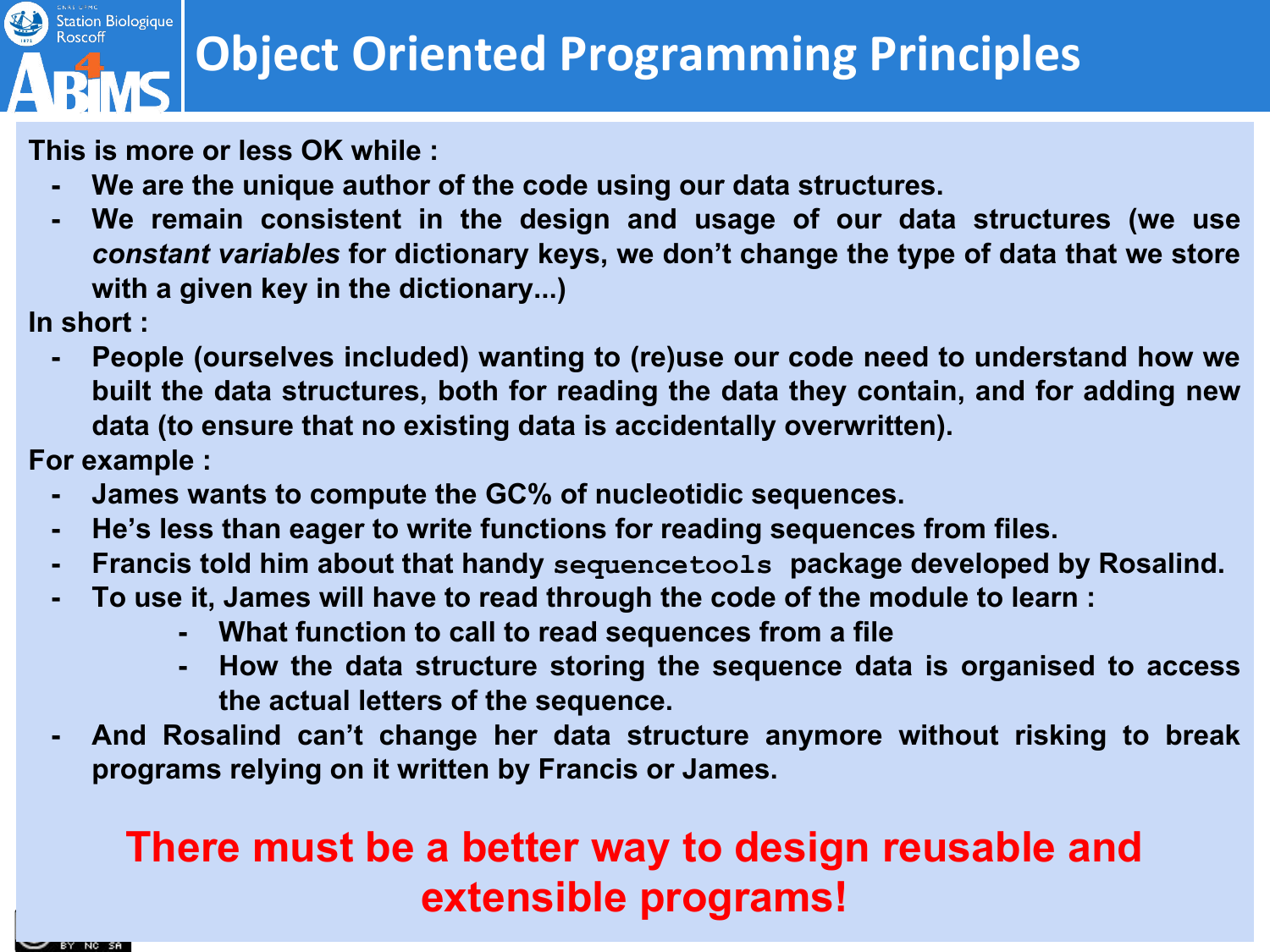

#### **Object Oriented Programming : Trying to mimic the way the "real world" works.**

- **The "real world" is made of objects :**
	- **- The apple I'm carrying in my bag.**
	- **- The car I just parked outside.**
	- **- My son I just dropped off at school.**

**And I'm constantly interacting with or operating on these objects :**

- **- To CHECK IN WHAT STATE they are :**
	- **- Was the apple I took the shiniest ?**
	- **- Was there enough fuel in my car for this morning's trip ?**
	- **- Did my son brush his teeth after breakfast ?**
- **- To MODIFY THEIR STATE if needed :**
	- **- I really need to wash this apple before eating it.**
	- **- After the trip, my car will have a little less fuel and a little more mileage.**
	- **- Give my son a compliment or a blame.**

## **The keywords here are : OBJECTS, STATE, OPERATIONS**

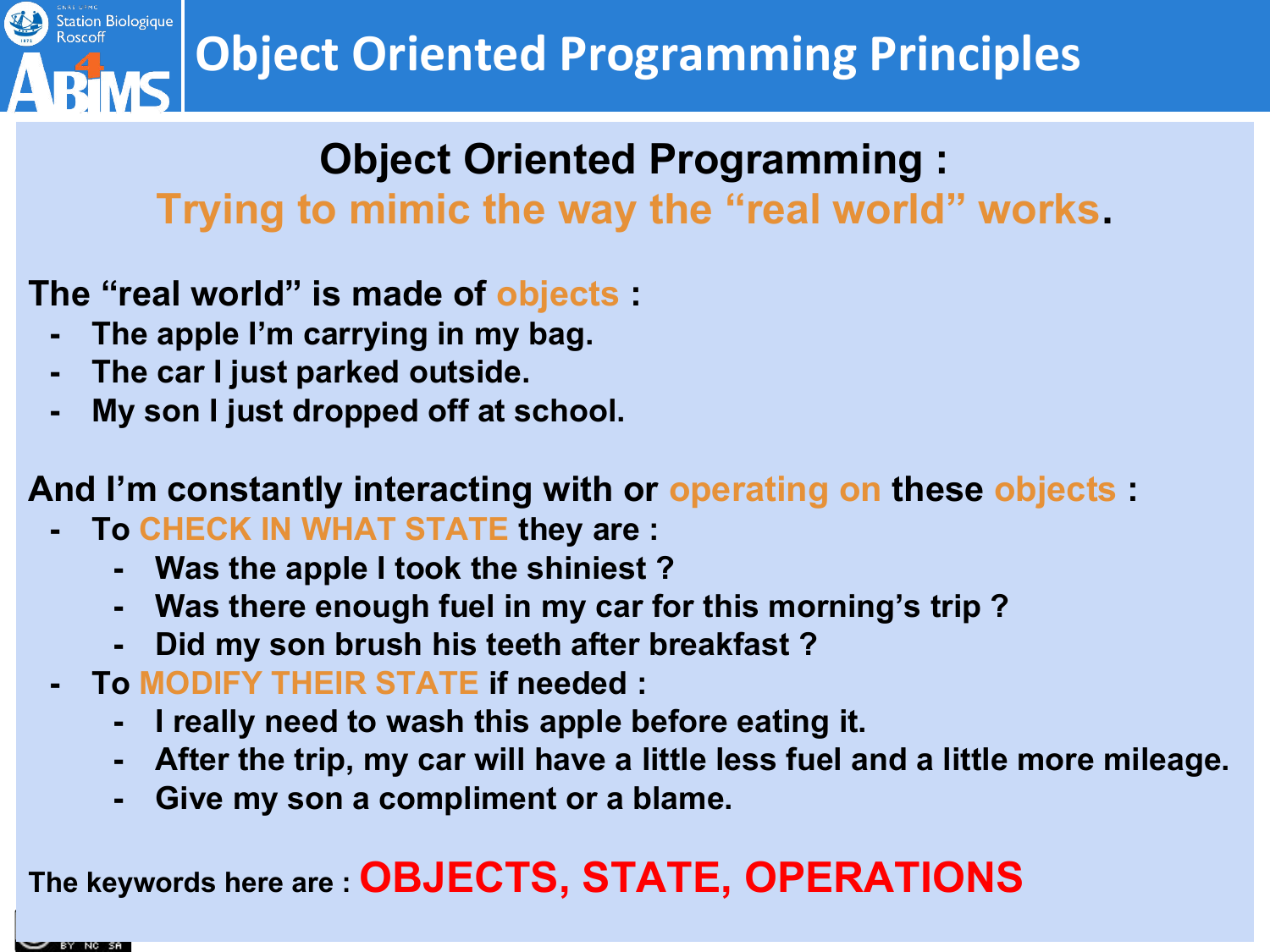

#### **A tentative definition of an object**

**An object is characterized by its state : A SET OF PROPERTIES**

- **- An apple has a weight, a color, a price, belongs to a variety…**
- **- A car has a brand, a color, a price, an owner, an engine…**
- **- My son has a specific eye color, hair color, age, preferred videogame…**

**And by the SET OF OPERATIONS that it is capable of supporting :**

- **- An apple can be bought, sold, eaten..**
- **- A car can be driven from one place to another, be sold, be repaired…**
- **- My son can take the bus, go for a swim, tidy his room (really ?)...**

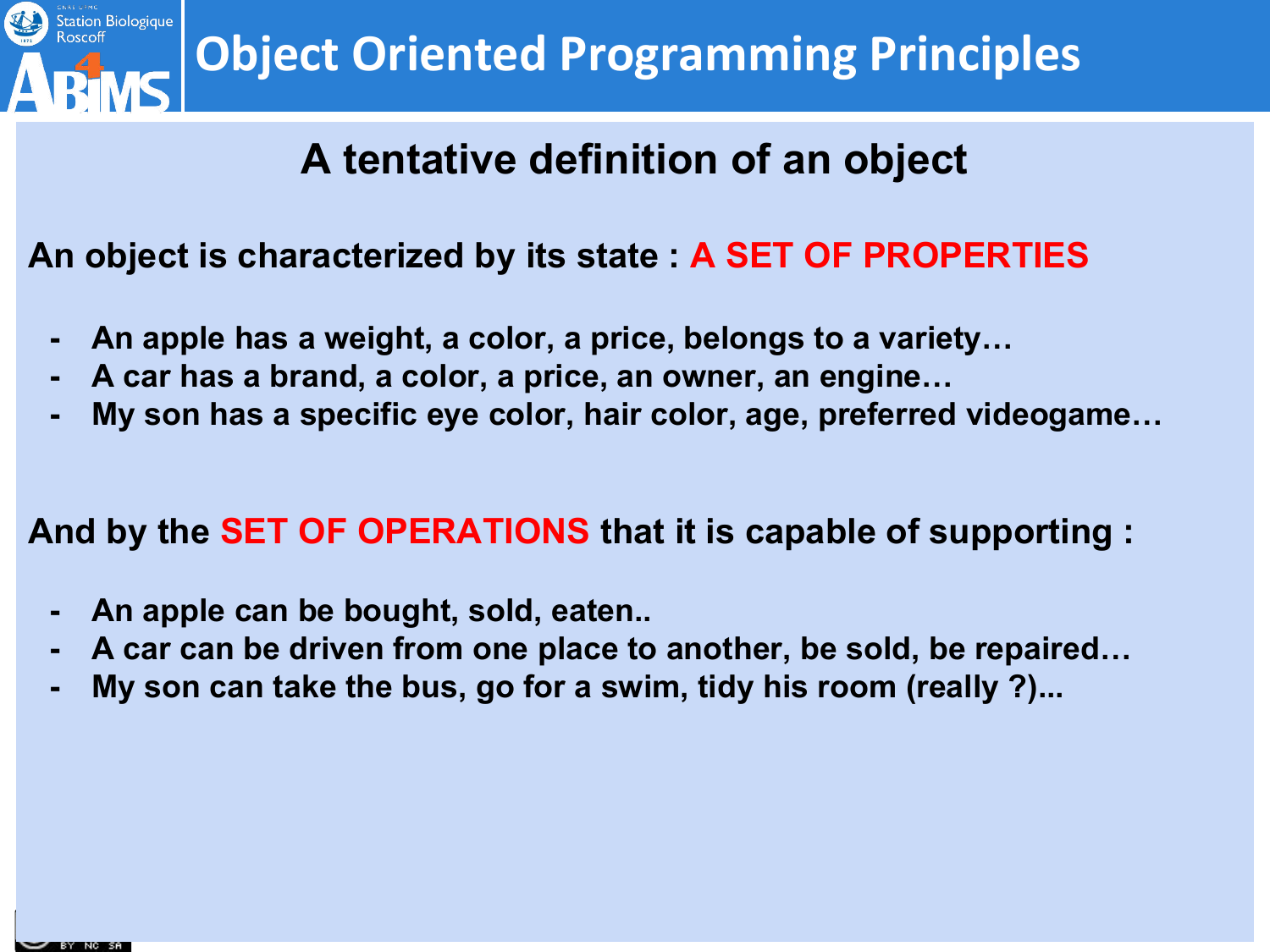

#### **A tentative representation of an object**



**SY RY NC SA**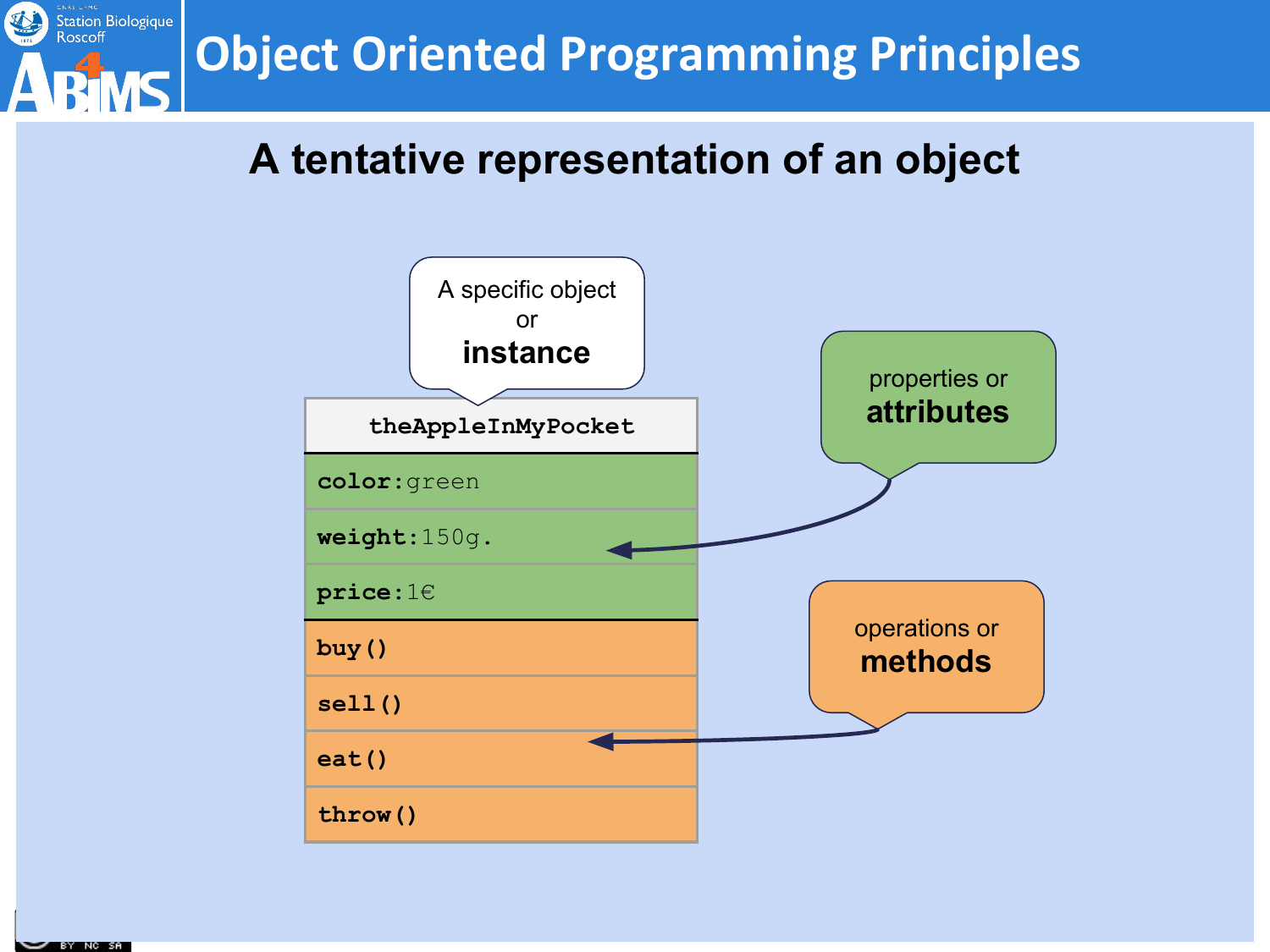

#### **From Object to Class**

**Objects of the same kind share common attributes and support common methods : they belong to the same CLASS**



**Objects of the same class can all have a different state.**

**An object is said to be an instance of a class.**

BY NC SA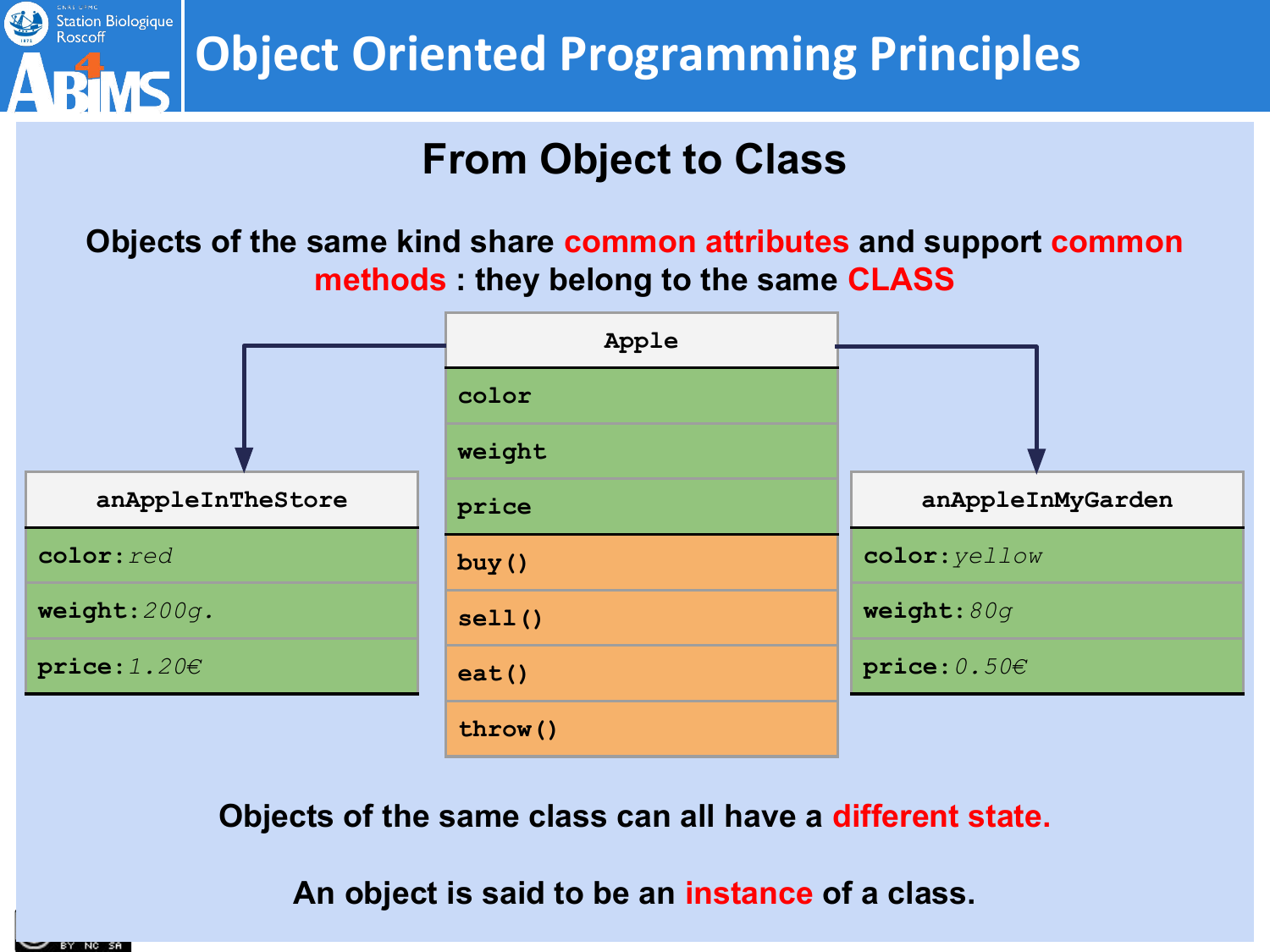

# **Object Oriented Python**

- 0. A Quick Refresher
- 1. What is Object Oriented Programming ?
- 2. Designing Classes & Implementing Methods
- 3. Using Inheritance
- 4. Unit Testing Your Code
- 5. Handling Exceptions
- 6. Tracing Execution With Loggers
- 7. Debugging under PyCharm

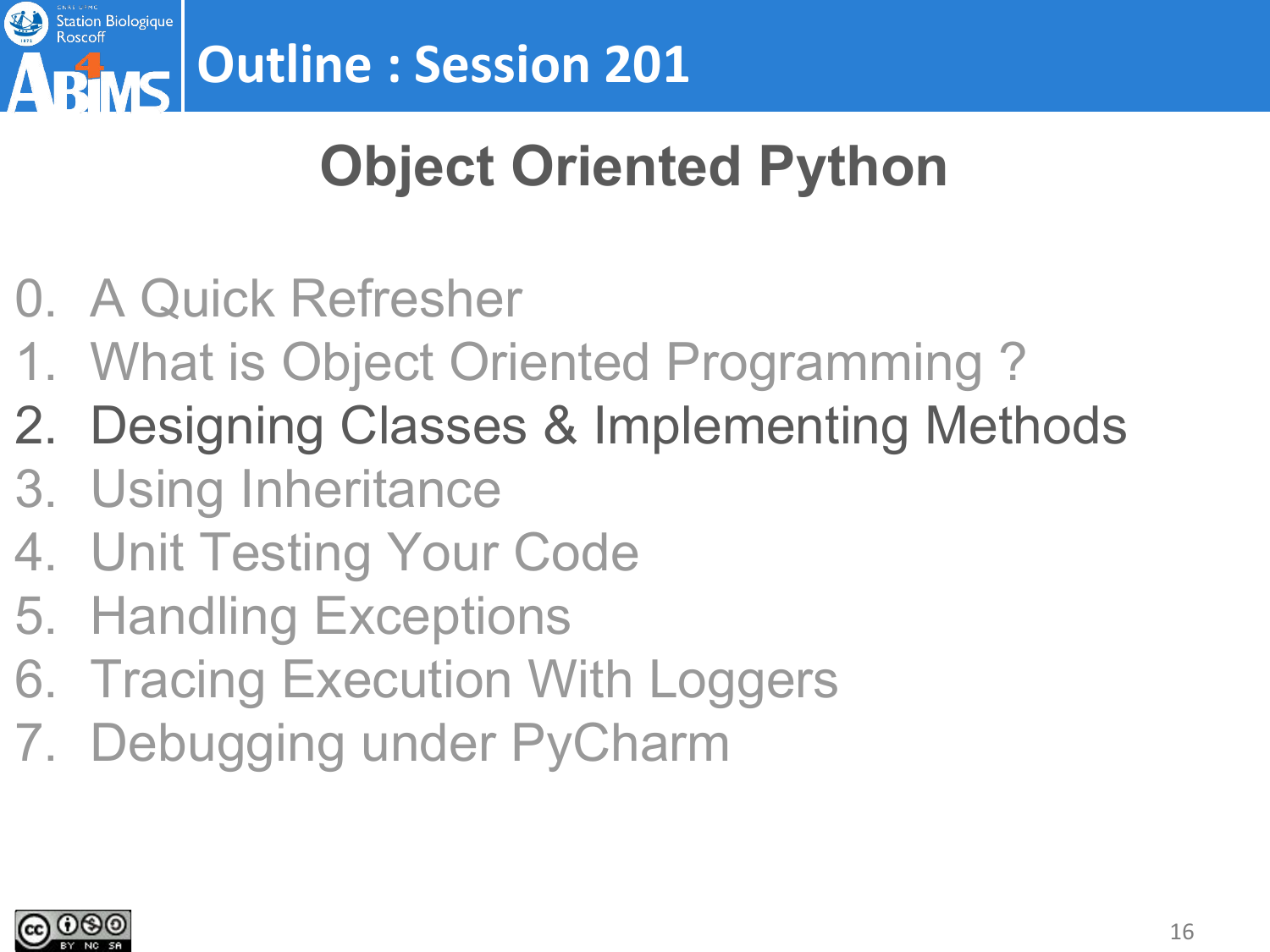

### **Objects in Python**

**In Python, objects are "just another" type of variable. We already manipulated some objects in the Python for Beginners sessions :**

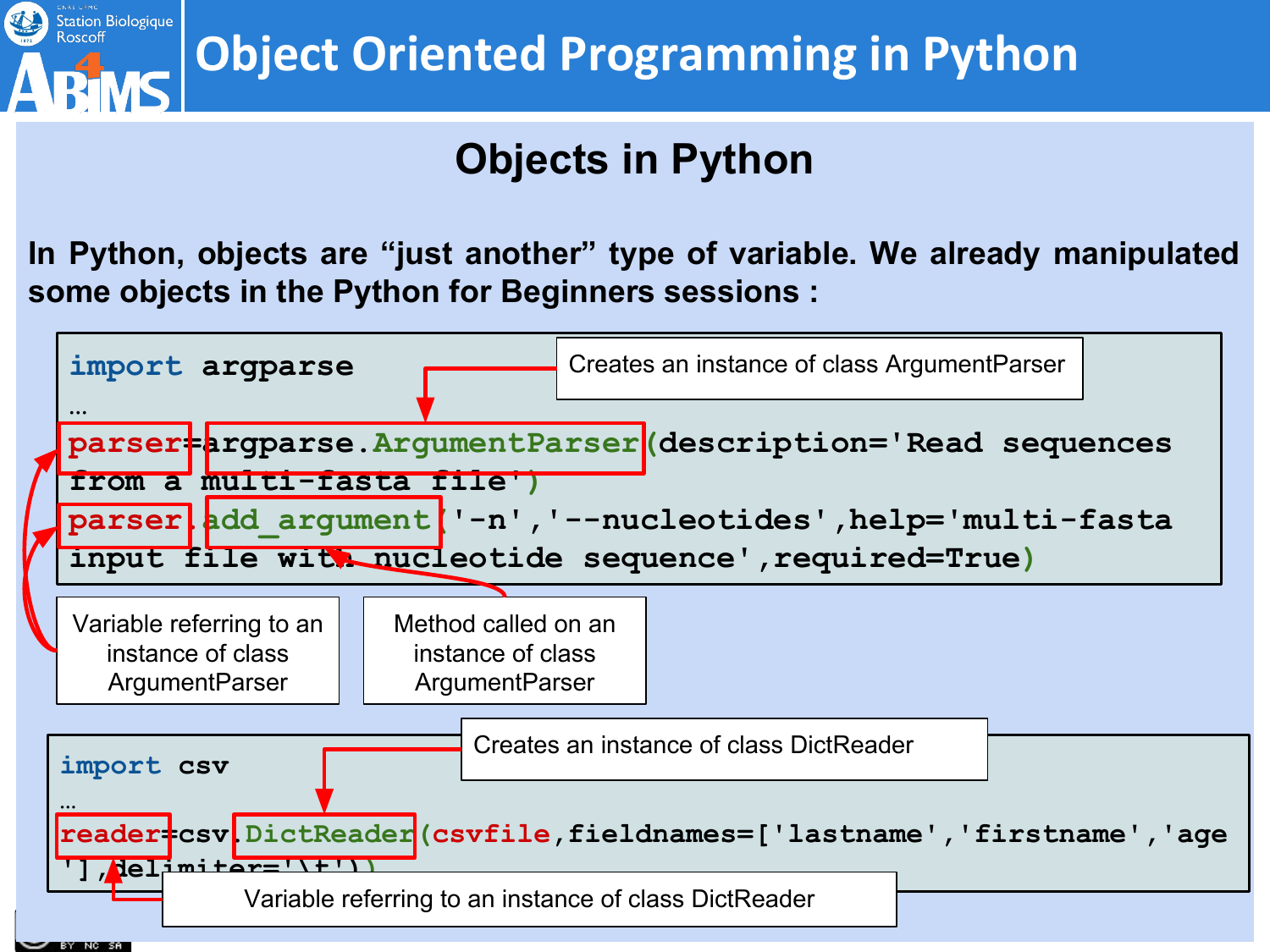

## **Object Oriented Programming in Python**

#### **Writing Classes in Python (I) Defining the class and how to build instances**



18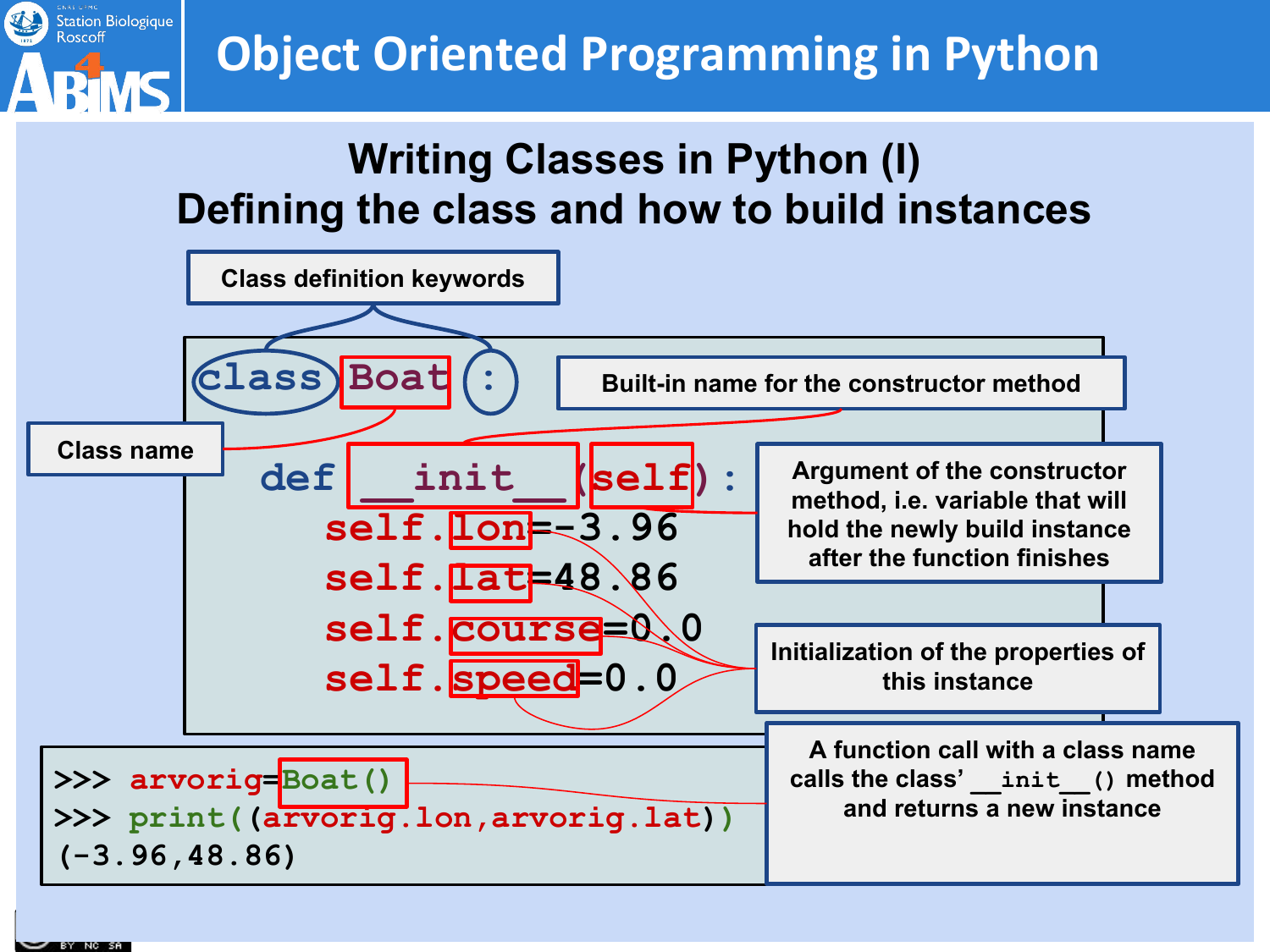

### **Writing Classes in Python (I) Defining methods**

**Methods operating on an instance are defined in a class and always receive an instance as their first argument.**



```
>>> print(arvorig.getPosition())
>>(-5.34,48.86)
```


Station Biologique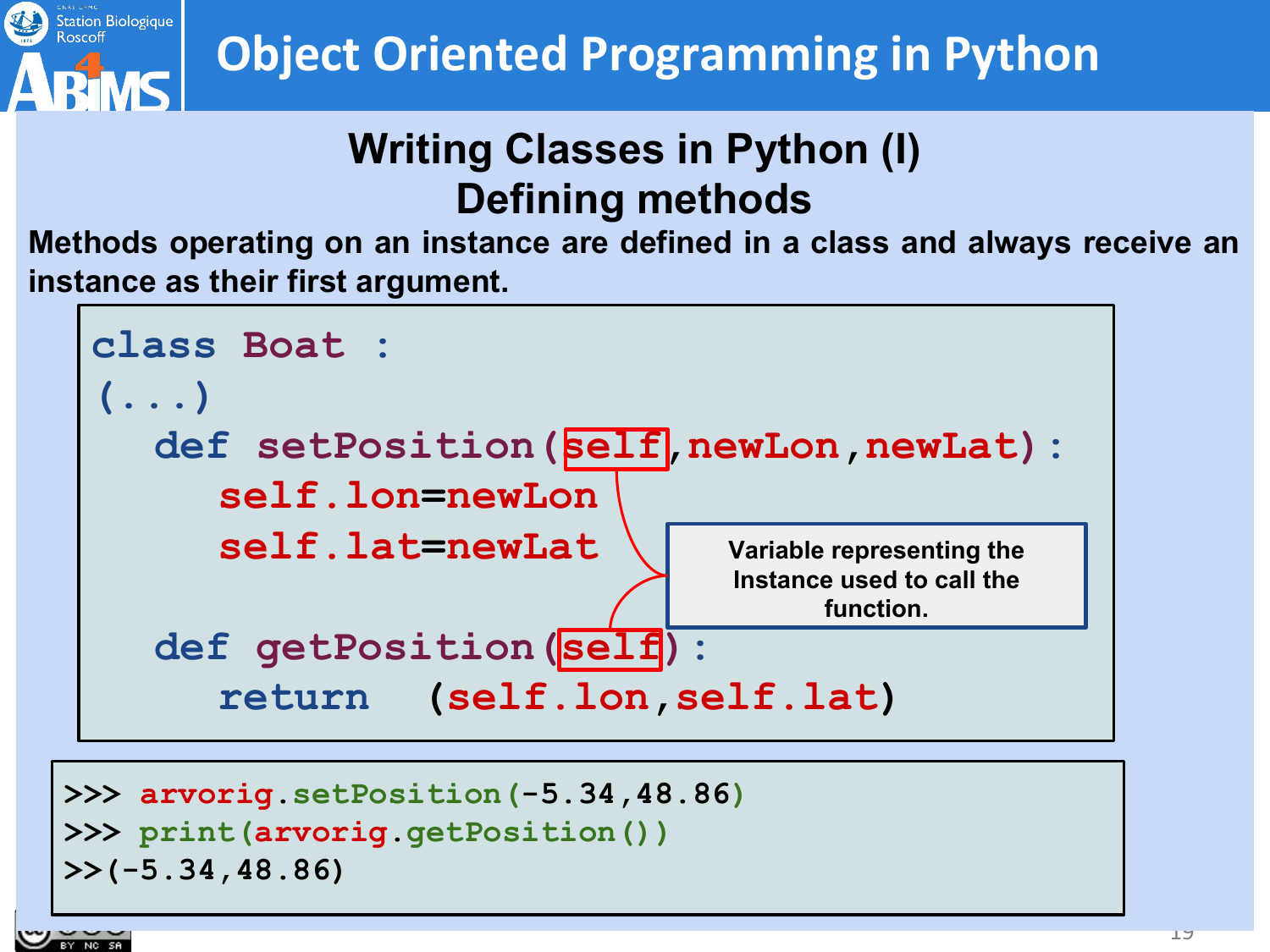

### **Writing Classes in Python (I)**

#### **Like any other methods, methods defined in a class can have arguments (and default values).**



```
>>> arvorig=Boat()
>>> print(arvorig.getPosition())
(-3.96,48.86)
>>> pontaven=Boat(-5.32,31.65)
>>> print(arvorig.getPosition())
(-5.32,31.65)
```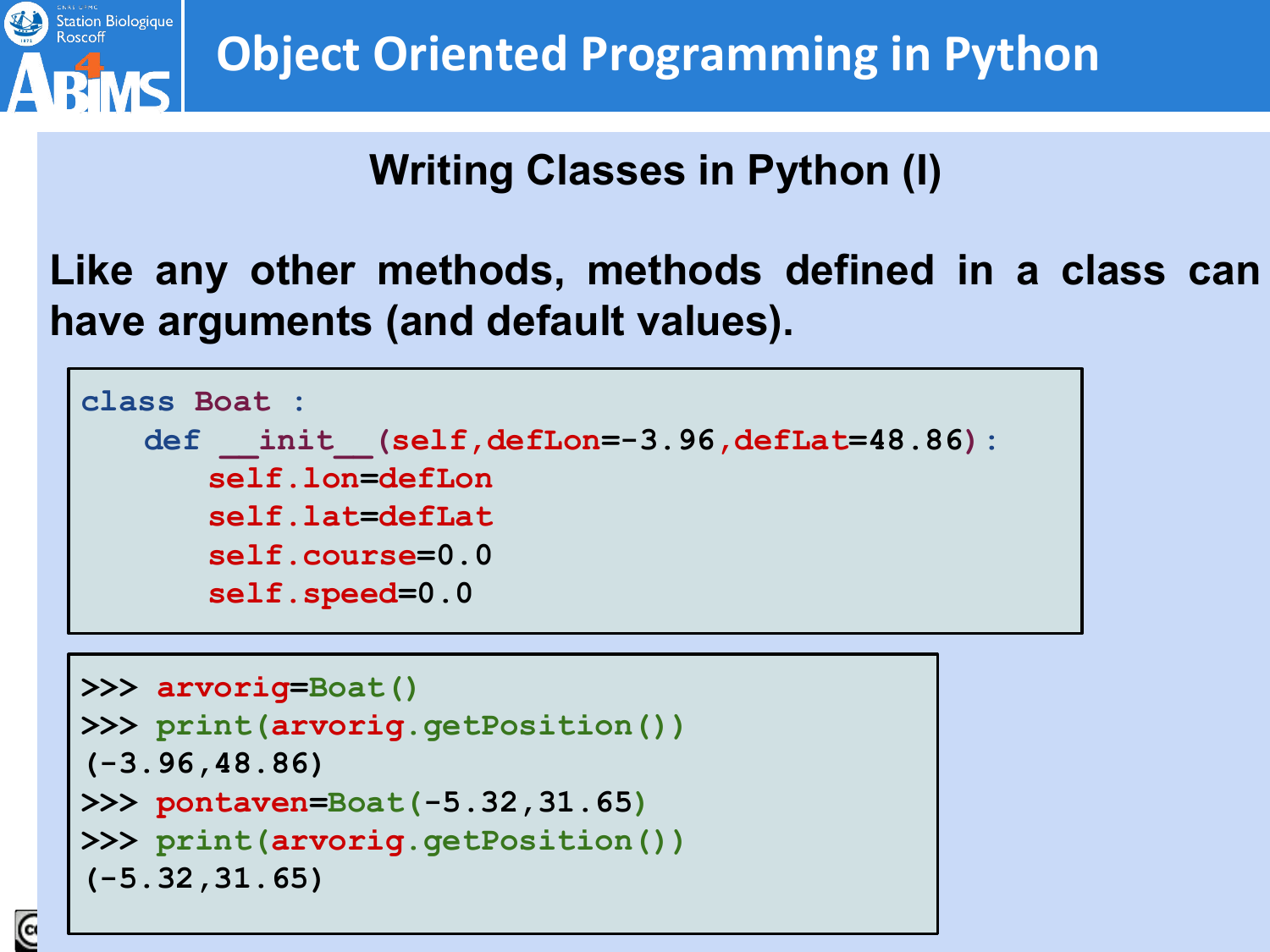

## **Object Oriented Programming in Python**

#### **Writing Classes in Python (I)**

**Methods getting or setting the value of an attribute are called accessors or getters resp. Setters :**

```
class Boat :
   def setCourse(self,newCourse):
      self.course=newCourse
   def getCourse(self):
      return self.course
```
**Accessors allow to hide the internal state representation of properties. This is called ENCAPSULATION.** 

**ENCAPSULATION provides a means to allow the internal state representation to evolve without impacting programs using objects of a class.**

```
class Boat :
   def init (self,defLon=-3.96,defLat=48.86):
      self.latlon=(defLat,defLon)
   def getPosition(self):
      return (self.latlon)
```
 $\overline{6}$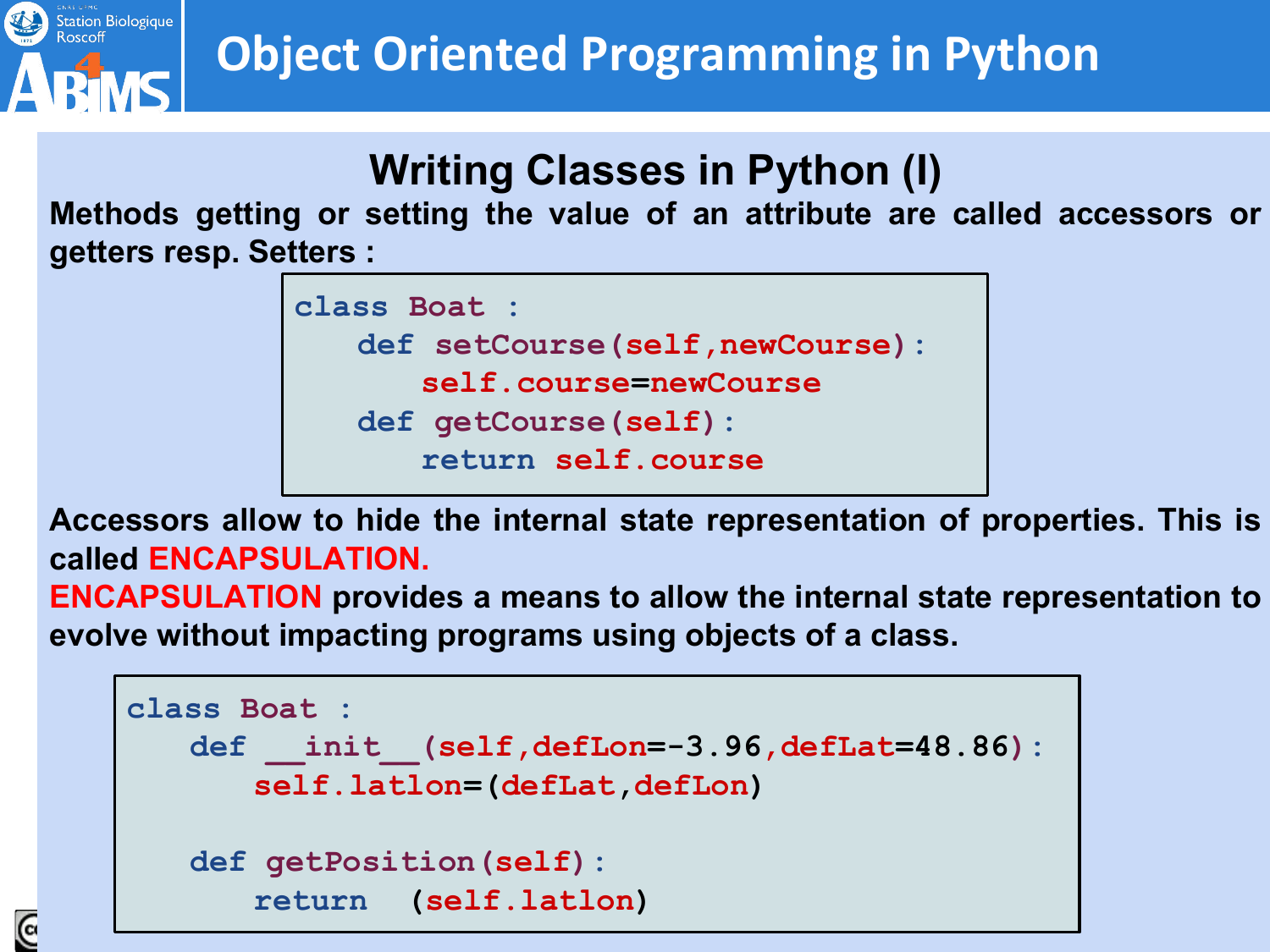

## **Object Oriented Programming in Python**

#### **Exercise 0**

#### **Using PyCharm :**

- **- Create a new project called dmwp**
- **- After downloading and extracting the archive contents with the training data, copy the data folder in the project folder**
- **- After downloading and extracting the archive contents with the solutions of the Python for Beginners exercices, copy the src folder in the project folder.**

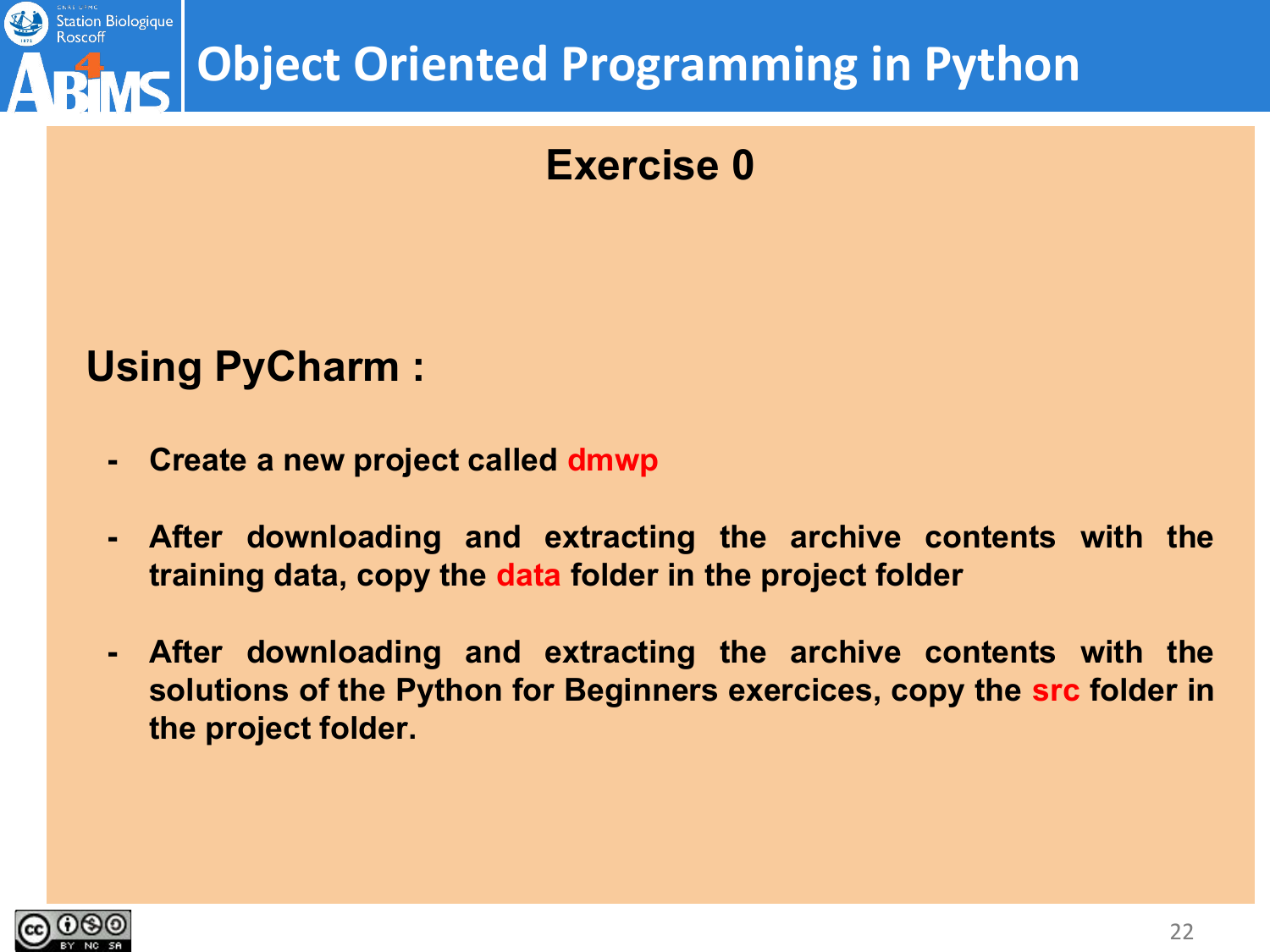#### Station Biologique **Object Oriented Programming in Python**

#### **Exercise 1**

- **- Create a new folder in src called ex201**
- **- Create a new Python file in folder ex201 called sequence.py**
- **- In sequence.py, define a class called Sequence with the following properties : seqId, letters**
- **- Implement the class constructor method, and the accessors ("getters" and "setters") for the each property.**
- **- Create a new Python file in folder ex201 called main.py**
- **- In main.py use the sequence module to create two example sequences (seqOne and seqTwo), and print the values of their properties using the "getter" methods.**

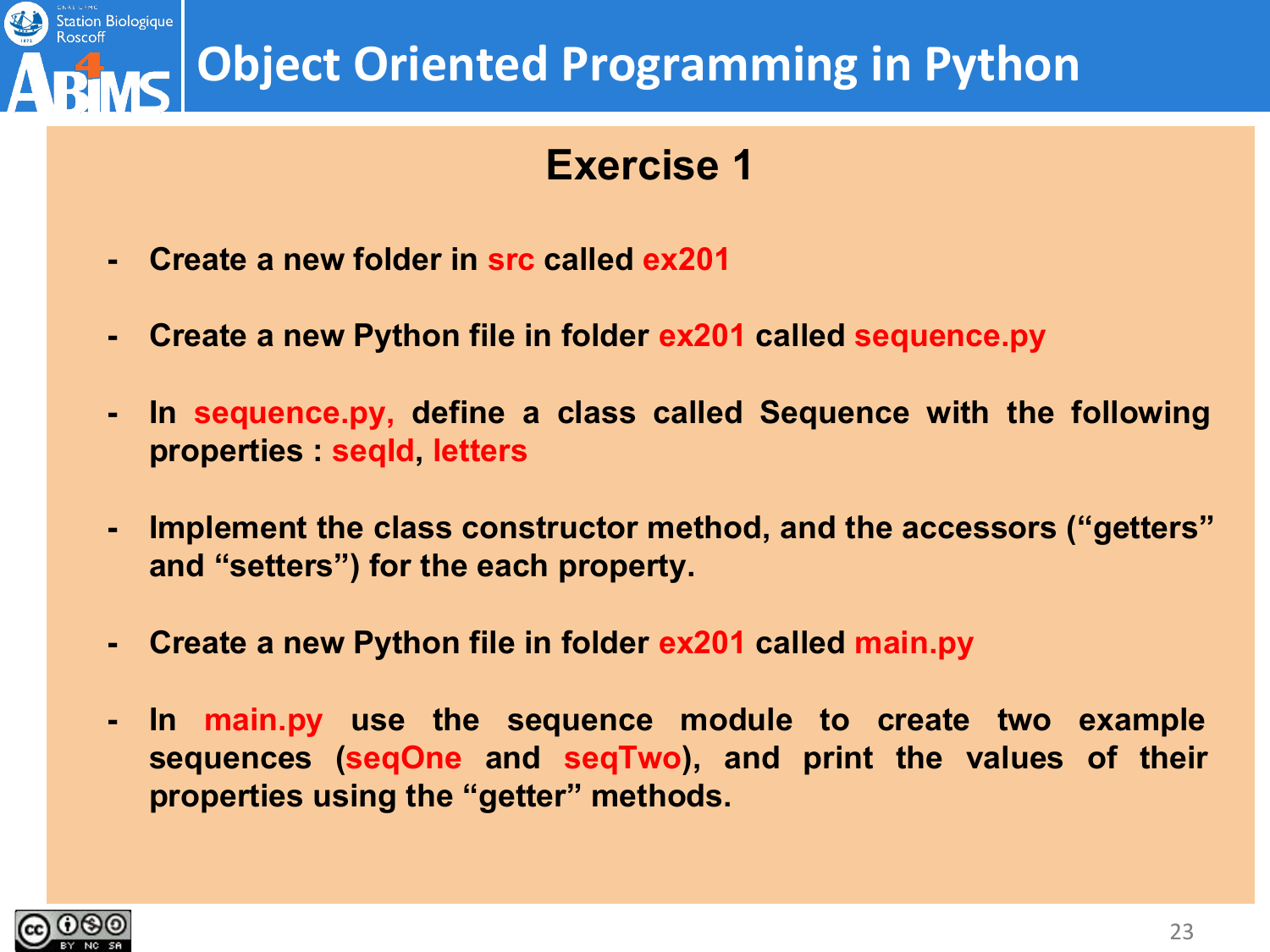# **Object Oriented Python**

#### **Exercise 2**

- **- Create a new directory src/ex202 and copy the two files from src/ex201**
- **- Enhance ce the sequence module by :**
	- **- Creating a SequenceCollection class for managing sequence collections, and providing the following methods :**
		- **- addSequence(self,sequence) : for adding a Sequence instance to the collection**
		- **- removeSequence(self,seqId) : for removing a Sequence instance from the collection**
		- **- getSequence(self,seqId) : returning the Sequence instance having the identifier seqId**
		- **- getAllSequences(self) : returning all the Sequence instances of the collection (you will need to explicitly use list() for the return value).**
		- **- len(self) : returning the number of Sequence instances in the collection.**
- **- Modify the main.py file to :**
	- **- Create an instance of SequenceCollection**
	- **- Add the two sequences to the SequenceCollection instance**
	- **- Check that the number of sequences in the collection is correct**
	- **- Remove one of the two sequences from the collection**
	- **Check the length of the collection again. Check the length of the collection again.**



Station Biologique<br>Roscoff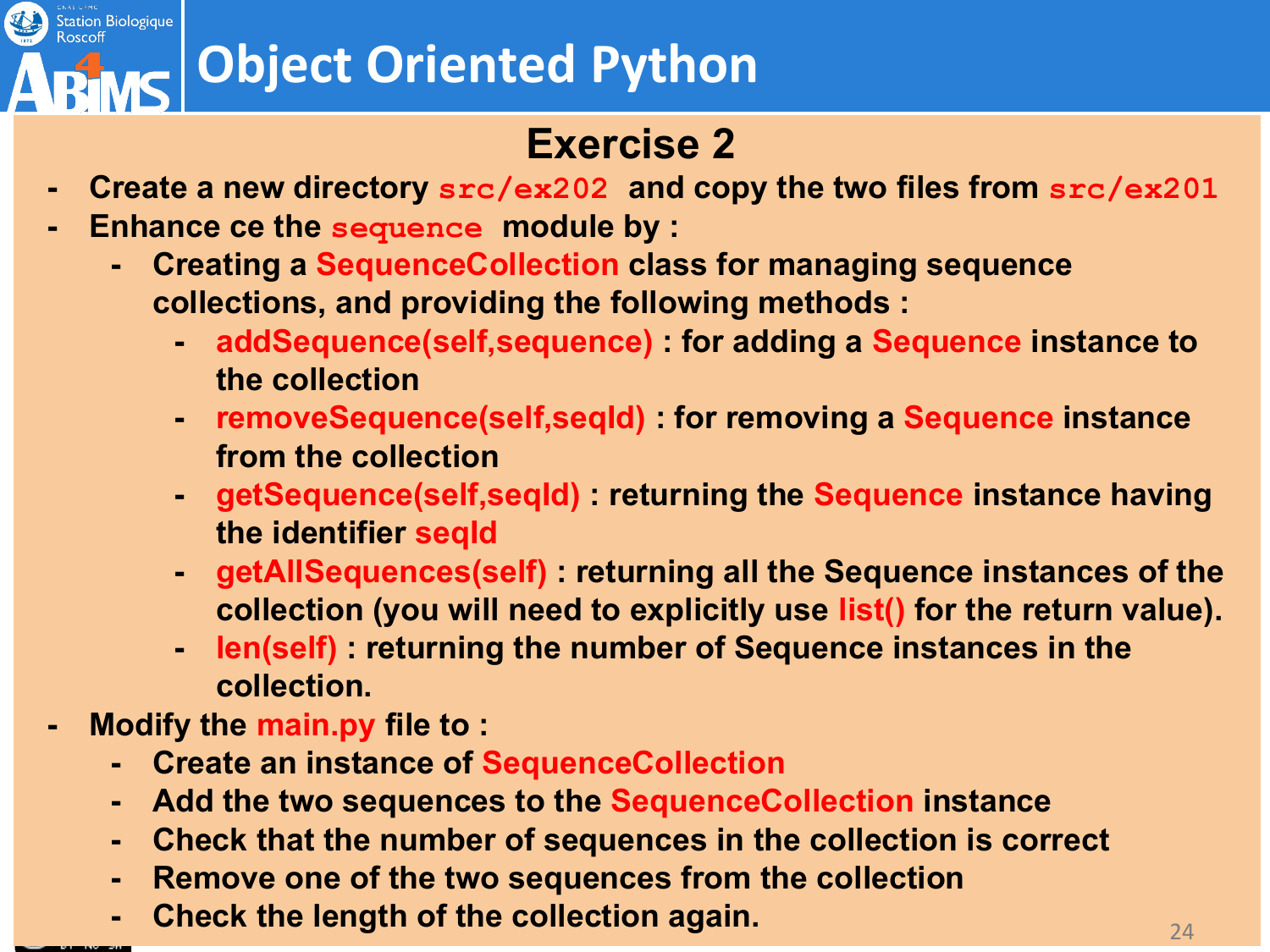

# **Object Oriented Python**

- 0. A Quick Refresher
- 1. What is Object Oriented Programming ?
- 2. Designing Classes & Implementing Methods
- 3. Using Inheritance
- 4. Unit Testing Your Code
- 5. Handling Exceptions
- 6. Tracing Execution With Loggers
- 7. Debugging under PyCharm

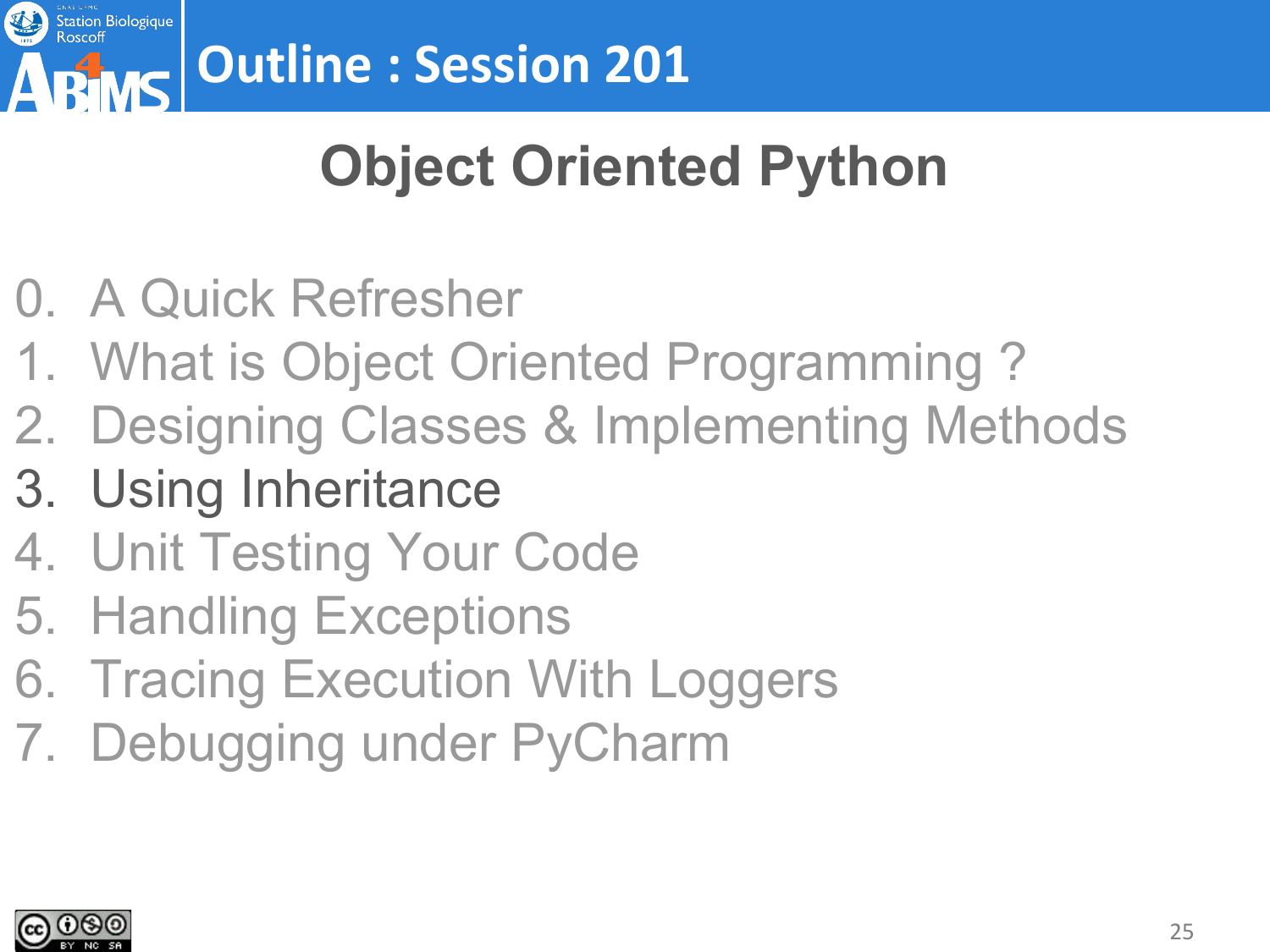

#### **Reusing behaviour across classes using inheritance**

**In the "real world" there are families of object that expose shared properties and behaviour :**

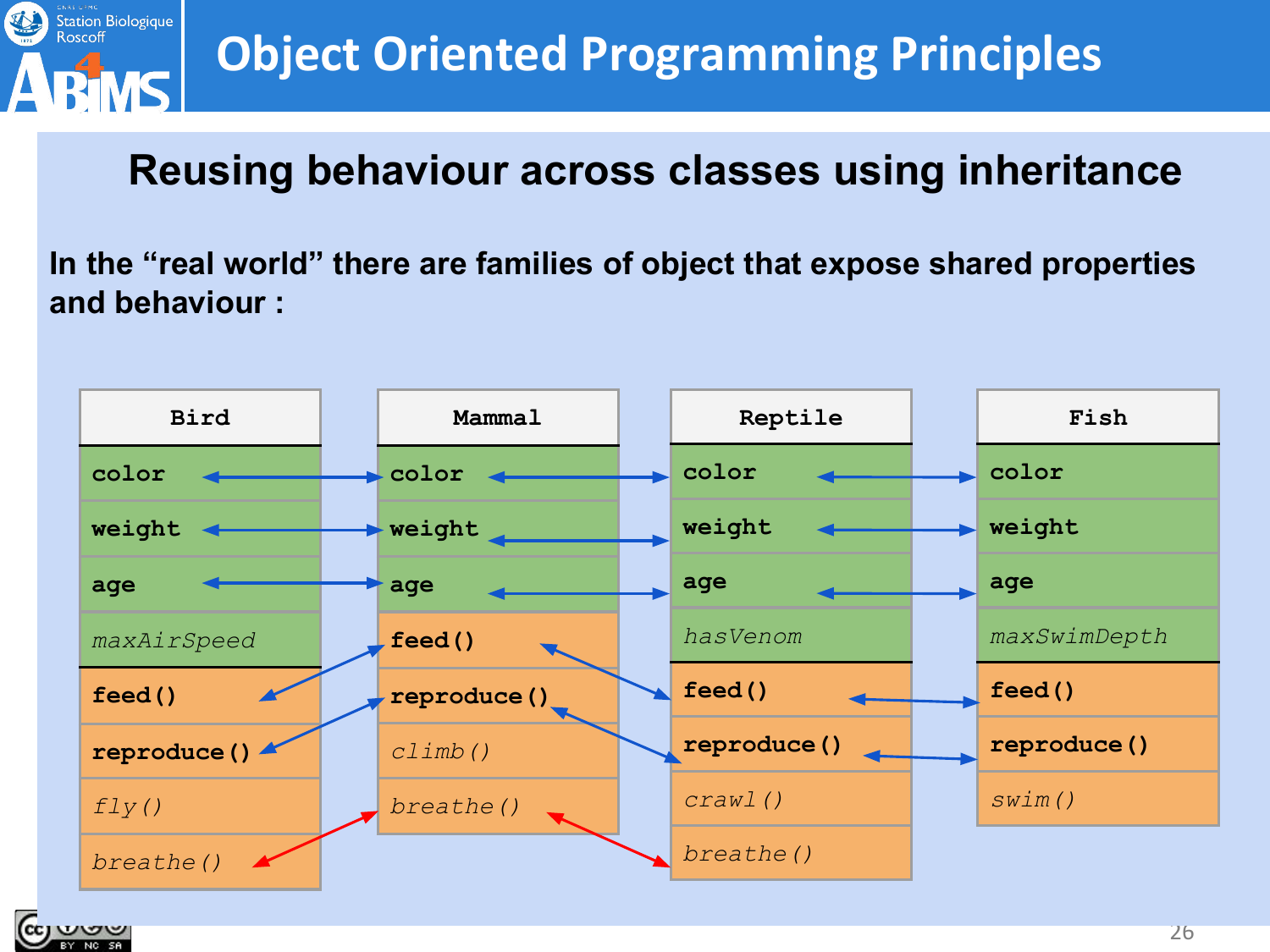

#### **Reusing behaviour across classes using inheritance**

**Transposing this to Object Oriented programming this could lead to code duplication :** 

```
class Bird:
```

```
…
```

```
def feed(self,foodWeight):
```
**self.weight=self.weight+foodWeight**

**class Mammal:**

```
…
```

```
def feed(self,foodWeight):
```
**self.weight=self.weight+foodWeight**

**class Reptile:**

```
…
```

```
def feed(self,foodWeight):
```
**self.weight=self.weight+foodWeight**

**Duplicating code is evil !**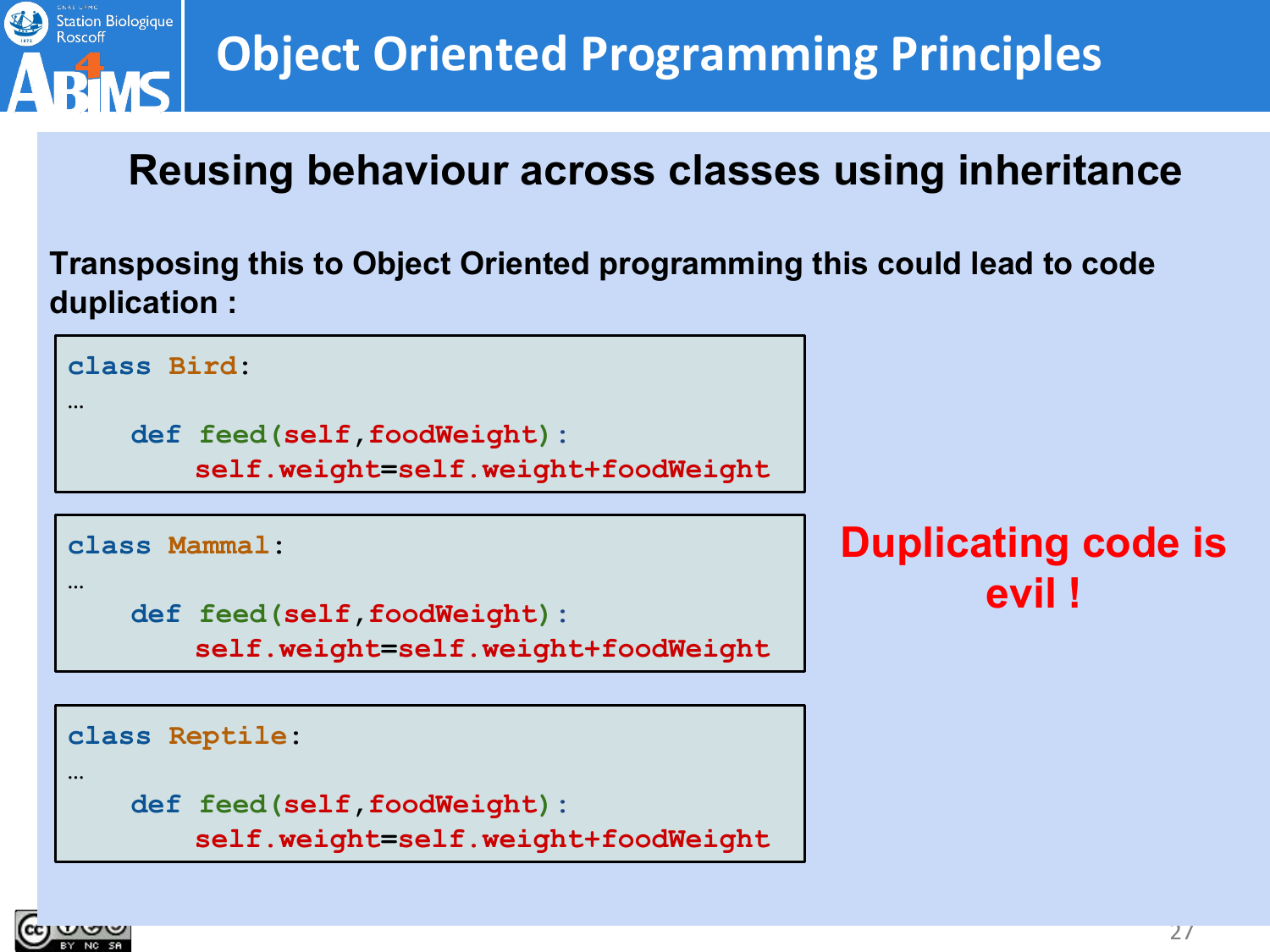

#### **Reusing behaviour across classes using inheritance**

**Inheritance provides a way to group properties shared between a set of classes in a "parent class", and to derive or to "specialize" child classes. Child classes will benefit of all the properties of their parent class :**

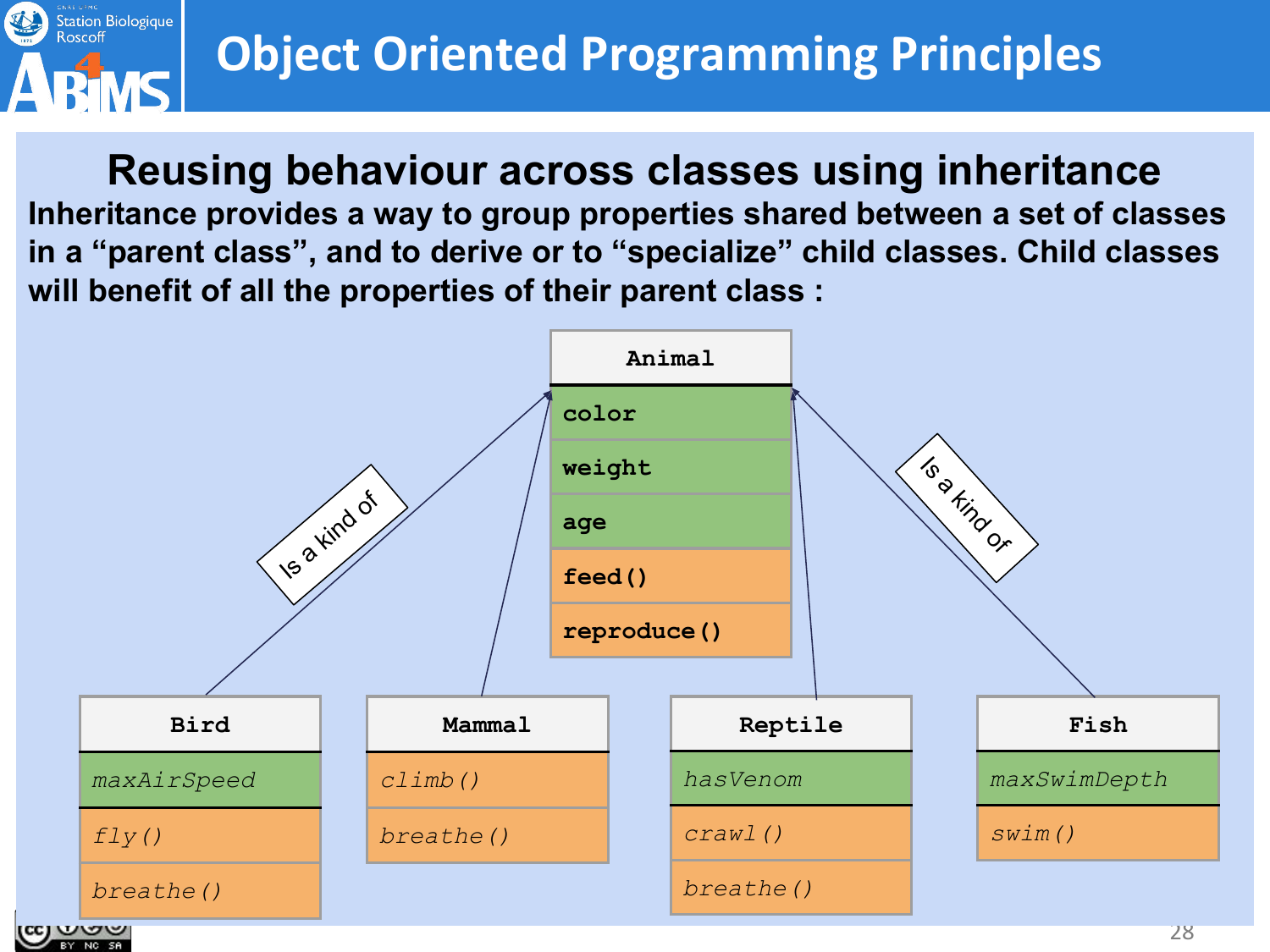

#### **Reusing behaviour across classes using inheritance**

**Python allows classes to inherit from other classes :**



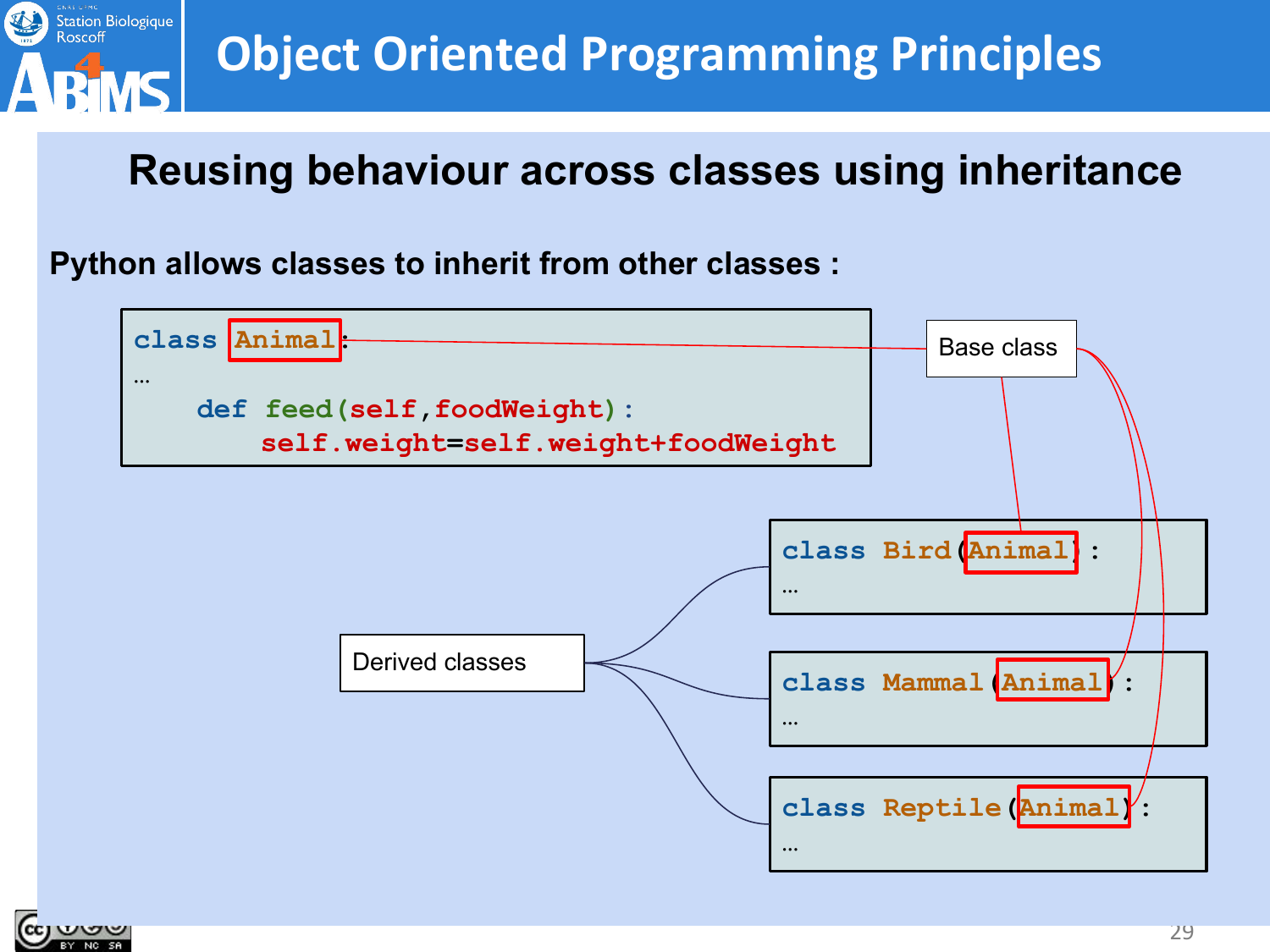

#### **Reusing behaviour across classes using inheritance**

#### **Multiple levels of inheritance can be defined**



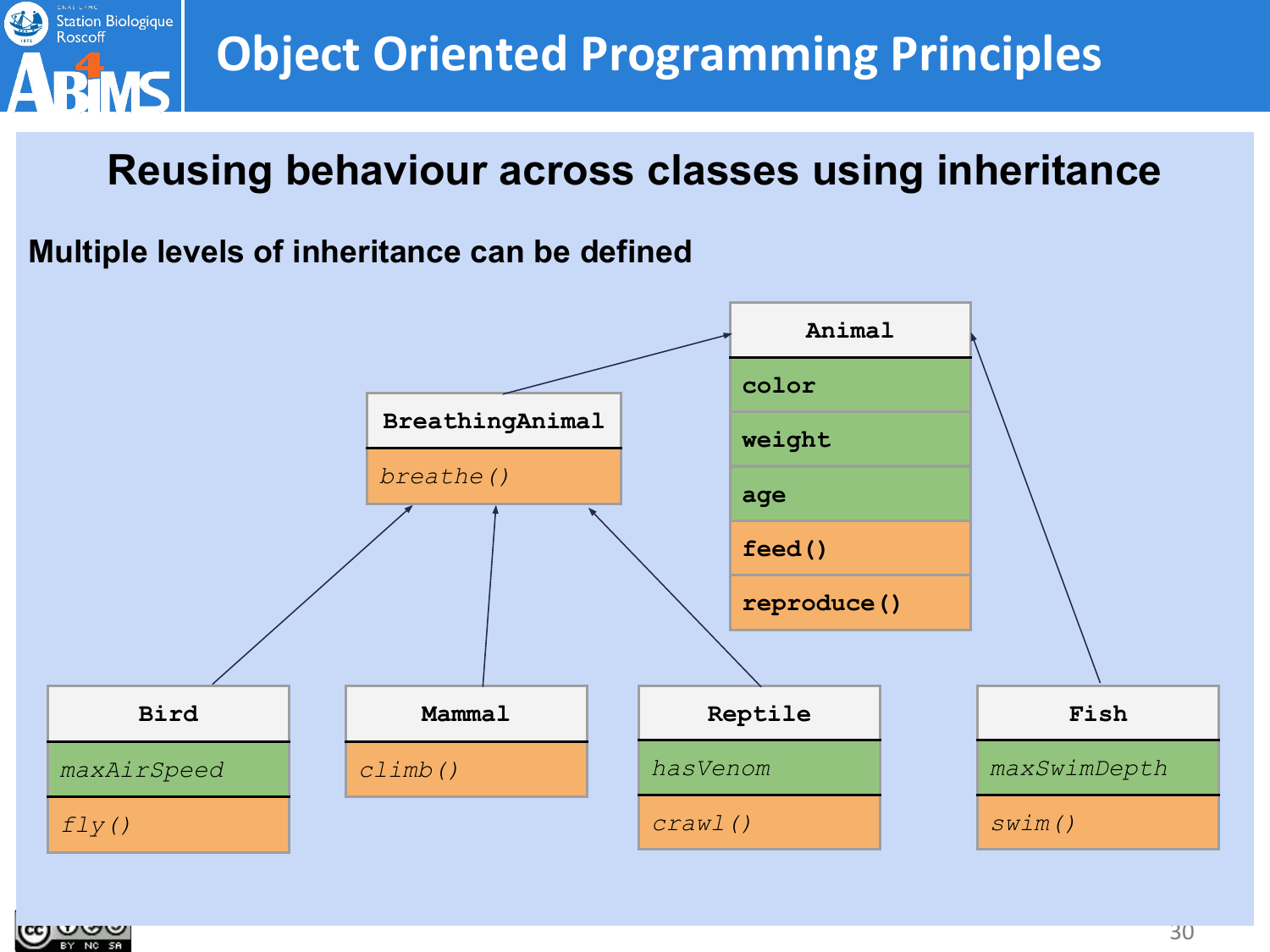

#### **Reusing behaviour across classes using inheritance**

**An example of a three level inheritance tree :**



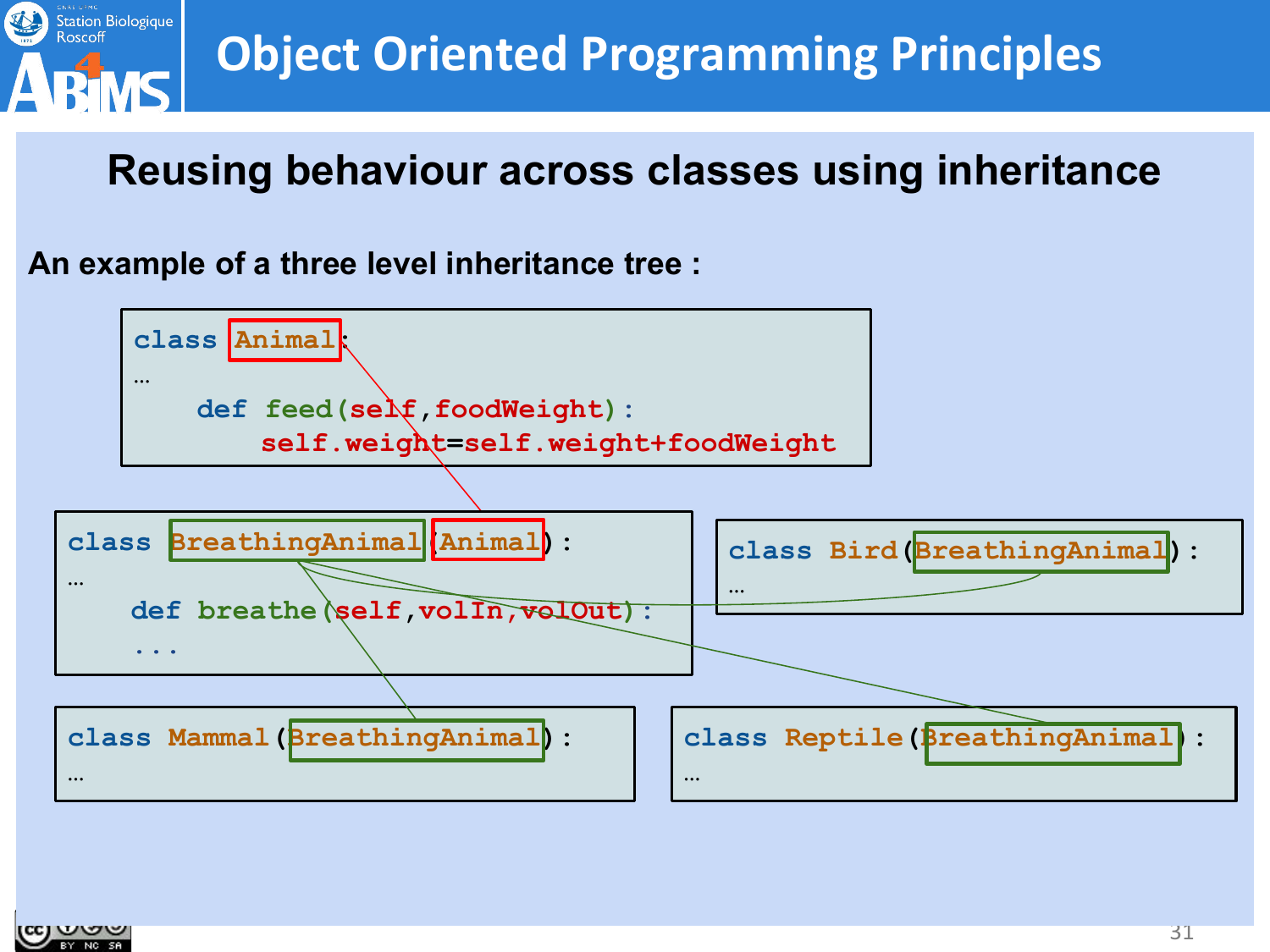

#### **Reusing behaviour across classes using inheritance**

**Inheritance and object construction : constructor methods in derived classes may need to call constructor methods in base classes to initialize common properties. This is done through the super() method.**

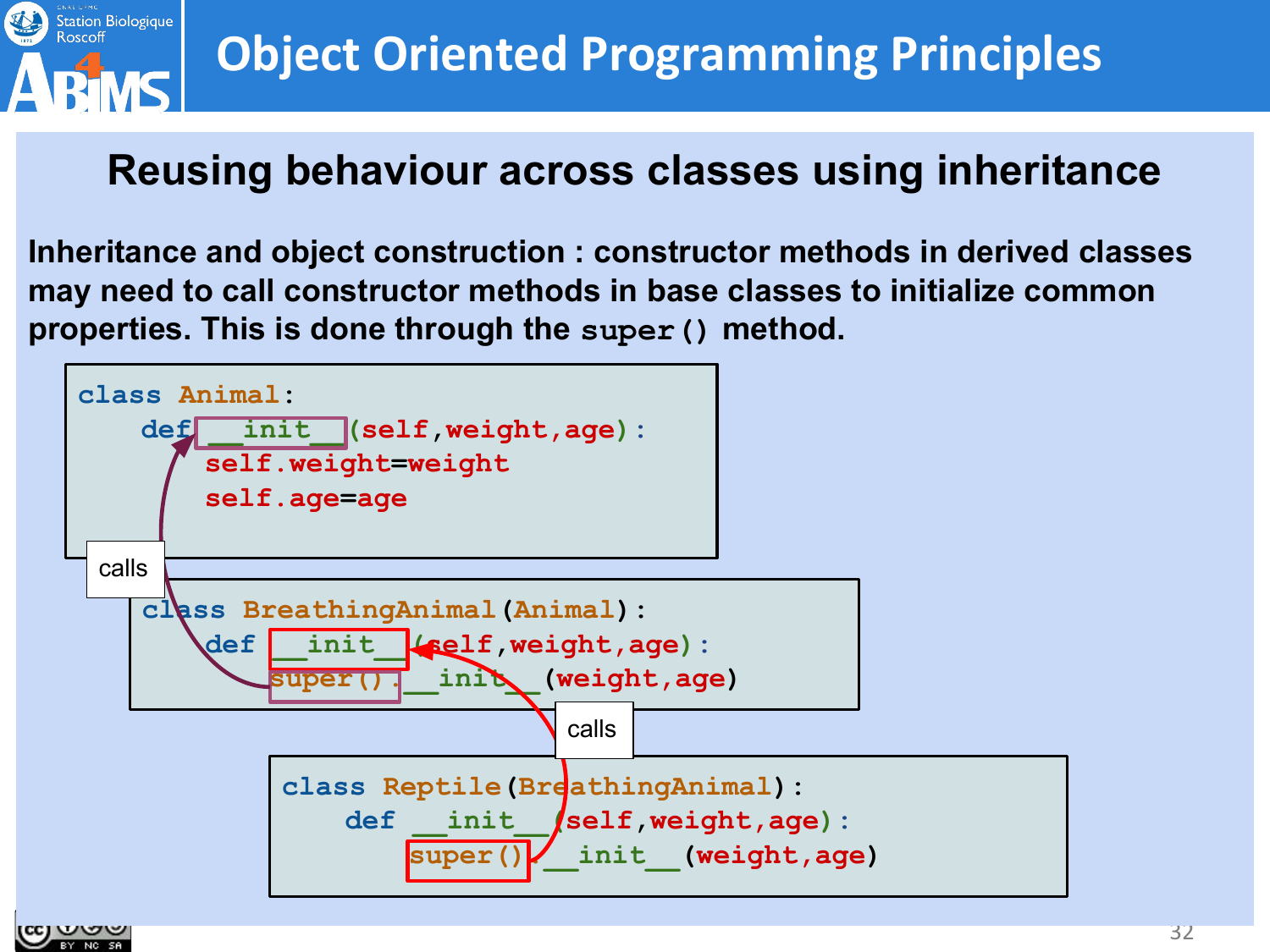

#### **Reusing behaviour across classes using inheritance**

**A derived class can OVERRIDE or REDEFINE its base class behaviour by redefining one or more of its methods :**

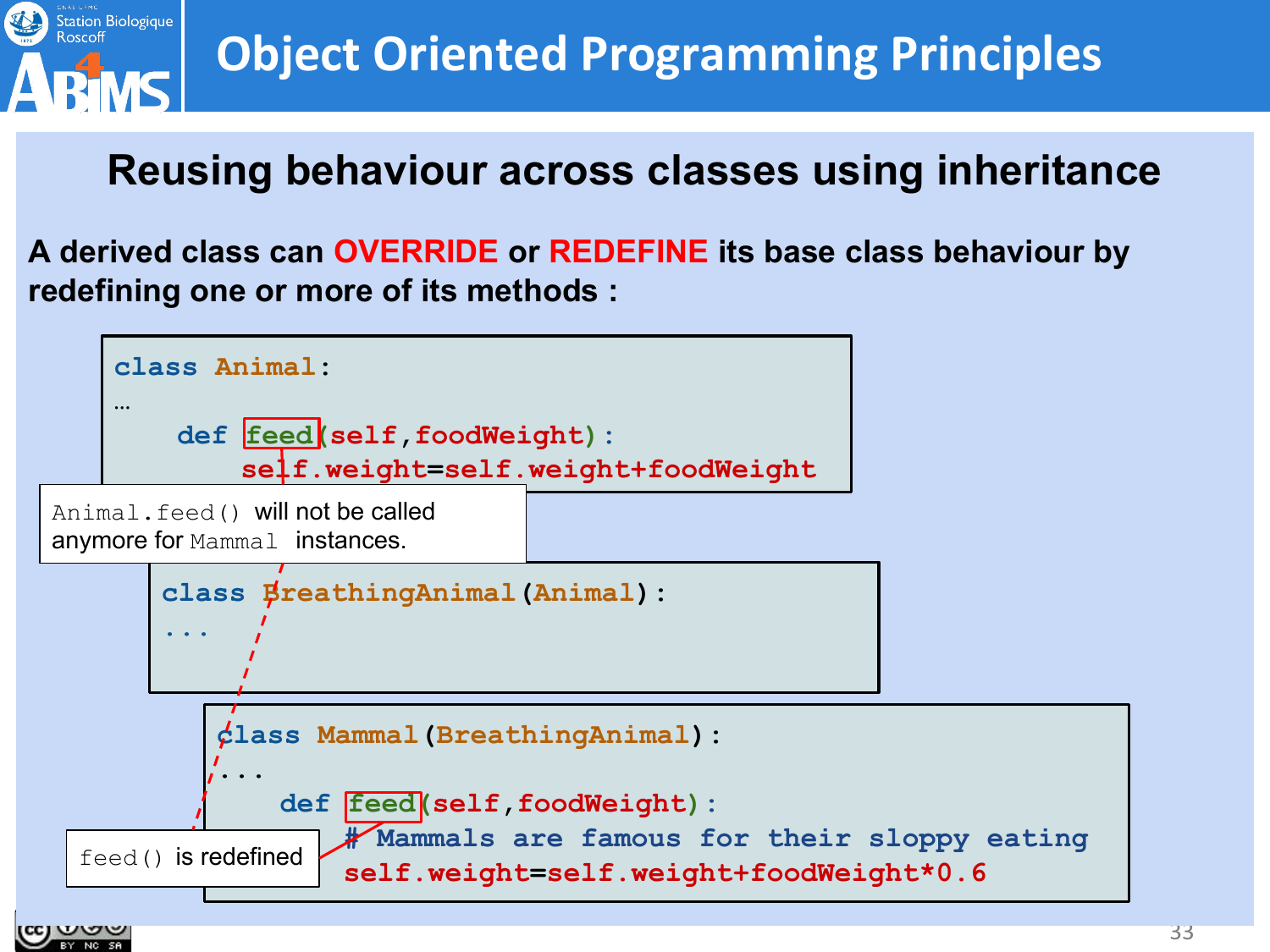

#### **Reusing behaviour across classes using inheritance**

**When overriding an inherited method, the super() method can also be used.**

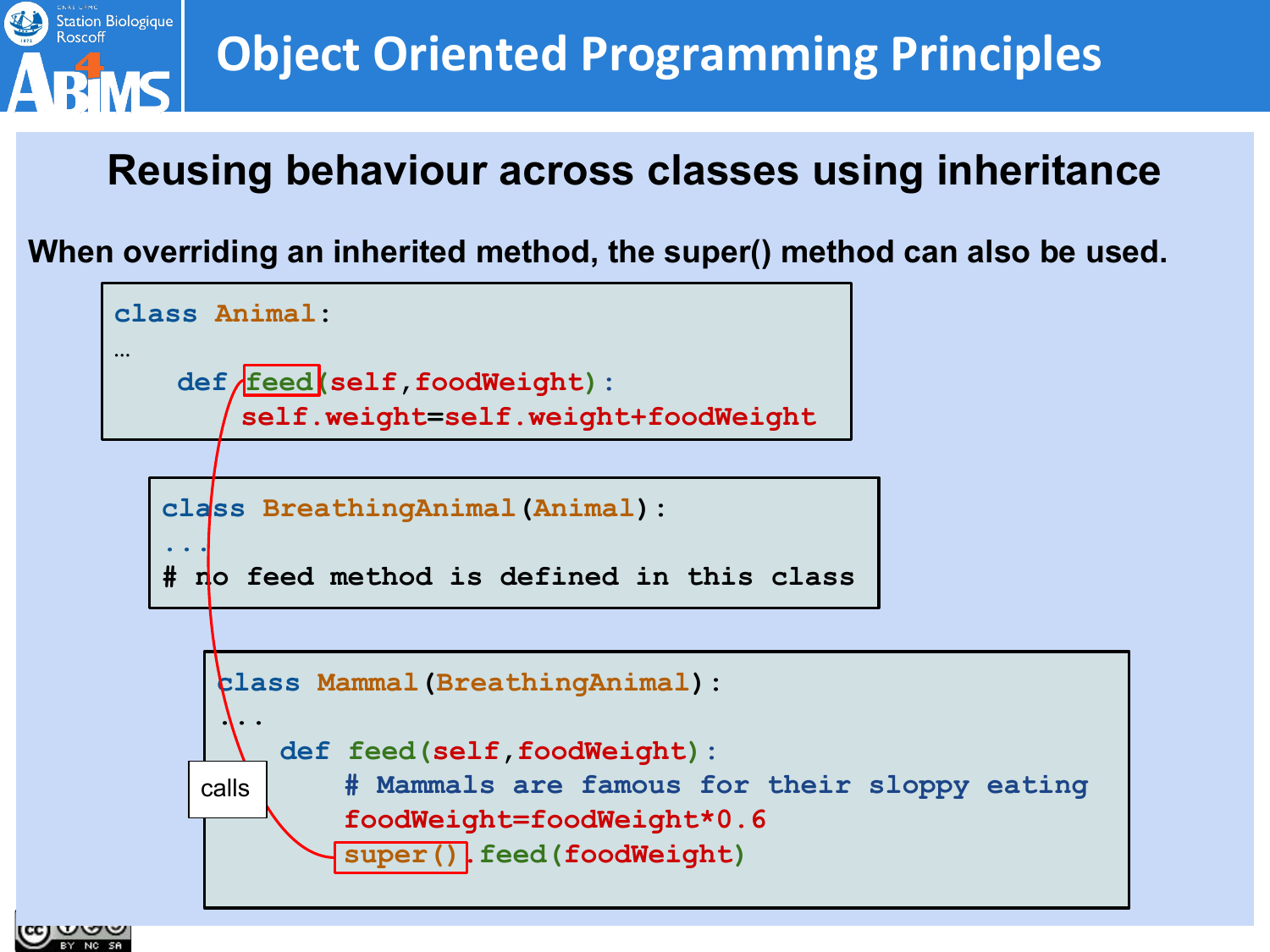

**And last but not least :**

#### **Co-location of data (attributes) and algorithms that modify them (methods)**

**Until now, we had functions on the one hand, and data structures on the other hand. When calling a function, we were forced to add one or more arguments that the functions operated on.**

**With object oriented programming, methods are always applied to an object, and thus have access to the complete internal representation of the object. No need for arguments (except for data not part of the object whose method is called).**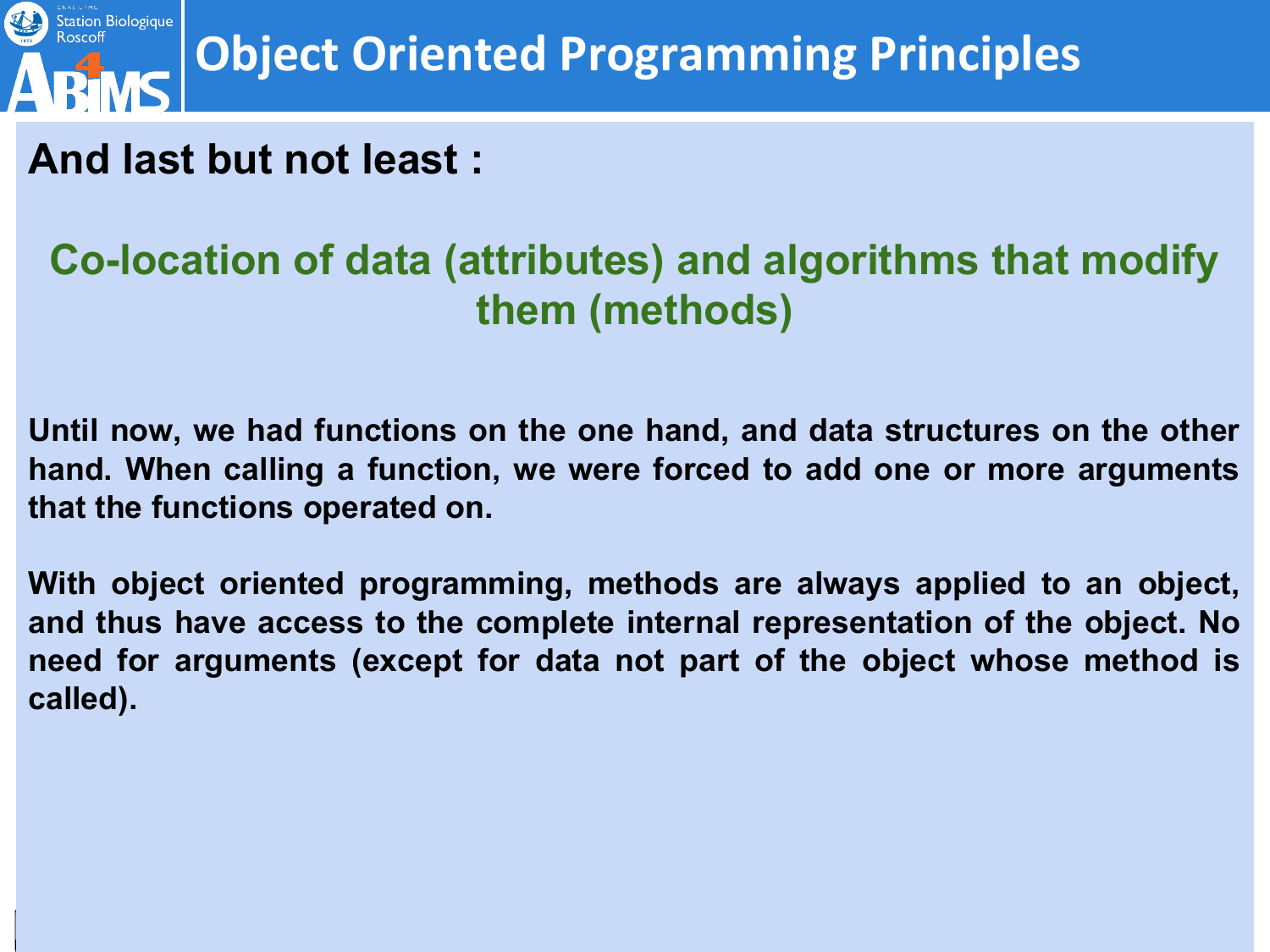# **Object Oriented Python**

#### **Exercise 3**

- **- Create a new directory src/203 and copy the files from src/202**
- **- Write a cyanosequence module using the sequence module and defining :**
	- **- A CyanoSequence class deriving from the Sequence class and adding a strain attribute with its accessors (getStrain() and setStrain()).**
	- **- A CyanoSequenceCollection class deriving from the SequenceCollectionClass with a new method :**
		- **- getSequencesInStrain(self,strain) : returning the list of Sequence instances belonging to the given strain.**
		- **- getAllStrainNames(self) : returning the list of strains of all the sequences in the collection**
- **- Modify the main.py program to :**
	- **- Create three instances of CyanoSequence**
	- **- Use the setStrain() accessor with arbitrary strain names (use the same strain name for two of the three instances).**
	- **- Create an instance of CyanoSequenceCollection**
	- **- Add all the instances to the collection.**
	- **- Check the result of getAllStrainNames()**
	- **- Check the result of getSequencesInStrain()**



Station Biologique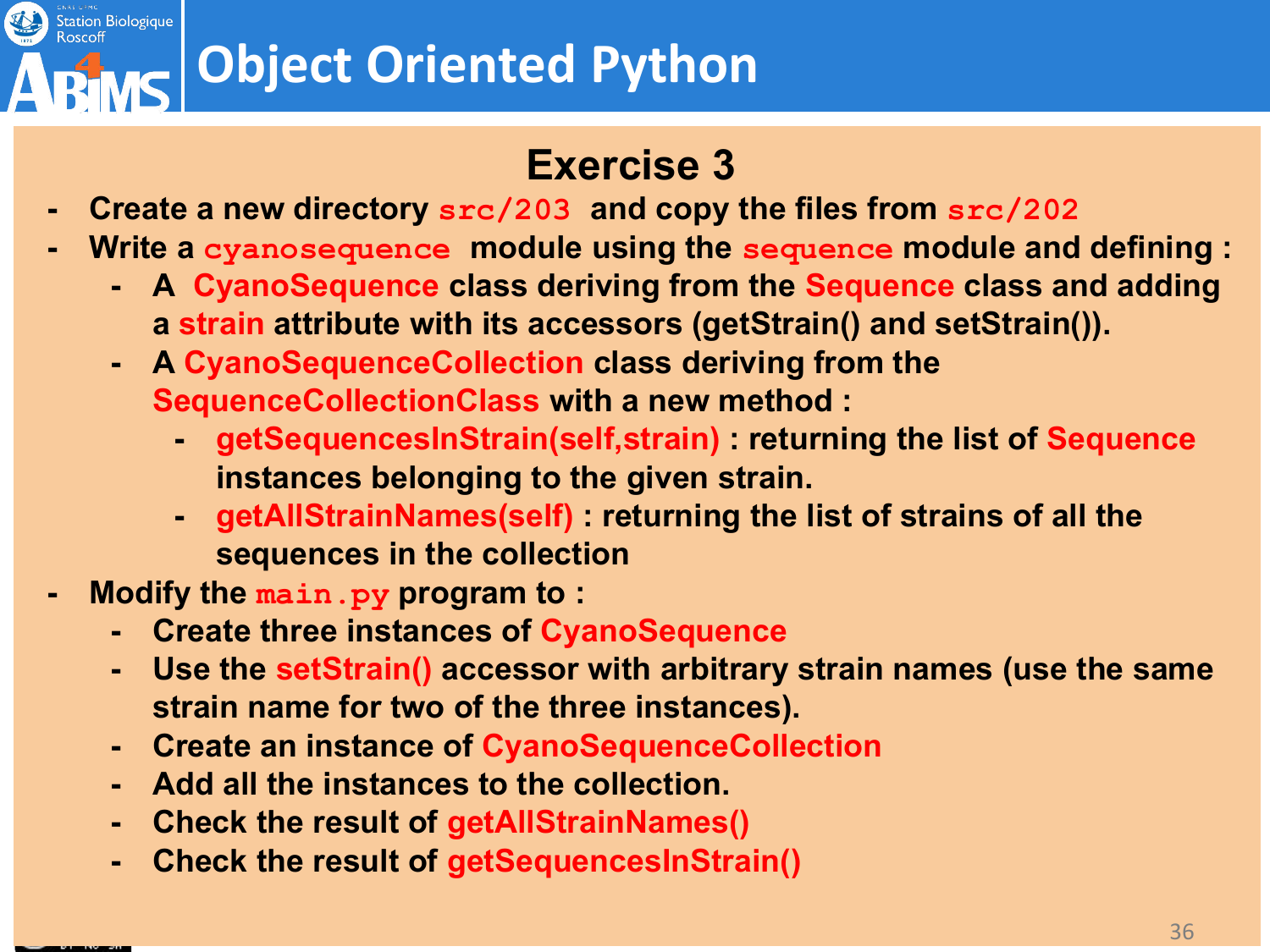

### **Exercise 4 (Advanced)**

- **- Create a new directory src/204 and copy the files from src/203**
- **- Enhance the CyanoSequenceCollection class by adding readFromFastaFile(self,filename) method which :**
	- **- Uses the readFastaSequencesFromFile() function from the sequencetools module (in the lib directory)**
	- **- Builds an instance of CyanoSequence for each sequence read in the file, extracting the strain from the sequence ID with a regular expression :**

**>CK\_Pro\_MED4\_1241:1193591-1194439:1|PMM1241**

- **- Adds each of these instances to the collection instance.**
- **- Modify main.py to :**
	- **- Read sequences from the cyanorak\_complete.fna file in the data/fasta directory.**
	- **- Display the number of sequences for each strain in descending order.**

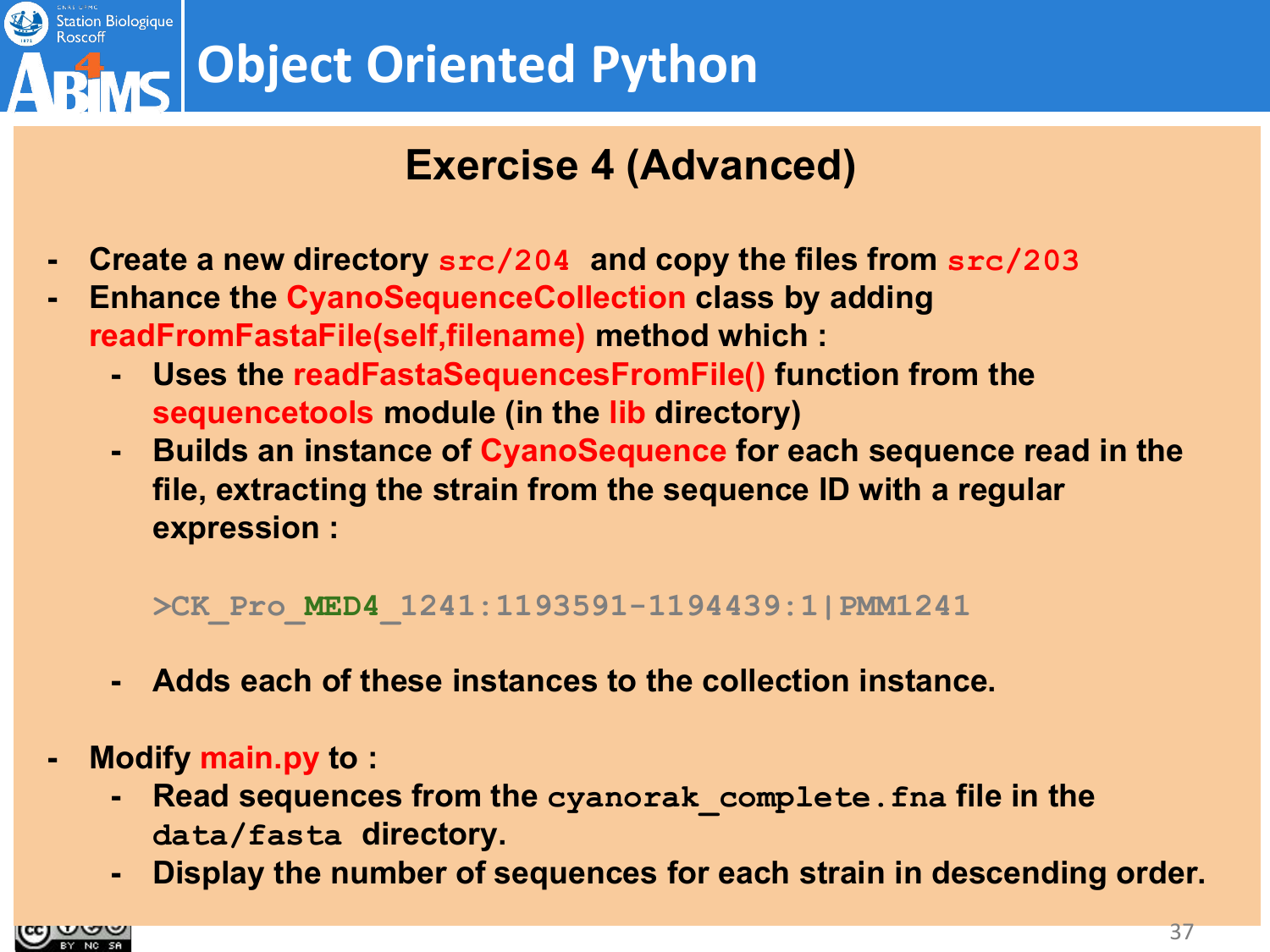

# **Object Oriented Python**

- 0. A Quick Refresher
- 1. What is Object Oriented Programming ?
- 2. Designing Classes & Implementing Methods
- 3. Using Inheritance
- 4. Unit Testing Your Code
- 5. Handling Exceptions
- 6. Tracing Execution With Loggers
- 7. Debugging under PyCharm

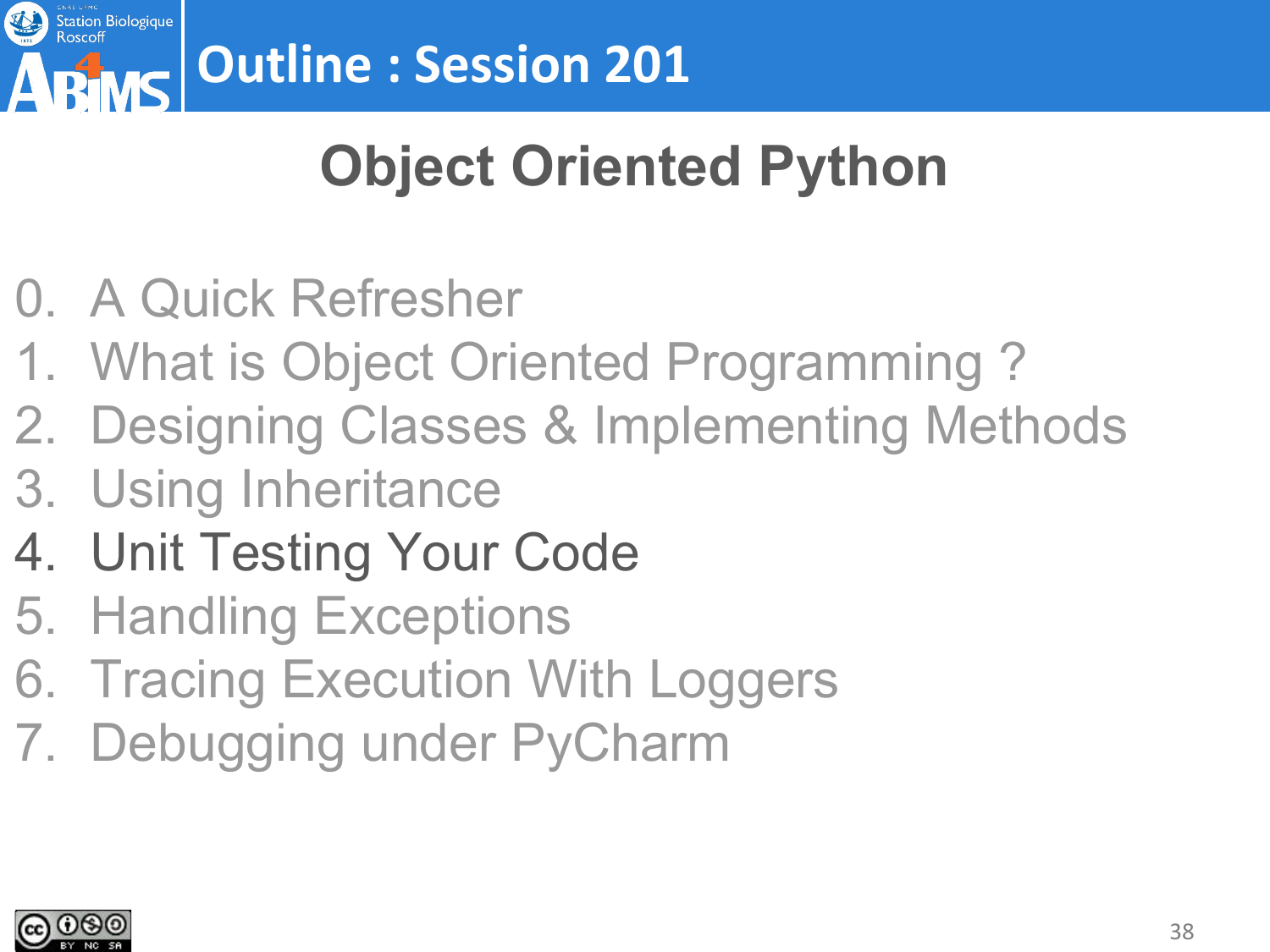

**Acting before things go wrong!**

**A main concern, when developing scripts and modules is to ascertain that the code actually actually what is expected to do, without side effects.**



**def addSequence(self,sequence):**

**seqId=sequence.getSeqId()**

**self.sequences[seqId]=sequence**

**Uh, oh ! What happens if there already was a sequence with the same seqId ?** 

**We need a means to check that every single function runs as intended by :**

- **1. Before calling the function, "setting up" the environment it needs (initialize variables, create objects, open files…)**
- **2. Calling the function in isolation from the others.**
- **3. After the function has finished, checking that it has done its job properly.**
- **4. Cleaning up the environment that was set up for the test.**

**Decent programming languages provide adequate tools to build these UNIT TESTS and automate their execution.**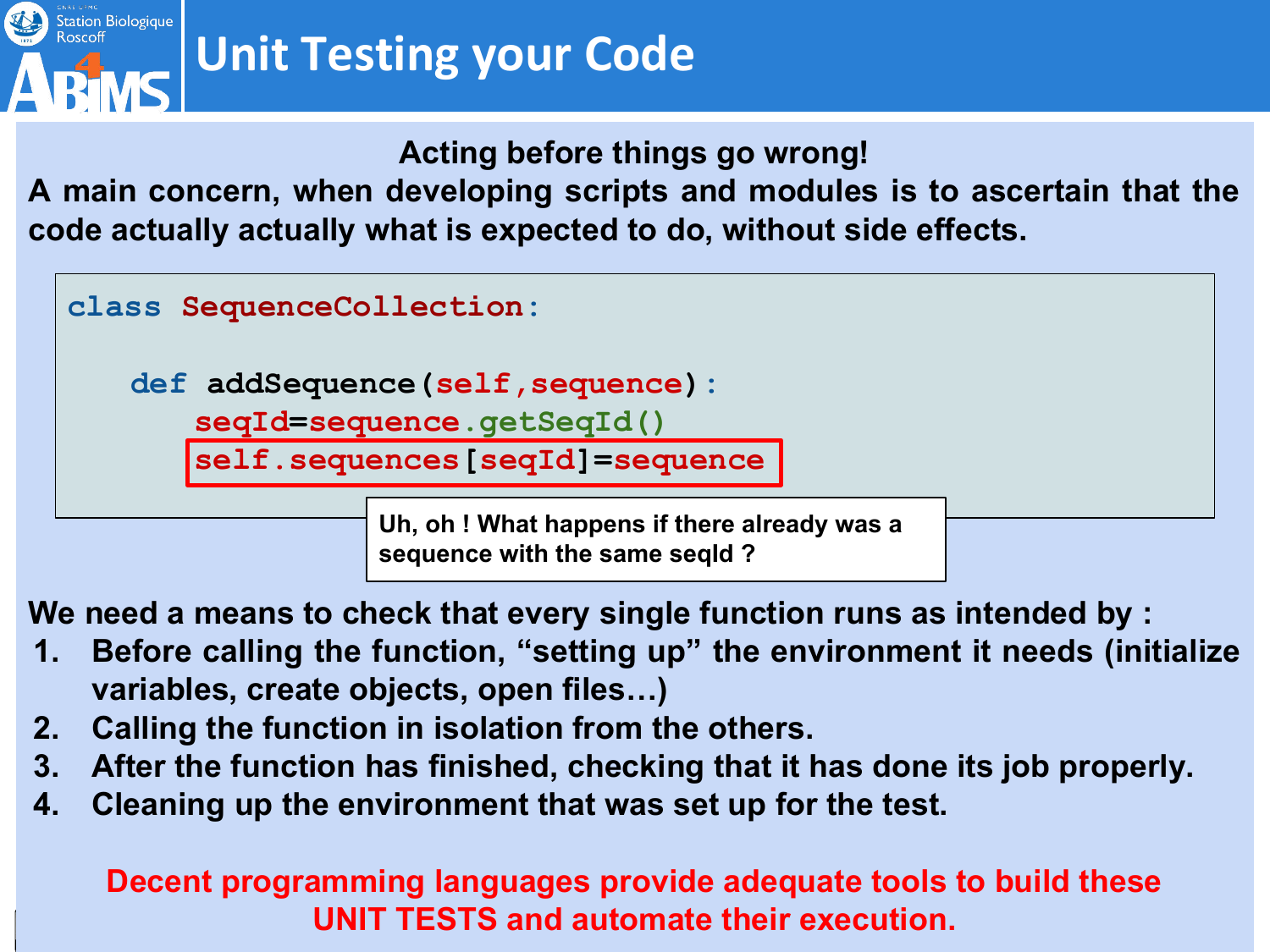

#### **How could we Unit Test method:**

**CyanoSequenceCollection.readFastaSequenceFromFile(...)**

- **1. Setting-up the environment:**
	- **- Preparing a file with test sequence data whose contents are known.**
	- **- Creating in instance of CyanoSequenceCollection to be used for calling the function.**
- **2. Calling the function in isolation from others:**
	- **- Use the previously created instance only for calling the function to test.**
	- **- Specify as filename the sequence data file we prepared for the test.**
- **3. Checking that the function has done its job properly:**
	- **- Checking the number of sequences in the sequence collection: it has to match the number of sequences in the test file.**
	- **- Checking the names of the strains: all the strains present in the test file must be present**
- **4. Cleaning-up the environment means:**
	- **- Nothing specific in this case: no files were left unclosed, no network or database connections have been used.**

 $\sim$ 



**…**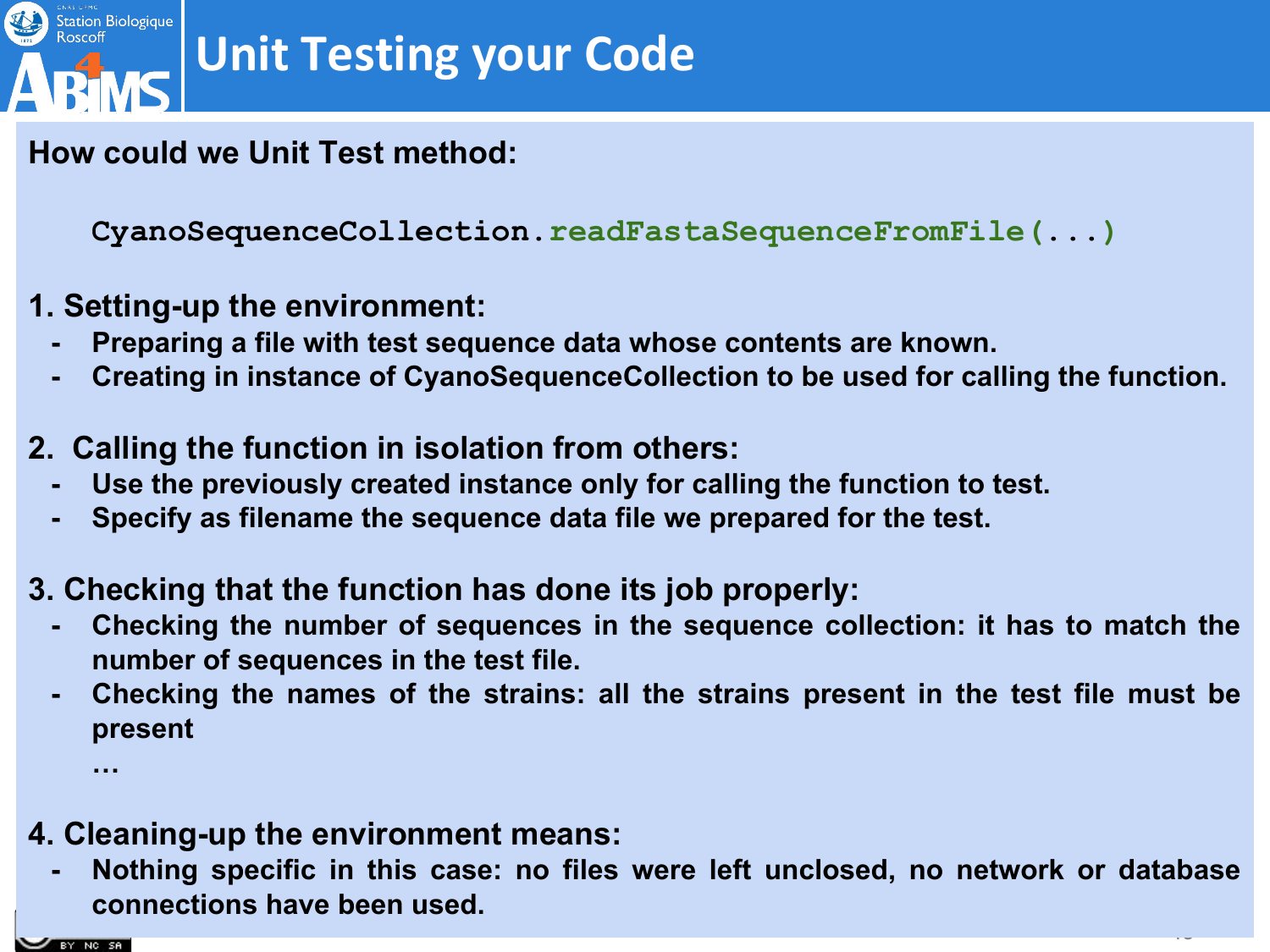

**Unit Testing in Python is heavily object oriented : it relies on a TestCase class in the unittest module.** 

**To build or own unit tests we shall :**

**1. Create a test class** *derived from* **unittest.TestCase :**



**Through inheritance, our test class will benefit from all the features of the unittest.TestCase class:**

- **- Methods to set-up and tear down (clean) the environment before and after each test function call.**
- **- Methods to check that the function's outcome matches our expectations.**
- **- Tight integration with our development environment to run tests and display their results.**

 $\mathcal{A}$ 

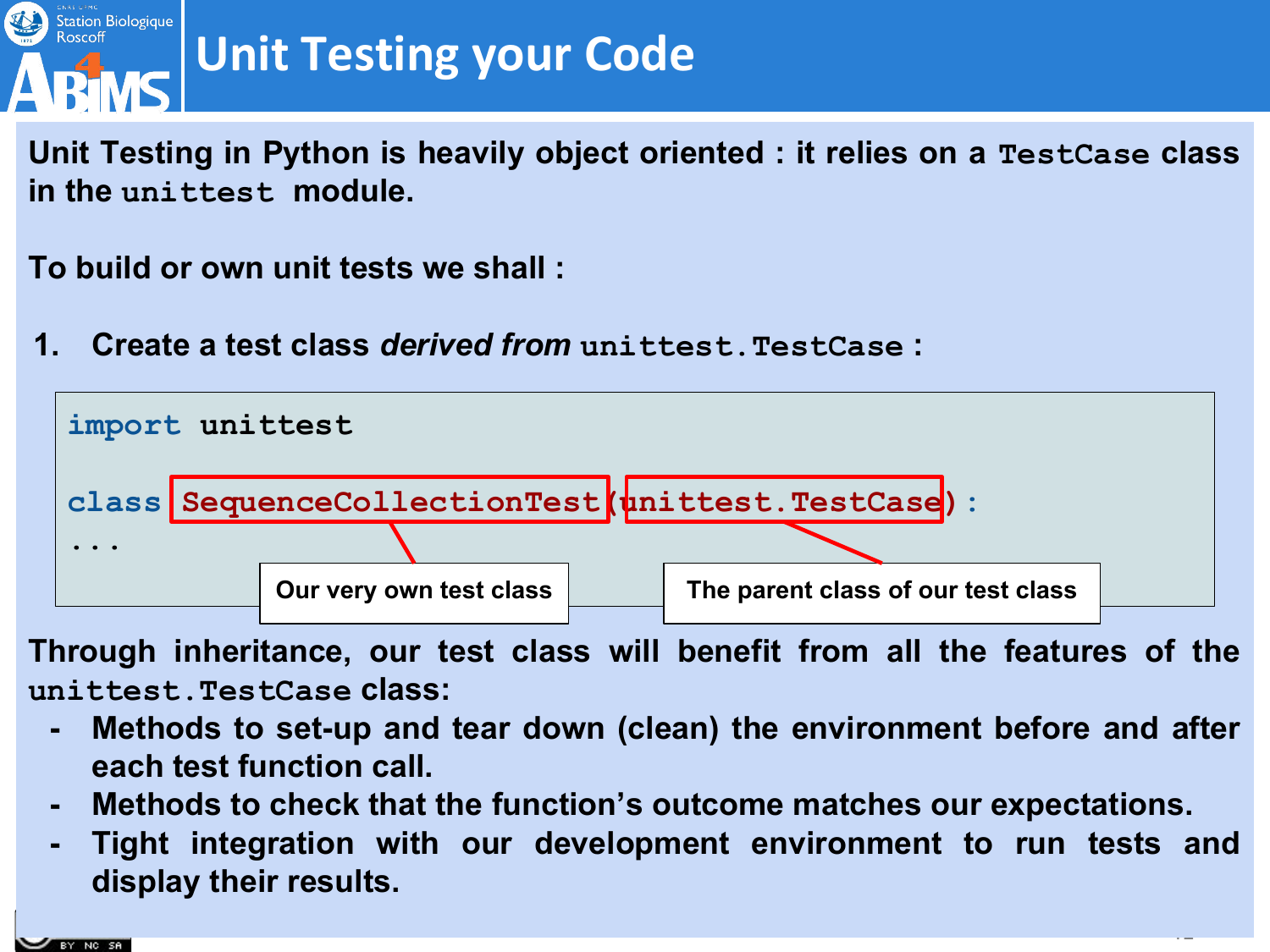

#### **To build or own unit tests we shall :**

#### **2. Override a method to set up the test environment.**



**This method will be called just before each single test method is called. If our test class contains three test methods, there will be three calls to the setUp() method.** 

**In this case, a new instance of CyanoSequenceCollection will be created and used in a single test function.**

 $\ddot{\phantom{1}}$ 

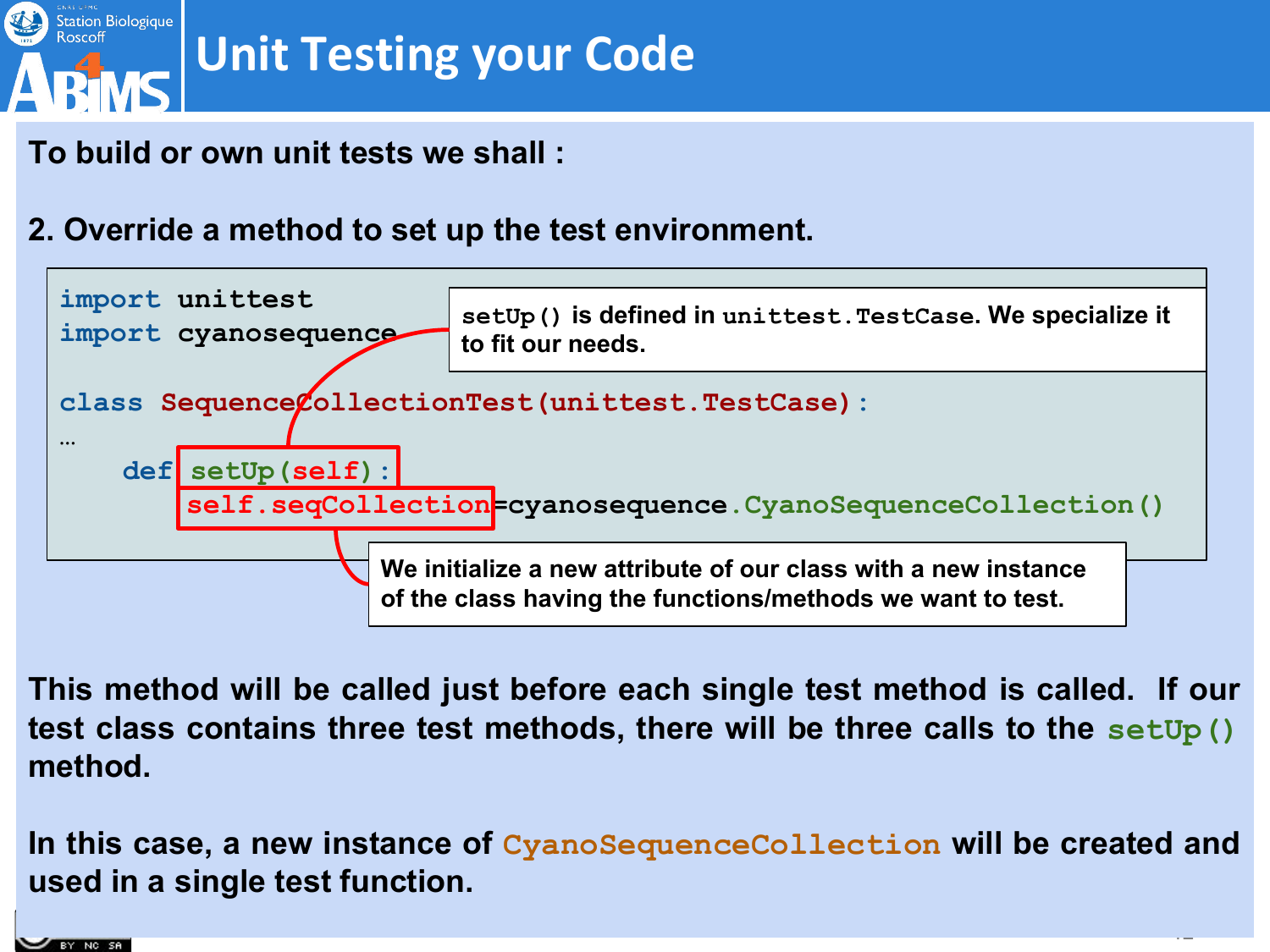

#### **To build or own unit tests we shall :**

#### **3.Write a test method that calls the method to test**



**By default, all methods starting with test will be considered test methods and run by the testing framework (PyCharm in our case).**

 $\ddot{\phantom{1}}$ 

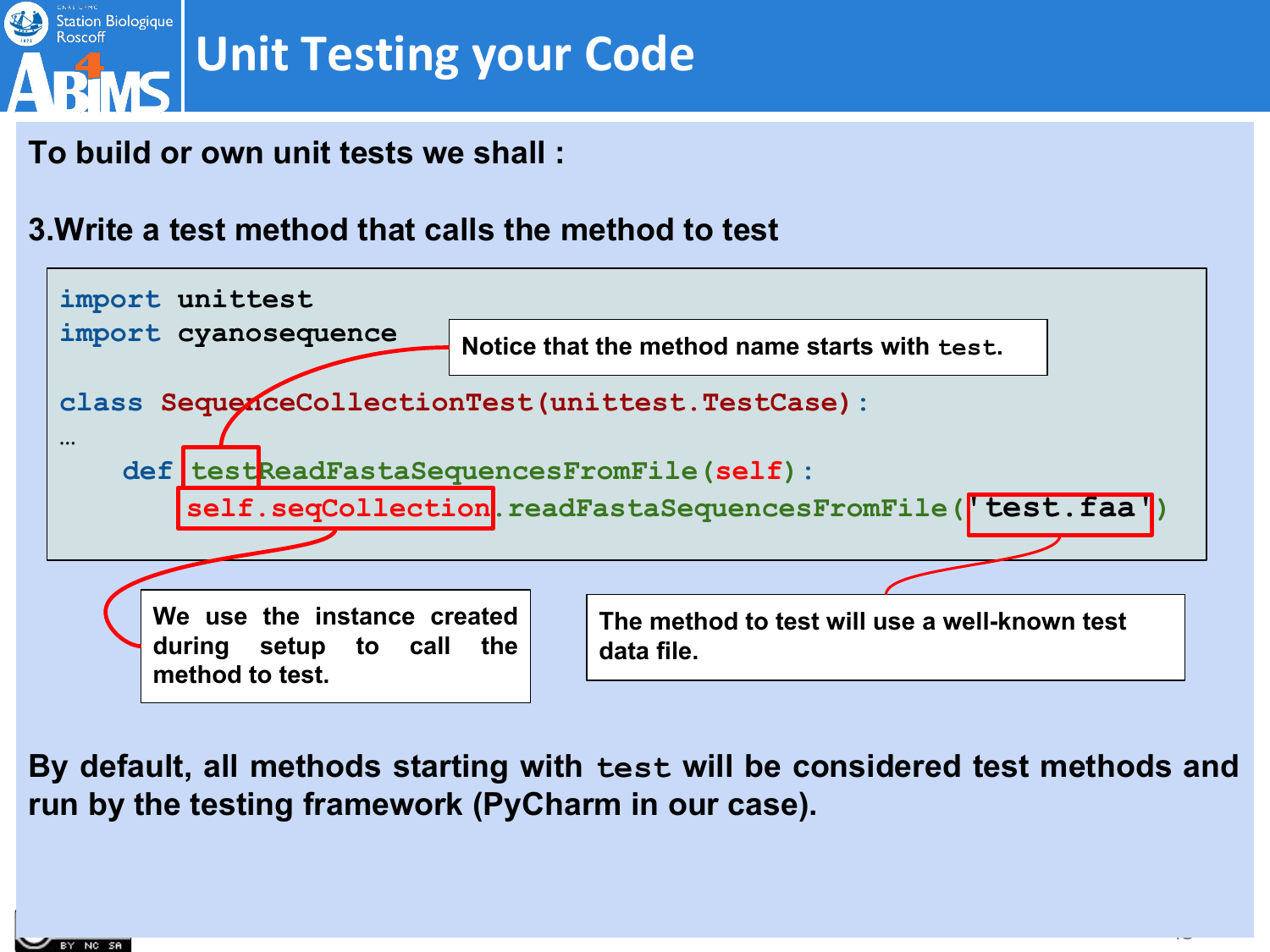

**To build or own unit tests we shall :**

**4. Add** *assertions* **to our test method to verify the results of the method under test** 



**Assertions are used to compare a value computed in the test function to an expected value and yield a boolean result. The test framework considers that a given test (method) fails if one of the assertions it contains returns False.**

 $\mathcal{A}$ 

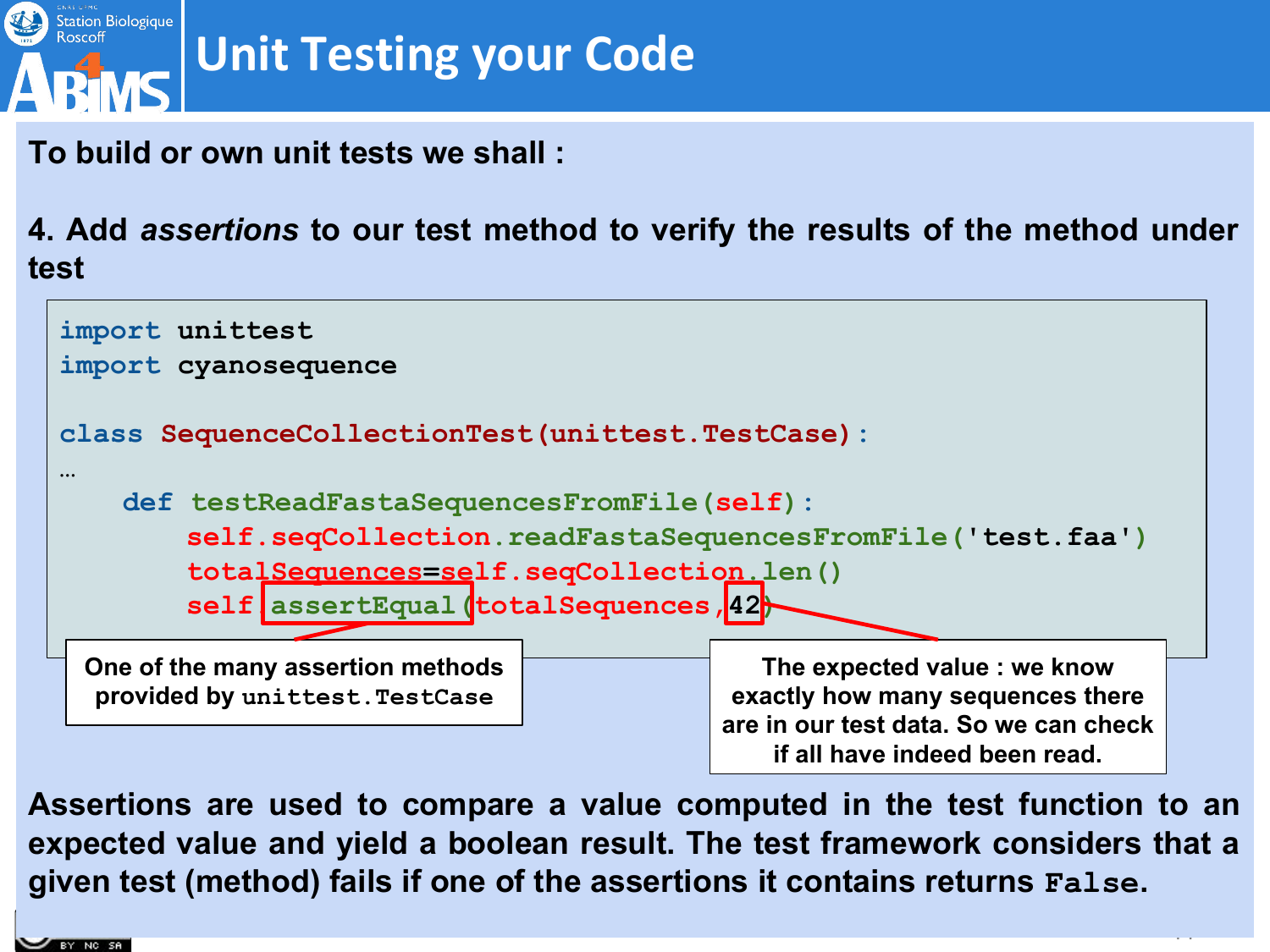

#### **To build or own unit tests we shall :**

#### **5. Clean up the test environment**



**The tearDown() method is provided to clean up all resources that might have been allocated for the test function and not yet released. It might not be necessary to override tearDown().**

 $\ddot{\phantom{0}}$ 

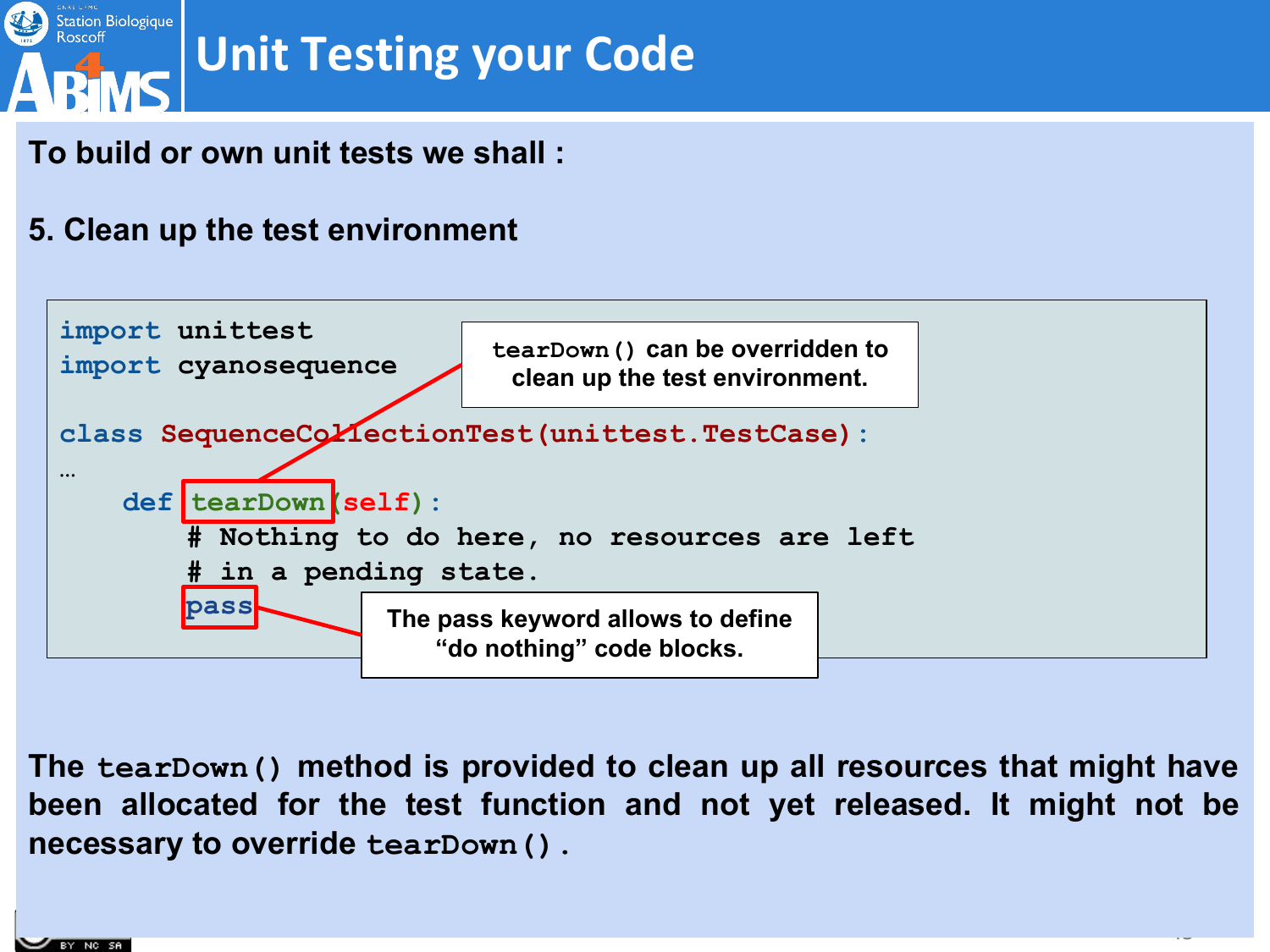

**A warning regarding the outcomes of unit tests : A FAILED test is different from a test with an ERROR**

**- A FAILED test is a test where the actual outcome is different from the expected outcome :**

**def testReadFastaSequencesFromFile(self):**

**self.seqCollection.readFastaSequencesFromFile('test.faa')**

**totalSequences=self.seqCollection.len()**

**self.assertEqual(totalSequences,42)**

**This test will FAIL if totalSequences is not 42**

 $\sim$ 

**- A test with an ERROR is a test whose execution has gone wrong and did not proceed until the end :**



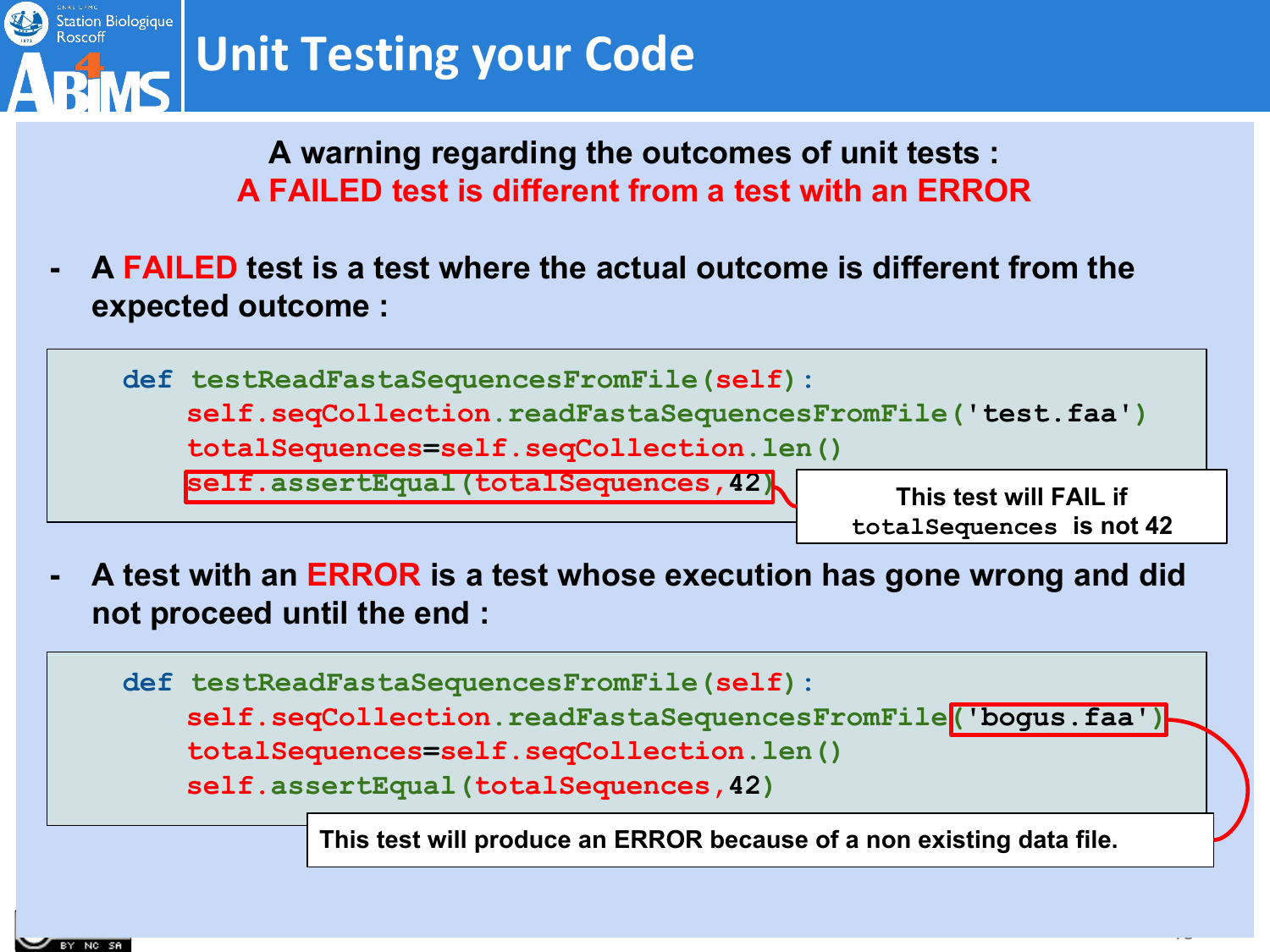

**The Unit Test mantra goes as follows: there MUST be at least one test method for each implemented method.**

**Hence, as the codebase of useful functions grows, so does the code base of unit tests. Luckily, software development environments provide tools to automate the execution of the complete set of unit tests of a module or even a project.**

**Writing comprehensive unit tests has two more benefits :**

- **1. Each test shows how a function can be used and is a way of documenting the code.**
- **2. Regularly running** *unit test suites* **ensures that a modification in one area of the code doesn't break other areas (or else tests will pinpoint these locations).**

**As a matter of fact, a number of open source projects require that contributors write unit tests when they want their code to be integrated in the project. These projects provide procedures automatically running unit tests and checking their outcome before code gets integrated.**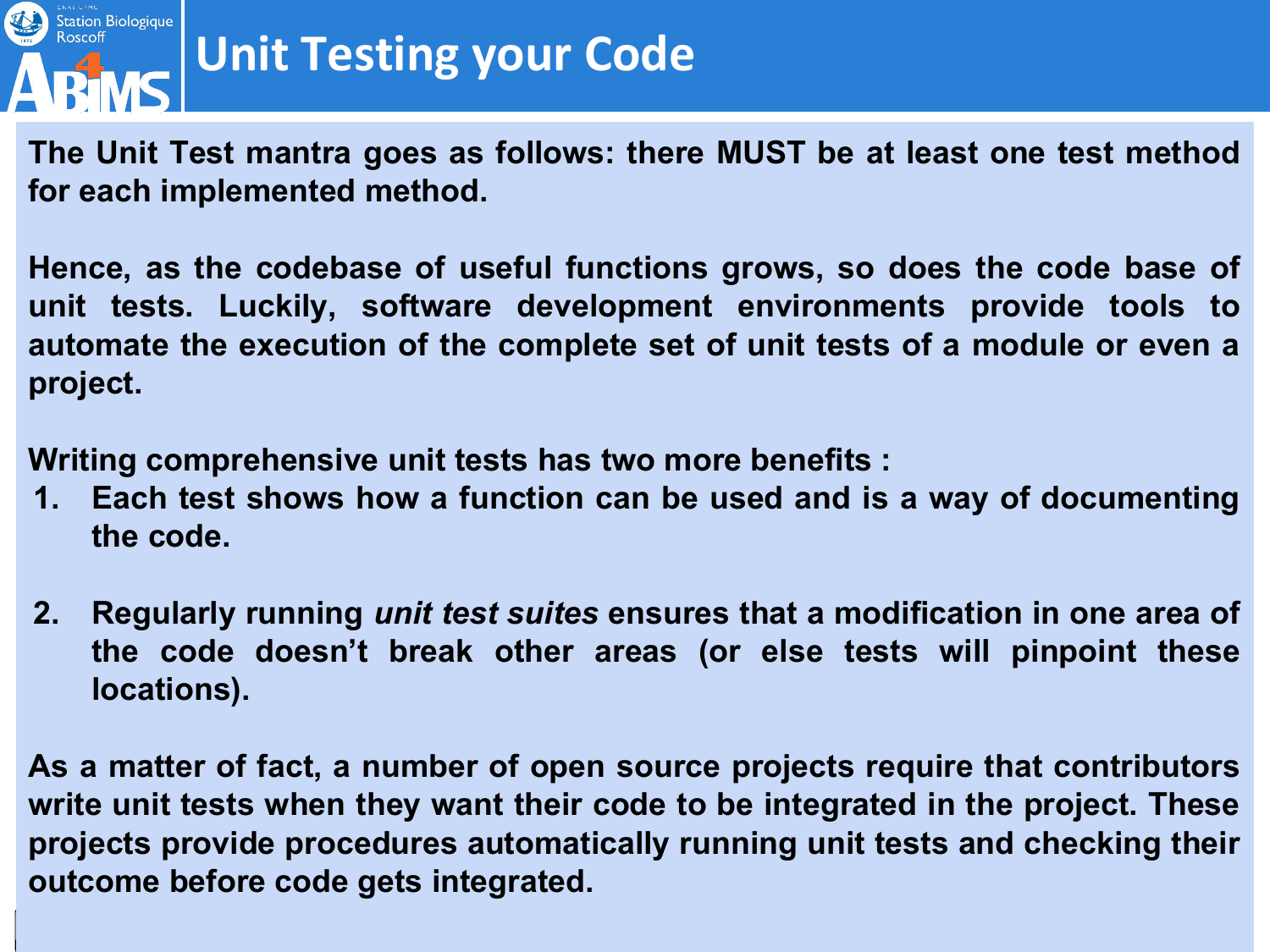

**The actual tests can be run by (cleanly) adding a call to the unittest.main() method at the end of the file with the test case:**

```
import cyanosequence
import unittest
class SequenceCollectionTest(unittest.TestCase): 
...
if name ==' main ':
   unittest.main()
```
**When running this script from the command-line, the output is:**

```
(myvenv)[foobar] python cyanosequencetest.py
Ran 1 test in 0.001s
OK
(myvenv)[foobar]
```
**PyCharm has all the built-in functionalities to recognize and run unit tests.**

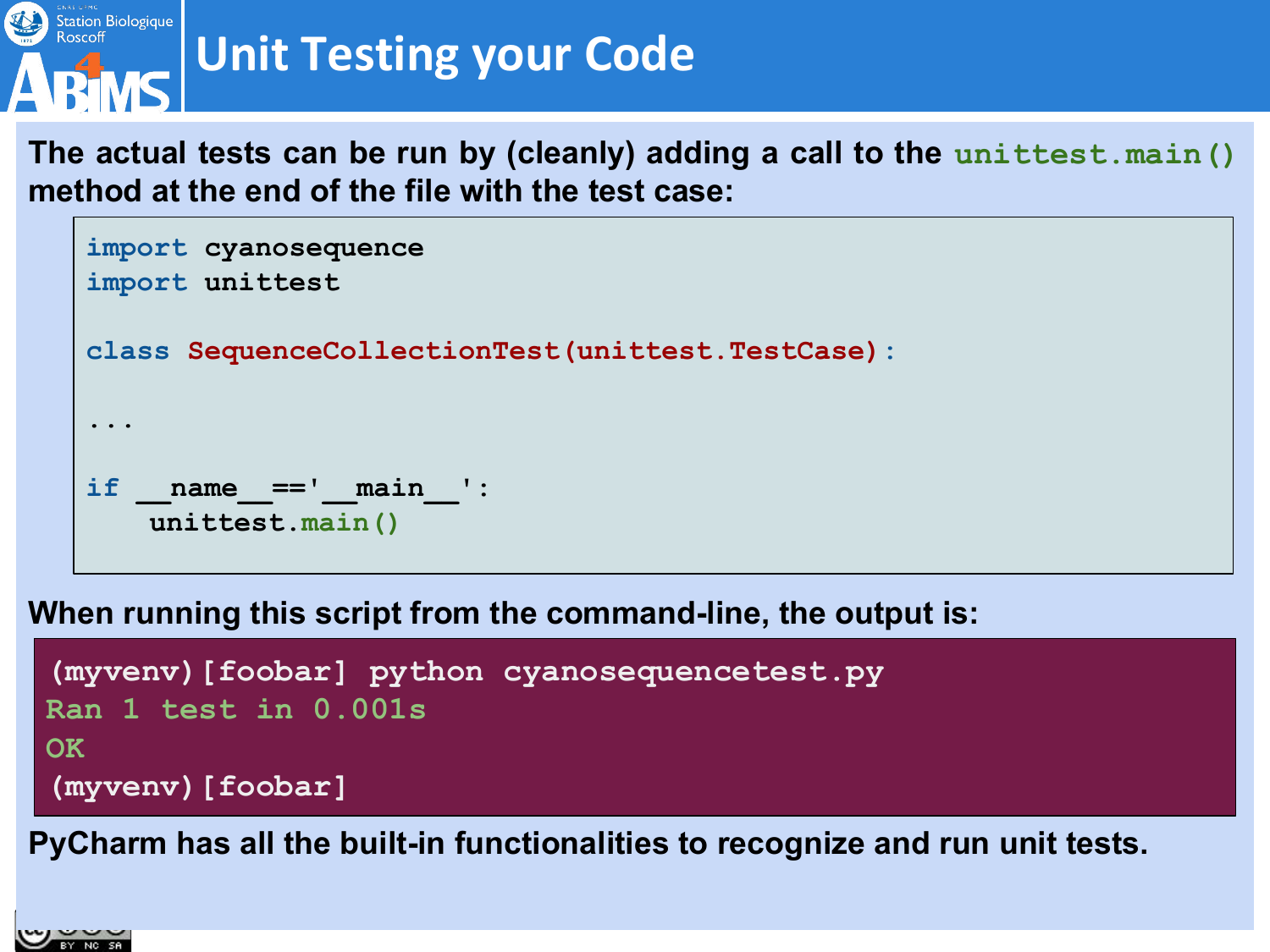

### **Exercise 205**

- **- Copy the contents of directory src/ex204 in directory src/ex205**
- **- Write a unit Test Case, testcyanosequence.py, testing the following methods available on the CyanoStrainCollection class :**
	- **- getAllStrainNames(): check that the number of strains is as expected (14)**
	- **- getSequencesInStrain(): check that the number of sequences for strain RCC307 is as expected.**
- **- Run the tests using ../../data/fasta/cyanorak\_complete.faa to build the initial data structure.**

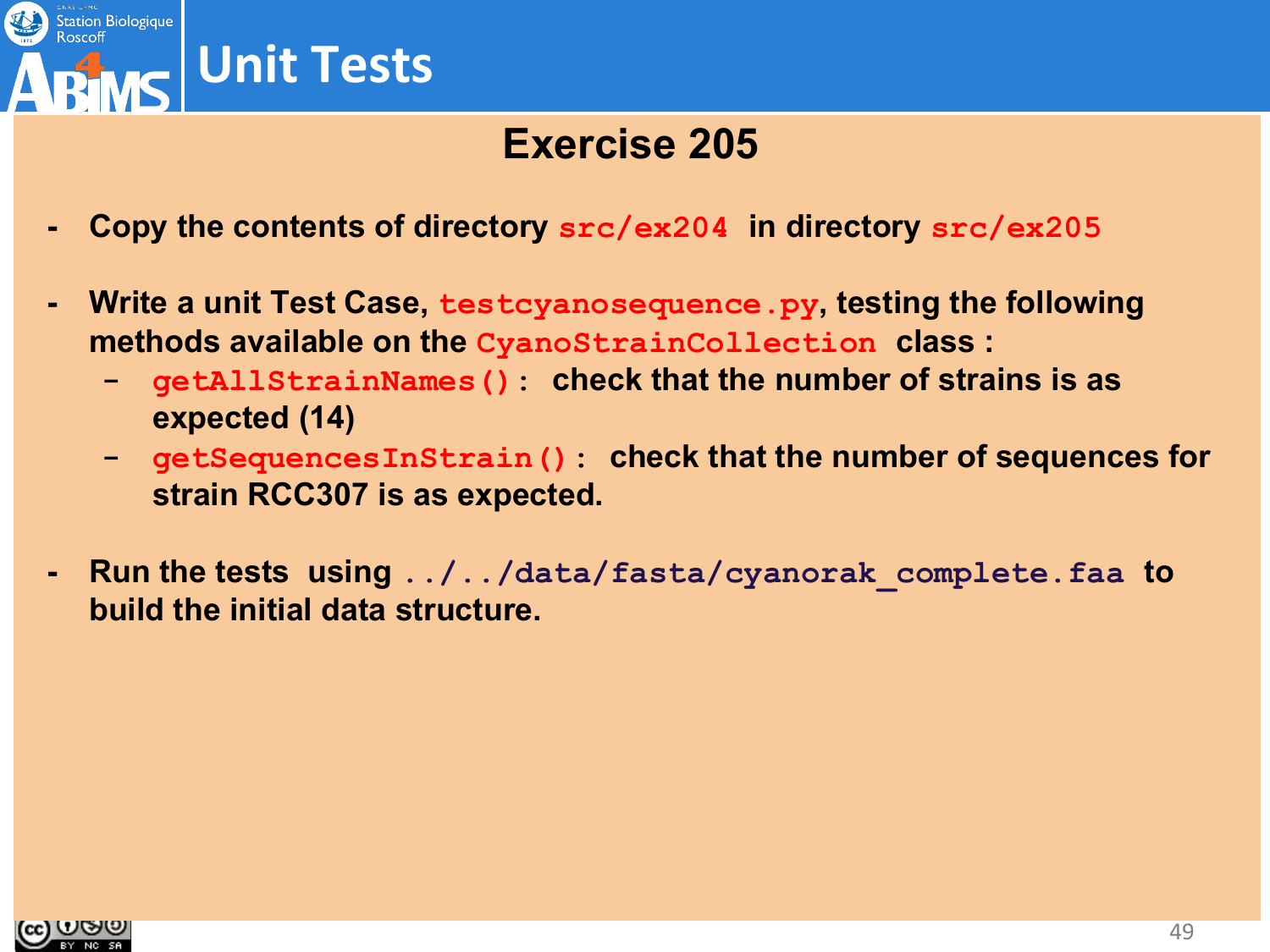

# **Object Oriented Python**

- 0. A Quick Refresher
- 1. What is Object Oriented Programming ?
- 2. Designing Classes & Implementing Methods
- 3. Using Inheritance
- 4. Unit Testing Your Code
- 5. Handling Exceptions
- 6. Tracing Execution With Loggers
- 7. Debugging under PyCharm

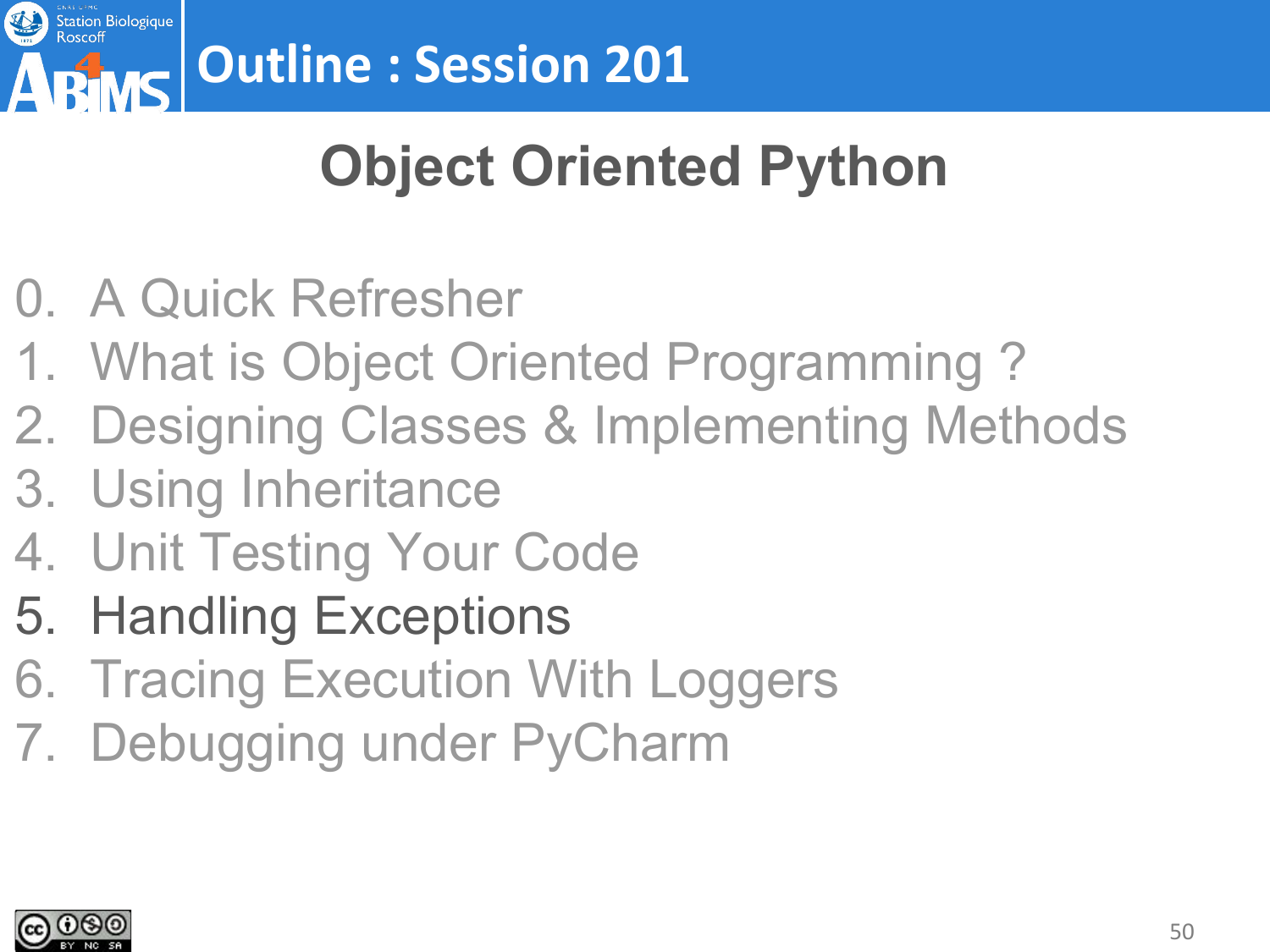

**When writing a program, we try to predict how things may go wrong, and how to cope with such situations :**

- **- Before using a dictionary key, we check if it exists.**
- **- Before accessing an element in a list, we check if the index is valid.**
- **- Before trying to extract a pattern from a string, we check if the pattern is present.**

**All these precautions are based on the assumption that we can anticipate faulty situations and prevent them from happening.**

**But what about unforeseen events ?**

- **- A data file given as argument may not be readable by our program**
- **- A data column supposed to contain numbers may contain strings**
- **- When retrieving data remotely, the network connection may fail**

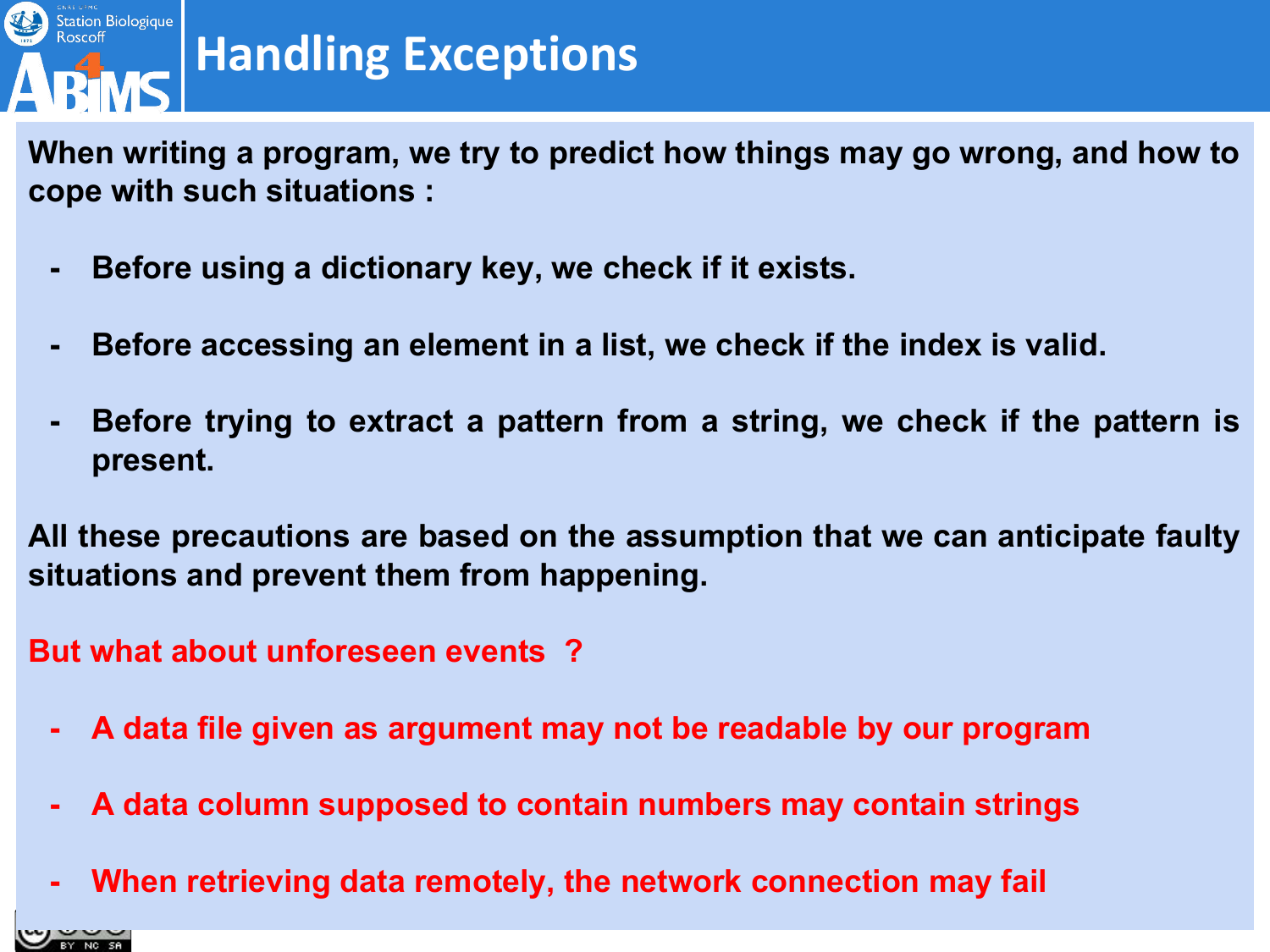

#### **In Python, unforeseen events raise Exceptions**

#### **For ex. : When trying to read a non-existent file**

**1. Somewhere in main.py**



#### **2. When trying to run main.py**



**Program execution is brutally interrupted**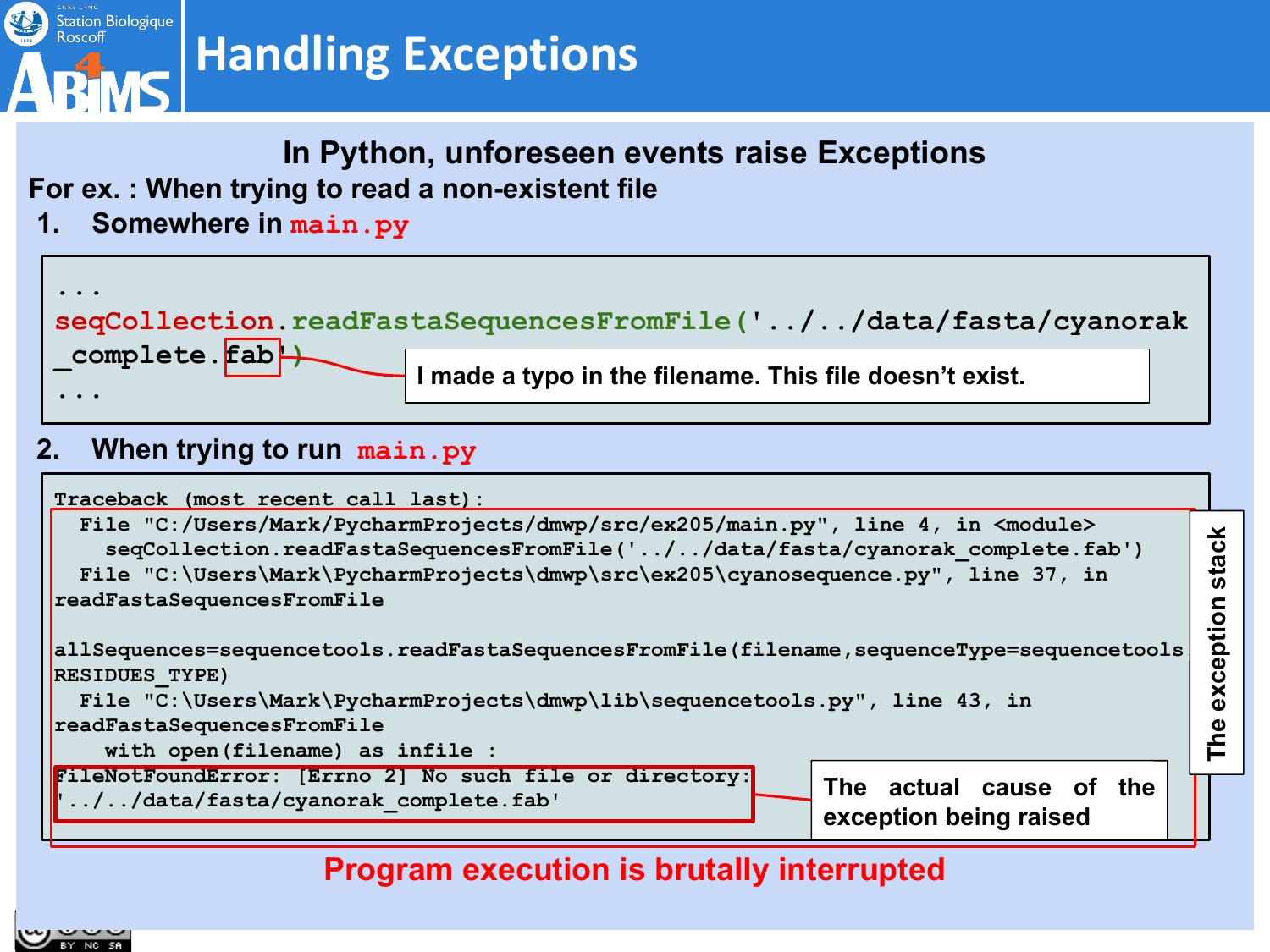

**Python provides a mechanism to intercept and process Exceptions The try / except instruction blocks**



- **- The try keyword is followed by an instruction block**
- **- If an exception occurs in this instruction block, execution of the program "jumps" to the start of the except block instead of interrupting the program.**
- **- The except block can process the exception, and execution then continues after the except block.**

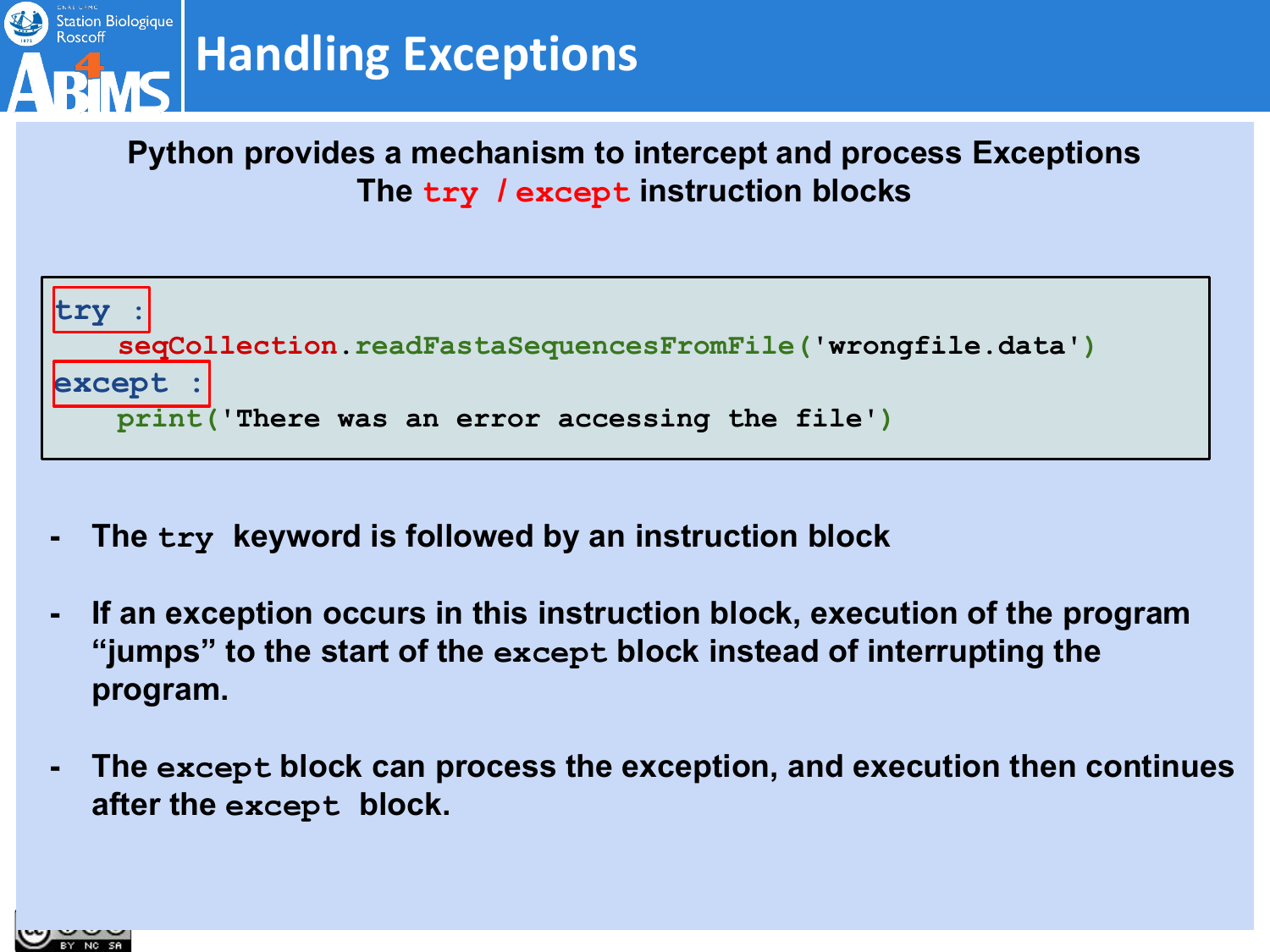

#### **Selecting which exceptions to process**

**Oftentimes, we can only handle certain types of exceptions: missing dictionary keys, list indexes exceeding the list size, file opening/reading errors.**

**Other exceptions are mostly beyond our control : insufficient memory to carry out computations, no more disk space to write results**

**The except keyword can be followed by the type of exception to intercept :**



**Exceptions of a different type occurring in the try block will not be processed in the except block.**

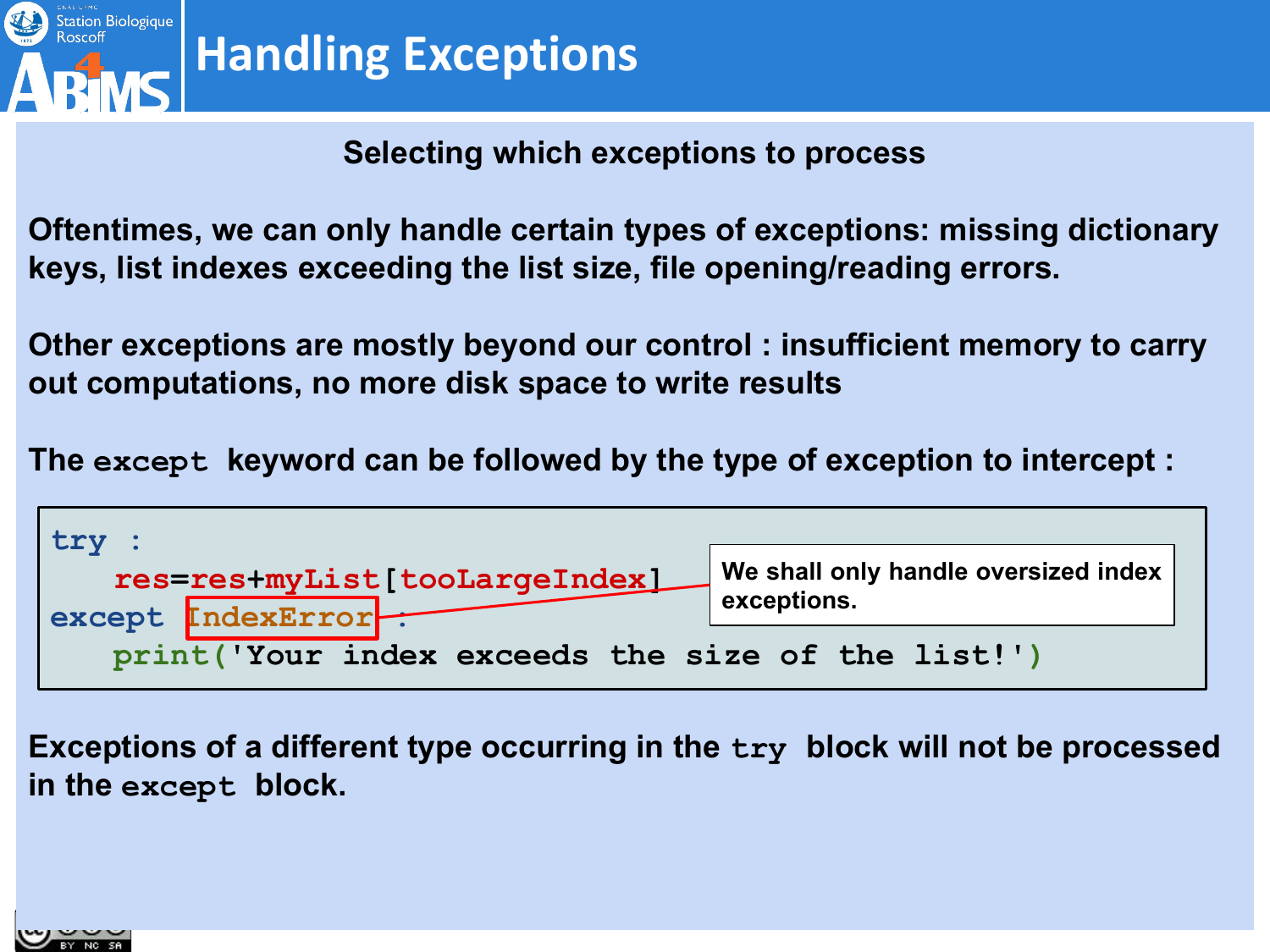

#### **Some useful exception types**

| IndexError        | A wrong value was used as list/tuple index                       |
|-------------------|------------------------------------------------------------------|
| KeyError          | A wrong (non-existent) value was used as key in a dictionary     |
| ZeroDivisionError | Zero was found as denominator in a division operation            |
| TypeError         | The argument of a function or an operator is of a wrong type     |
| FileNotFoundError | The file to which access was tempted doesn't exist               |
| PermissionError   | The user/program has insufficient permissions to access the file |

#### **The complete list of built-in exceptions can be found at:**

**<https://docs.python.org/fr/3.5/library/exceptions.html#TypeError>**

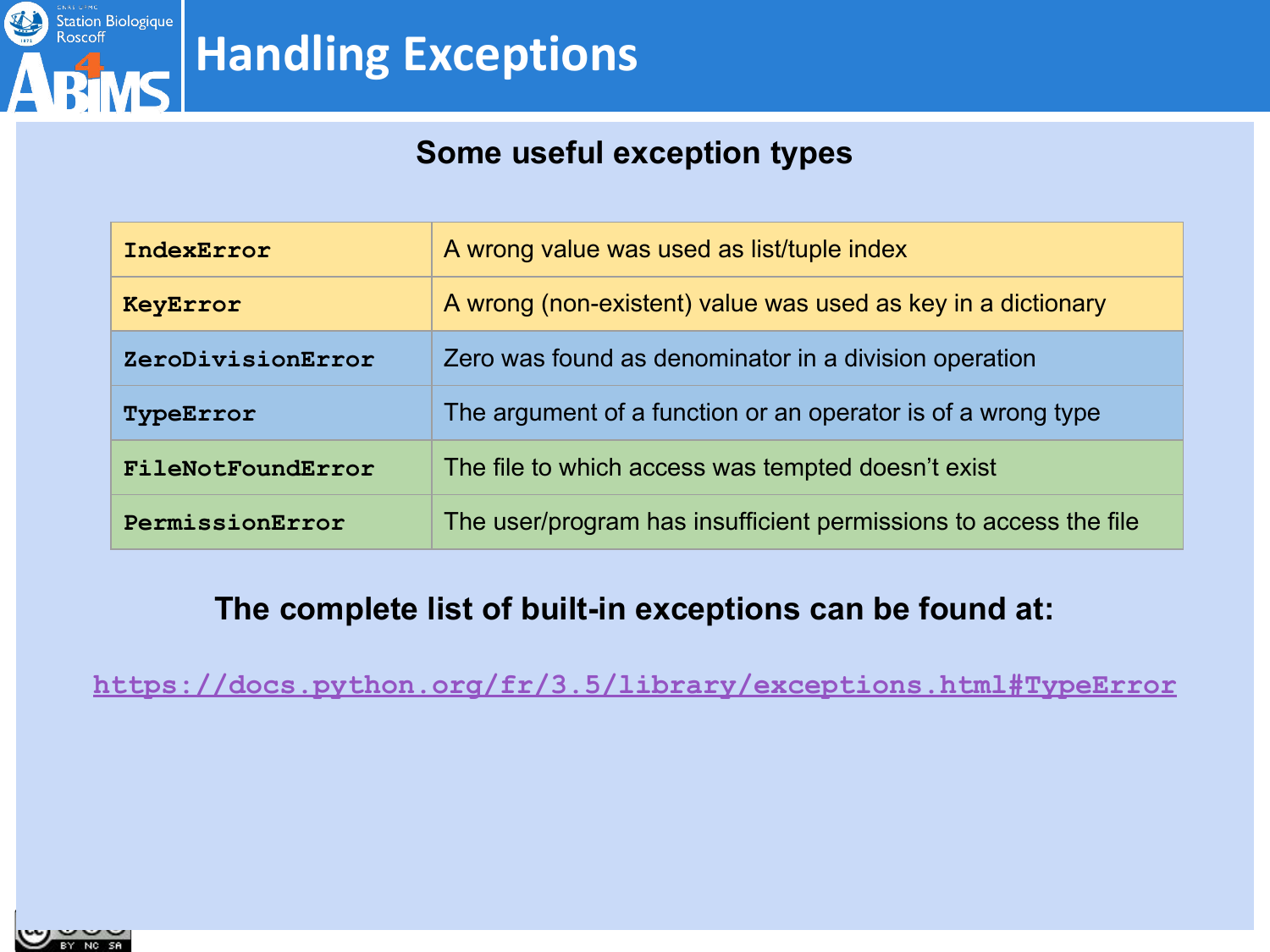

#### **Defining and raising your own exceptions**

**Basically, exceptions are ordinary Python classes. Nothing prevents us from deriving new Exception classes using Exception (or one of its subclasses) as parent class.**



**We can then raise these exceptions when needed using the raise keyword :**

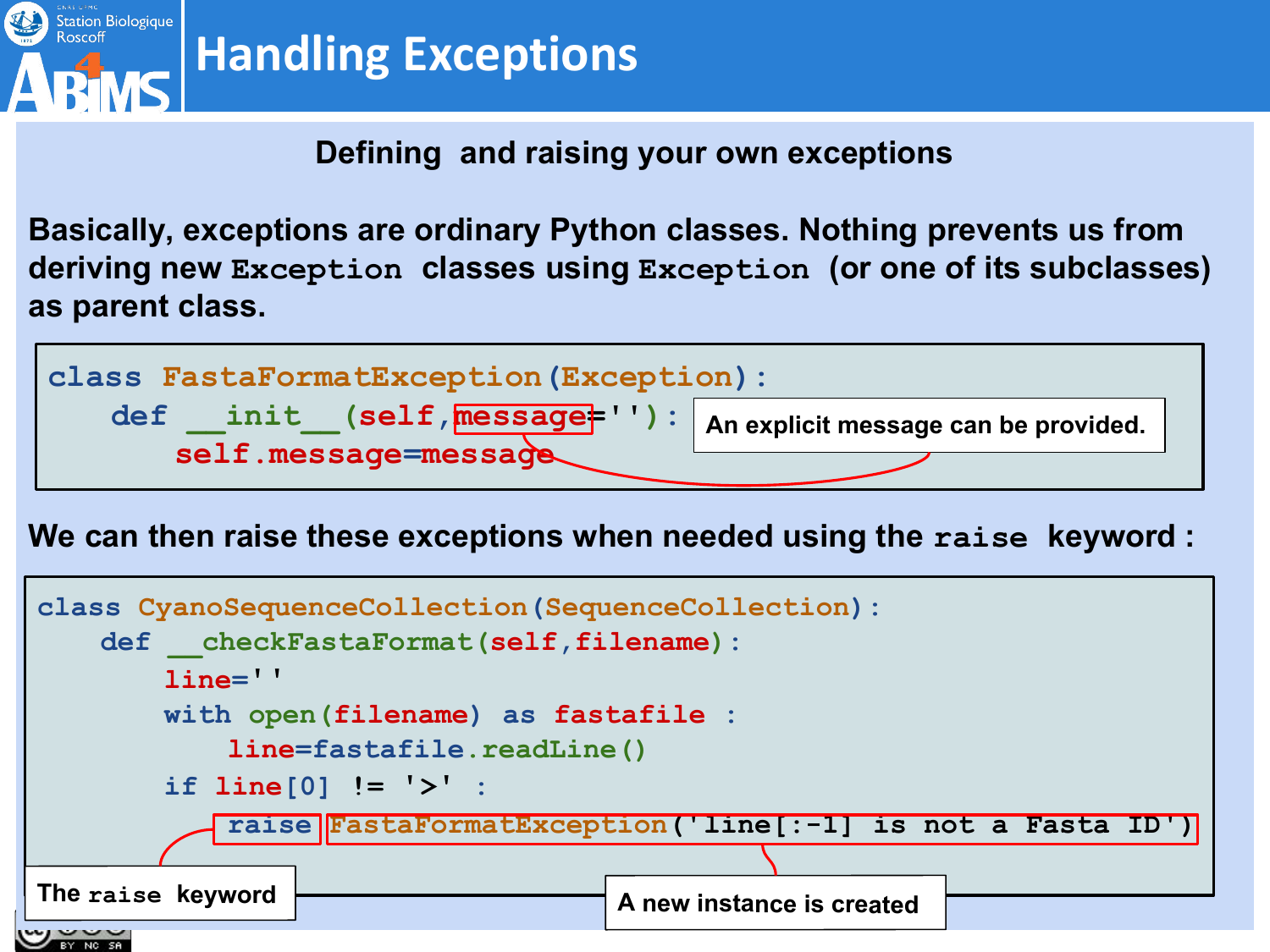

#### **Defining and raising your own exceptions**

**Custom exceptions can then be processed as any other exception :**



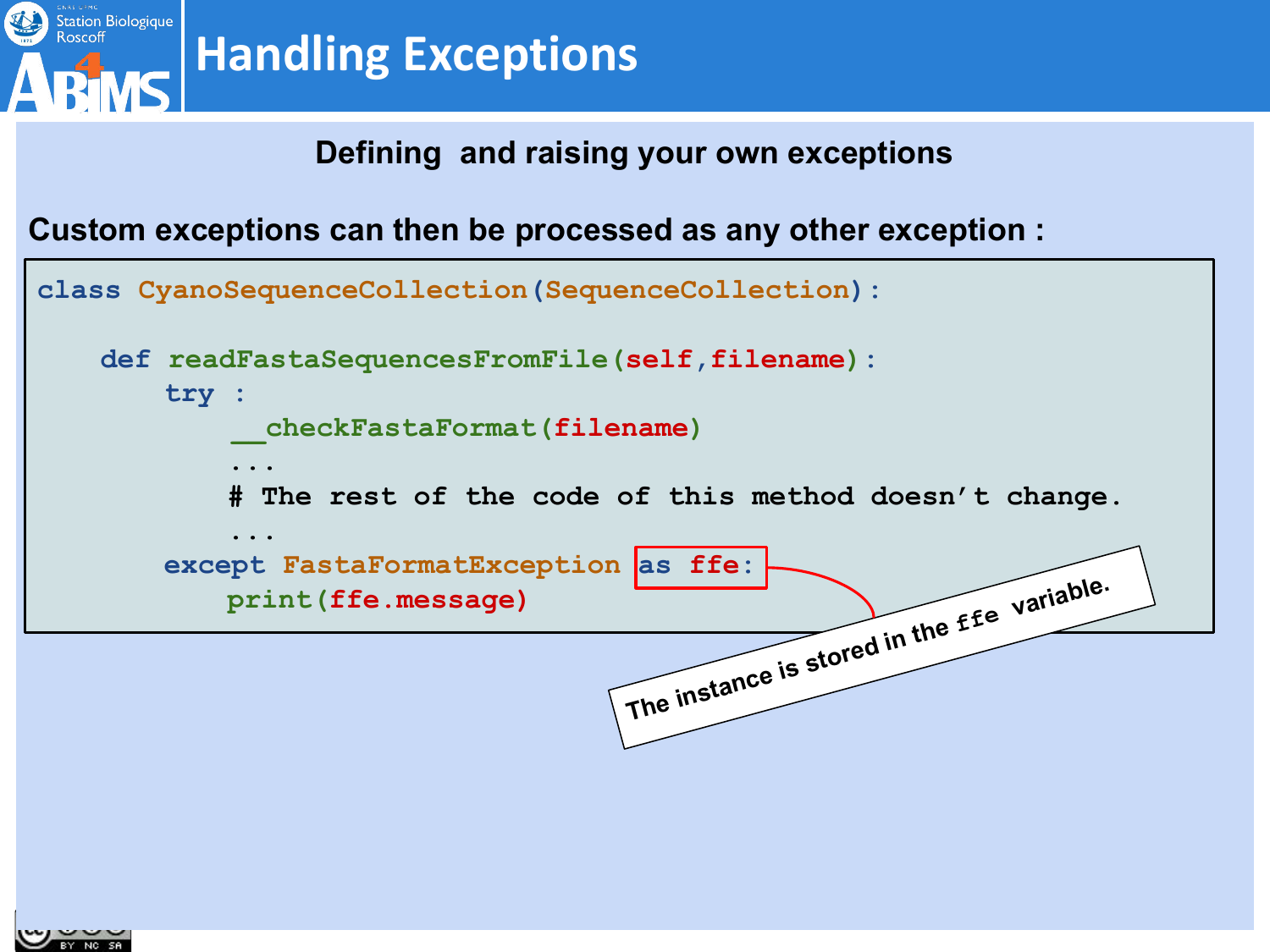

#### **Defining and raising your own exceptions**

**Custom exceptions can then be processed as any other exception :**

**class CyanoSequenceCollection(SequenceCollection): def readFastaSequencesFromFile(self,filename): try : \_\_checkFastaFormat(filename) ... # The rest of the code of this method doesn't change. ... except FastaFormatException as ffe: print(ffe.message)** The instance is stored in the *ffe* variable.

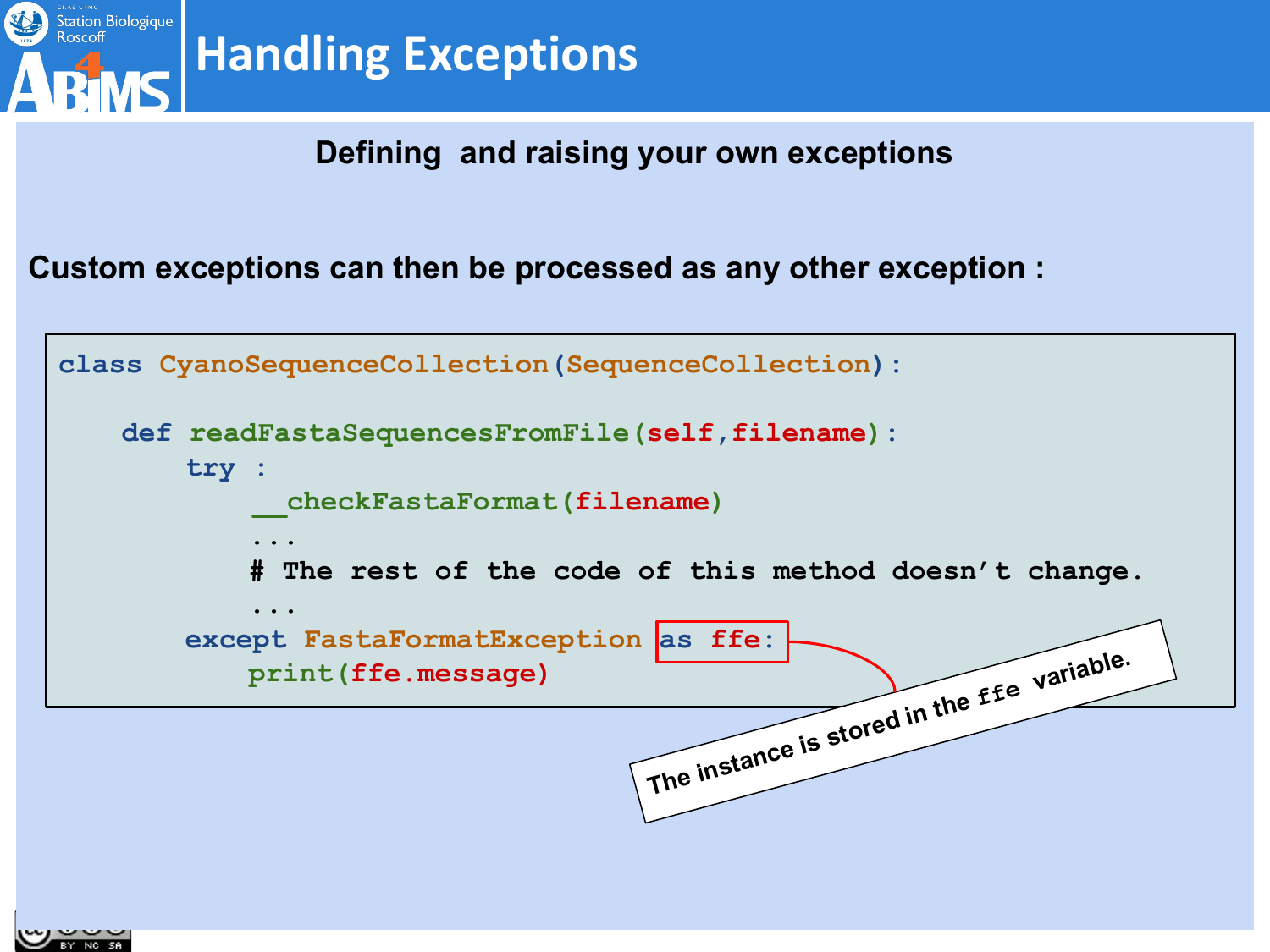

#### **Differential exception handling and the finally block**

- **- A single try block may raise different exceptions which can be handled separately.**
- **- Using the finally keyword, it is possible to define an instruction block that will be executed whether or not (an) exception(s) occurred in the try block.**

```
class CyanoSequenceCollection(SequenceCollection):
   def readFastaSequencesFromFile(self,filename):
       try : 
        ...
       except FastaFormatException as ffe:
           print(ffe.message)
       except FileNotFoundException:
           print('There was an error accessing the
       finally :
           # make sure that our sequence collection is consistent
                                                       Executed whatever 
                                                      happened in the try block
```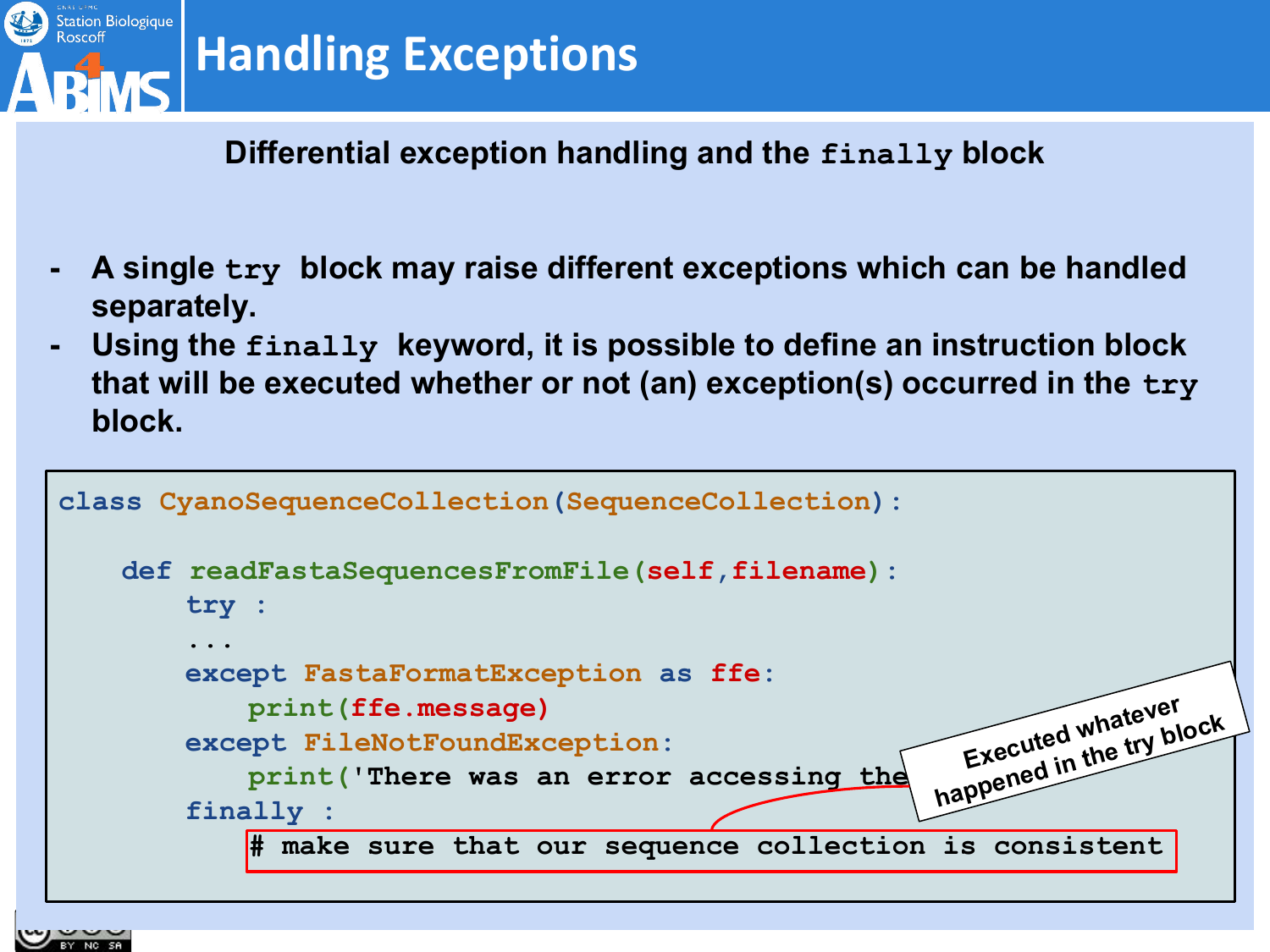

### **Exercise 206**

- **- Copy the contents of directory src/ex205 in directory src/ex206**
- **- Handle the case where a sequence ID does not contain a strain identifier :**
	- **- Create a new Exception class : MissingStrainException**
	- **- Modify the CyanoSequenceCollection.readFastaSequencesFromFile method to raise the MissingStrainException when the pattern looking for the strain doesn't match.**
- **- If time allows, enhance your Unit Tests :**
	- **- Add a test verifying that the exception is indeed raised, using the assertRaises() assertion method :**

**<https://docs.python.org/3/library/unittest.html>**

**- Check the results using:**

**../../data/fasta/cyanorak\_complete\_bogus.faa** 

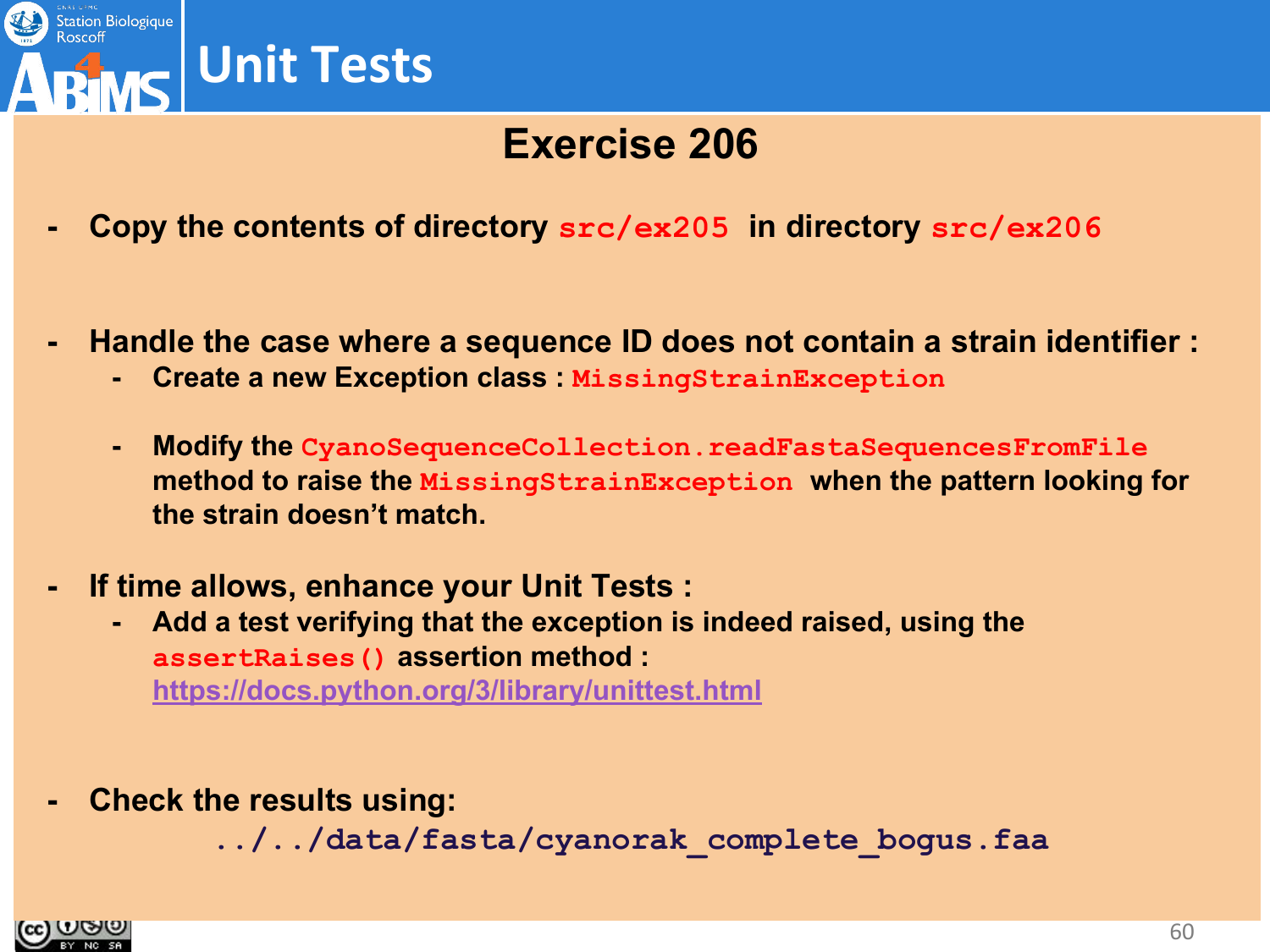

# **Object Oriented Python**

- 0. A Quick Refresher
- 1. What is Object Oriented Programming ?
- 2. Designing Classes & Implementing Methods
- 3. Using Inheritance
- 4. Unit Testing Your Code
- 5. Handling Exceptions
- 6. Tracing Execution With Loggers
- 7. Debugging under PyCharm

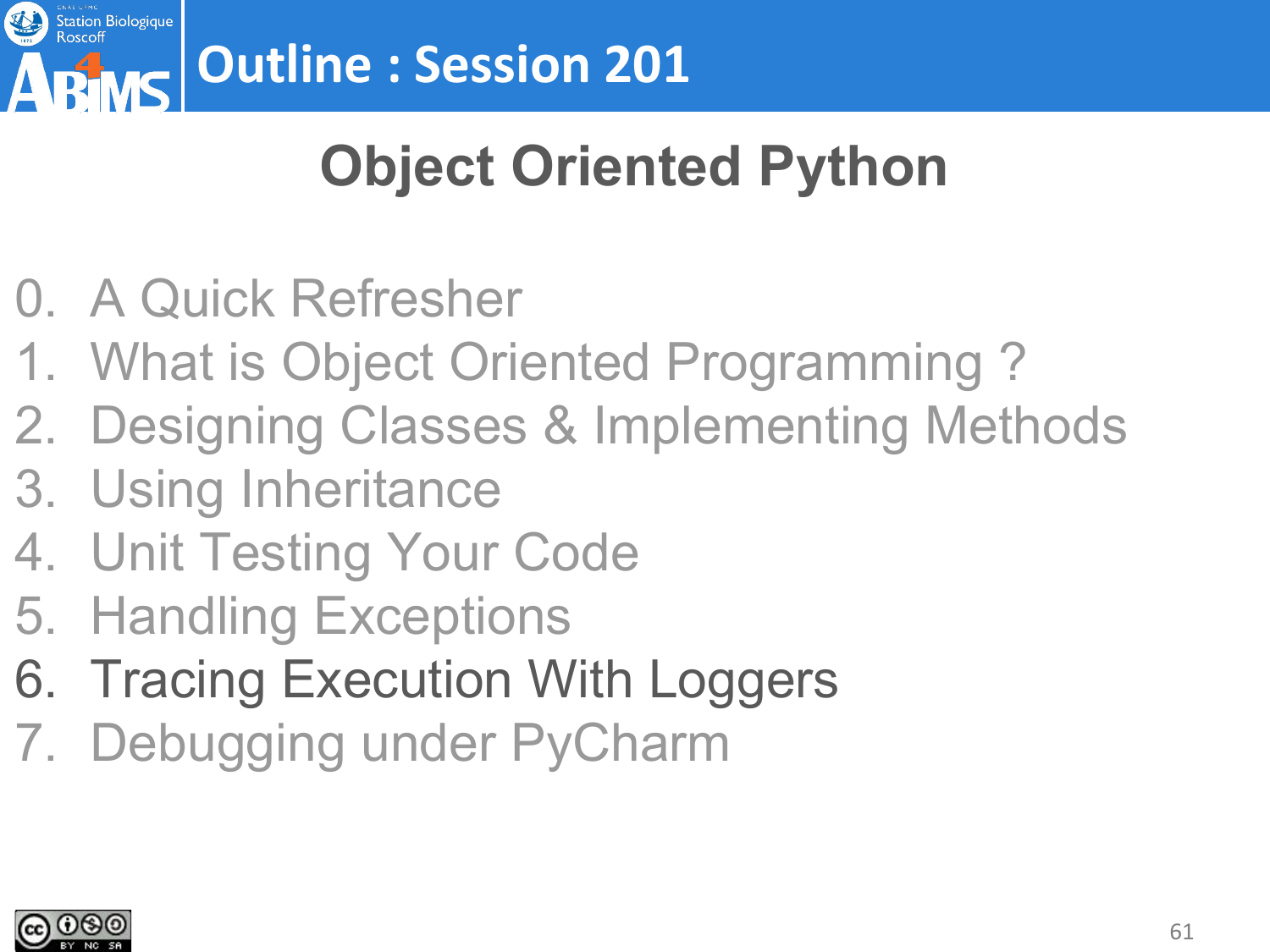

**The limits of output generated through print()**

**We abundantly used the print() function to generate output from our modules and scripts. This method has several drawbacks :**

- **- When output is really verbose, the screen scrolls and output can even be lost if the scroll memory is too small.**
- **- All kinds of output are mixed: results destined to the user as well as progress or debug messages destined to the developer.**

**We need a mechanism:**

- **- Ensuring we can easily collect all the output of our programs and scripts.**
- **- Allowing us to select an appropriate channel depending on the nature of the information we want to communicate.**

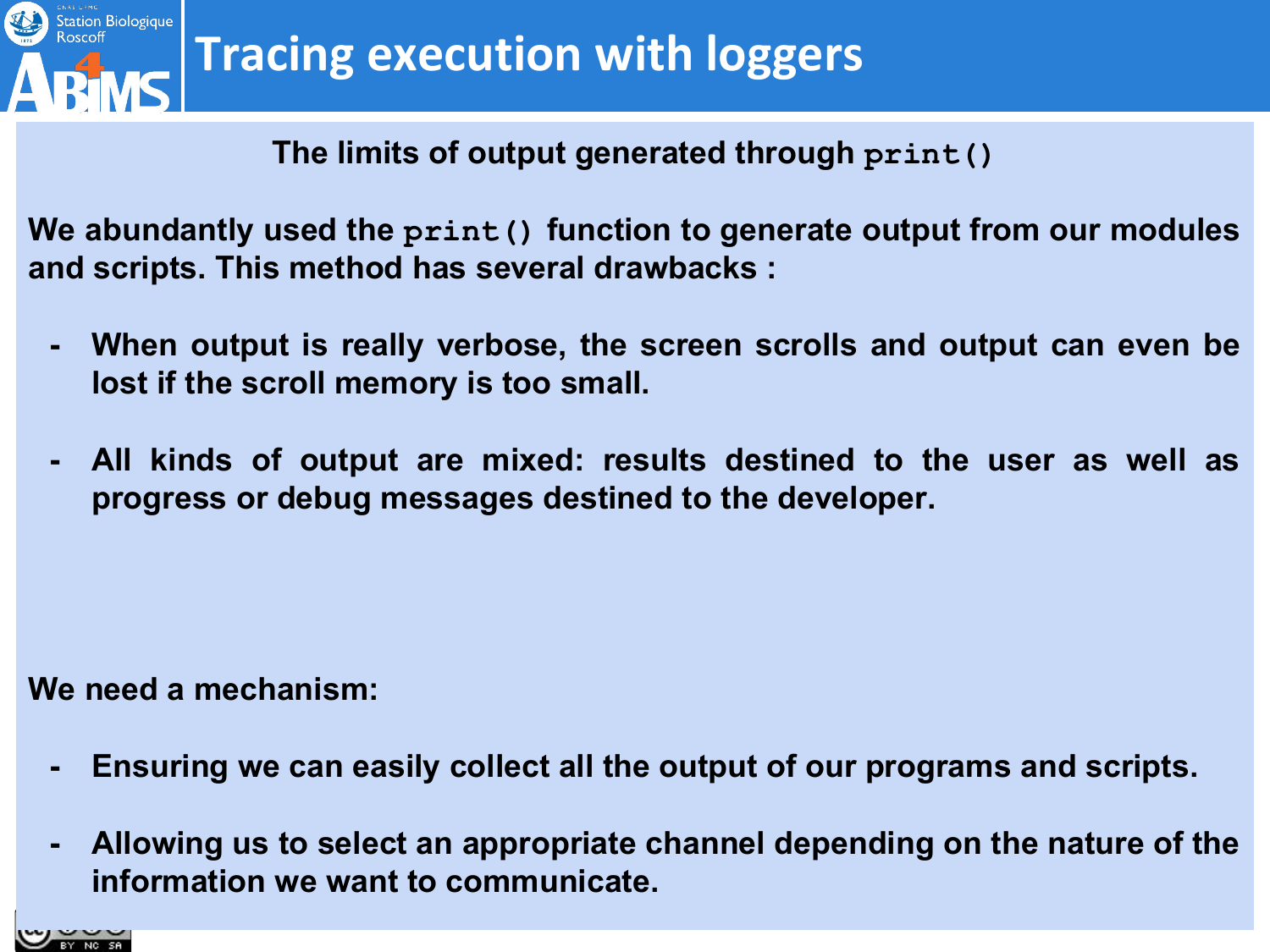

#### **Basic principles of the logging module**

- **- Output is managed by instances of the Logger class : forget about print()**
- **- We can create as many different Loggers as needed to generate output, each dedicated to a single module / class / method (our choice).**
- **- Each Logger can be configured to use different output mechanisms: the terminal, a log file, emails, database records**
- **- Loggers handle messages with different priority levels and can be configured with a threshold to filter out low-priority messages (remember the -v (--verbose) or -d (--debug) options) :**

**DEBUG < INFO < WARNING < ERROR < CRITICAL**

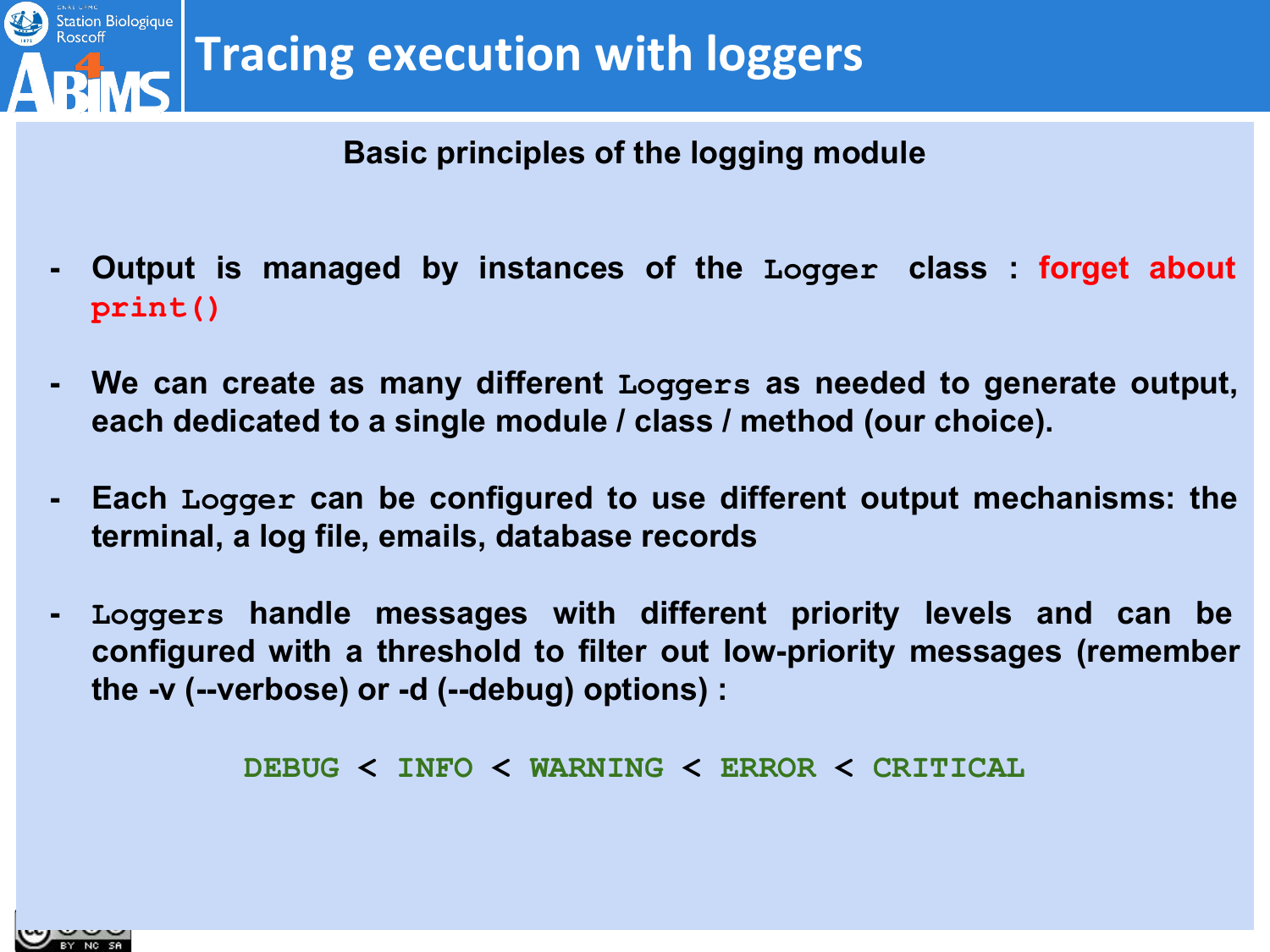

**Tracing execution with loggers**

**Basic usage of Loggers**

**The most basic way to benefit of logging is to :**

- **- Import the module**
- **- Set the desired logging level**
- **- Call the methods that match the different priority levels to generate messages**

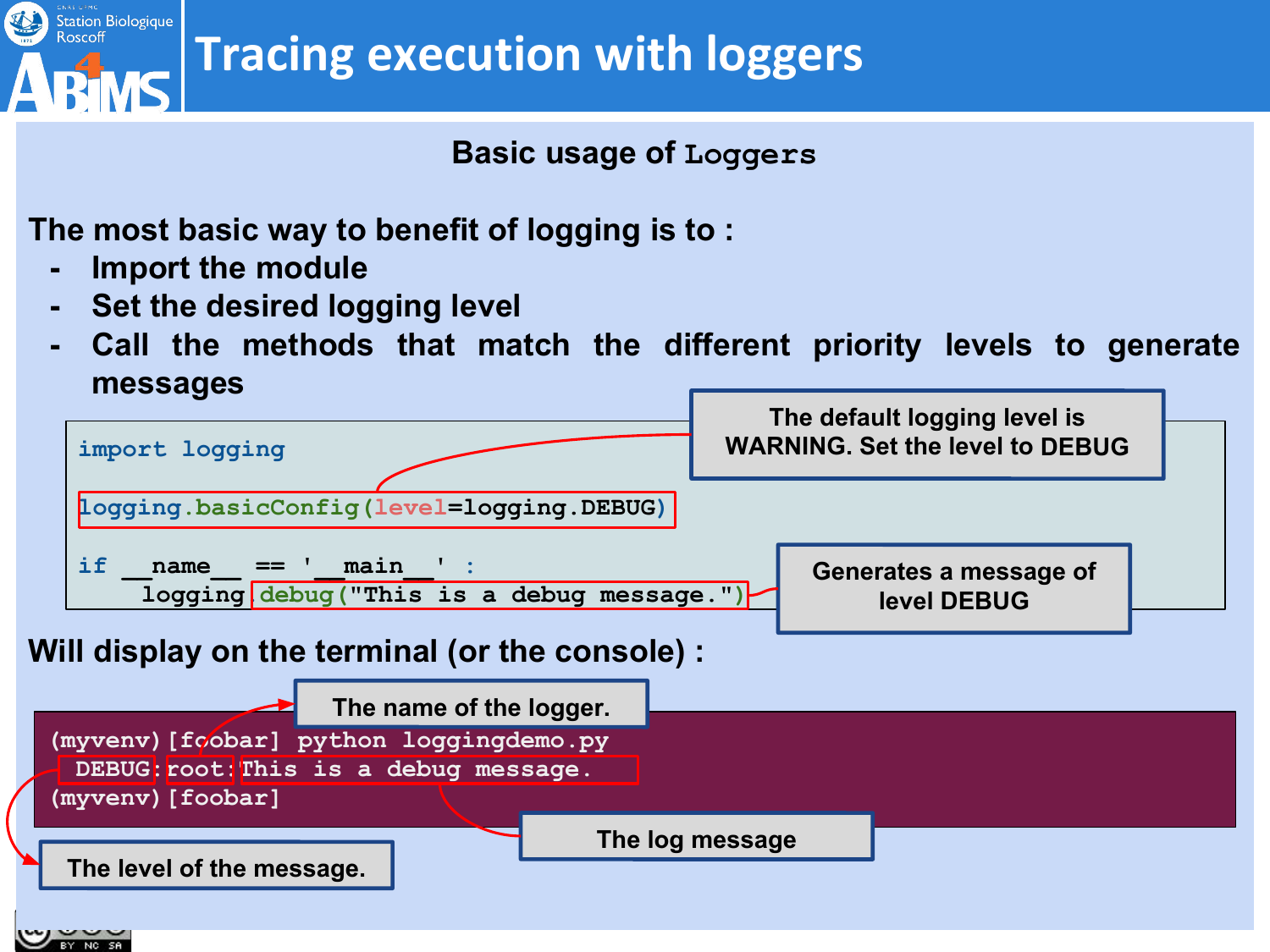

#### **Working with differentiated Loggers**

**It is however recommended to create module specific loggers. This is done with the logging.getLogger()function. This function takes as argument an arbitrary string which will be the name of the logger. If no logger with the same name exists, a new instance is created and returned. Otherwise, the already existing one is returned.**

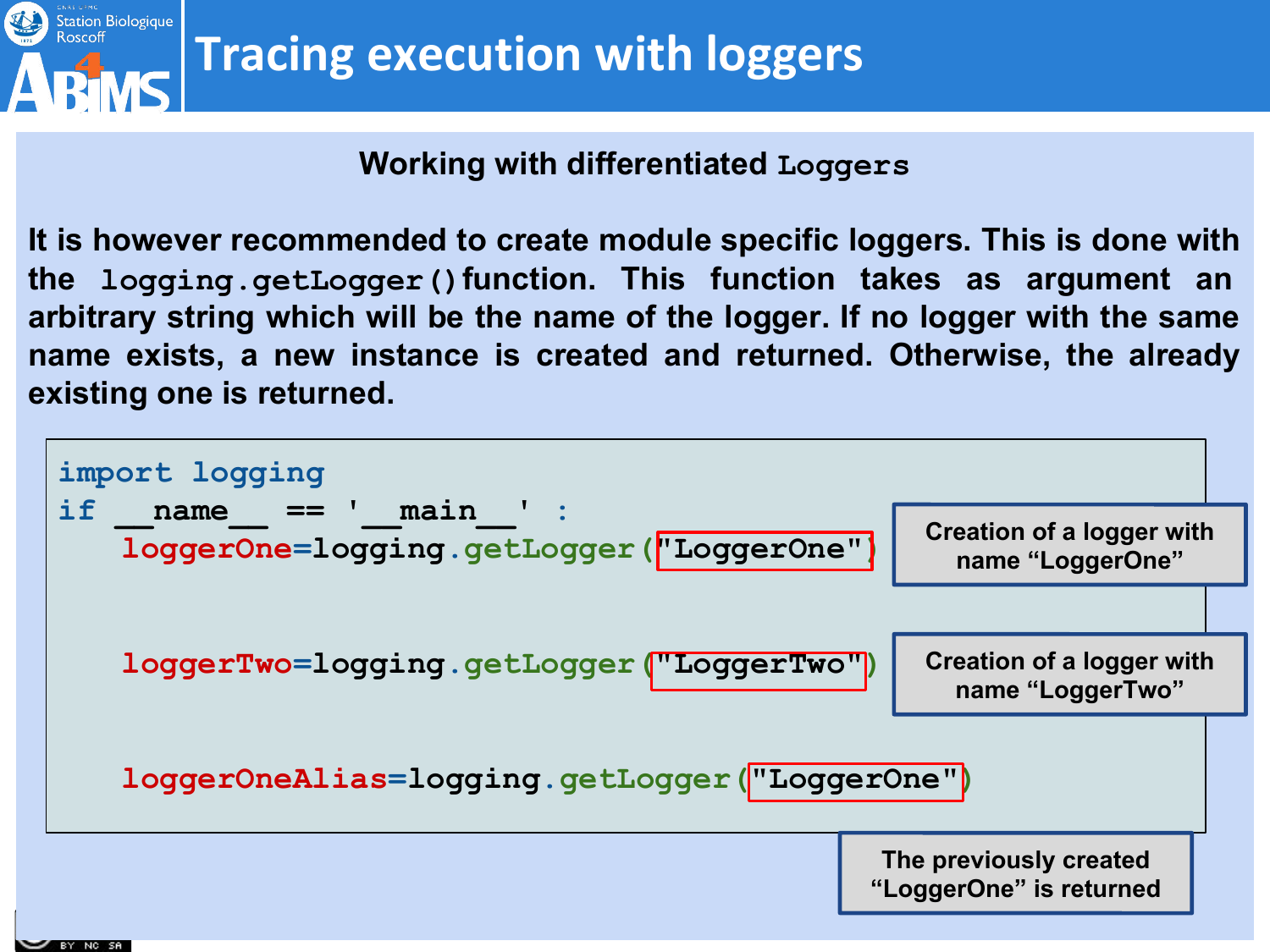

#### **Logger configuration**

**Loggers are highly configurable objects, the main areas of configuration are:**

- **1. The** *channel* **to which log messages are sent : standard output (terminal), log file, e-mail, database record...**
- **2. The format of the log messages : date/time, module / class / method information, level of the message, message details**
- **3. The level at which messages are handled by each channel : all messages below the threshold level are simply ignored.**

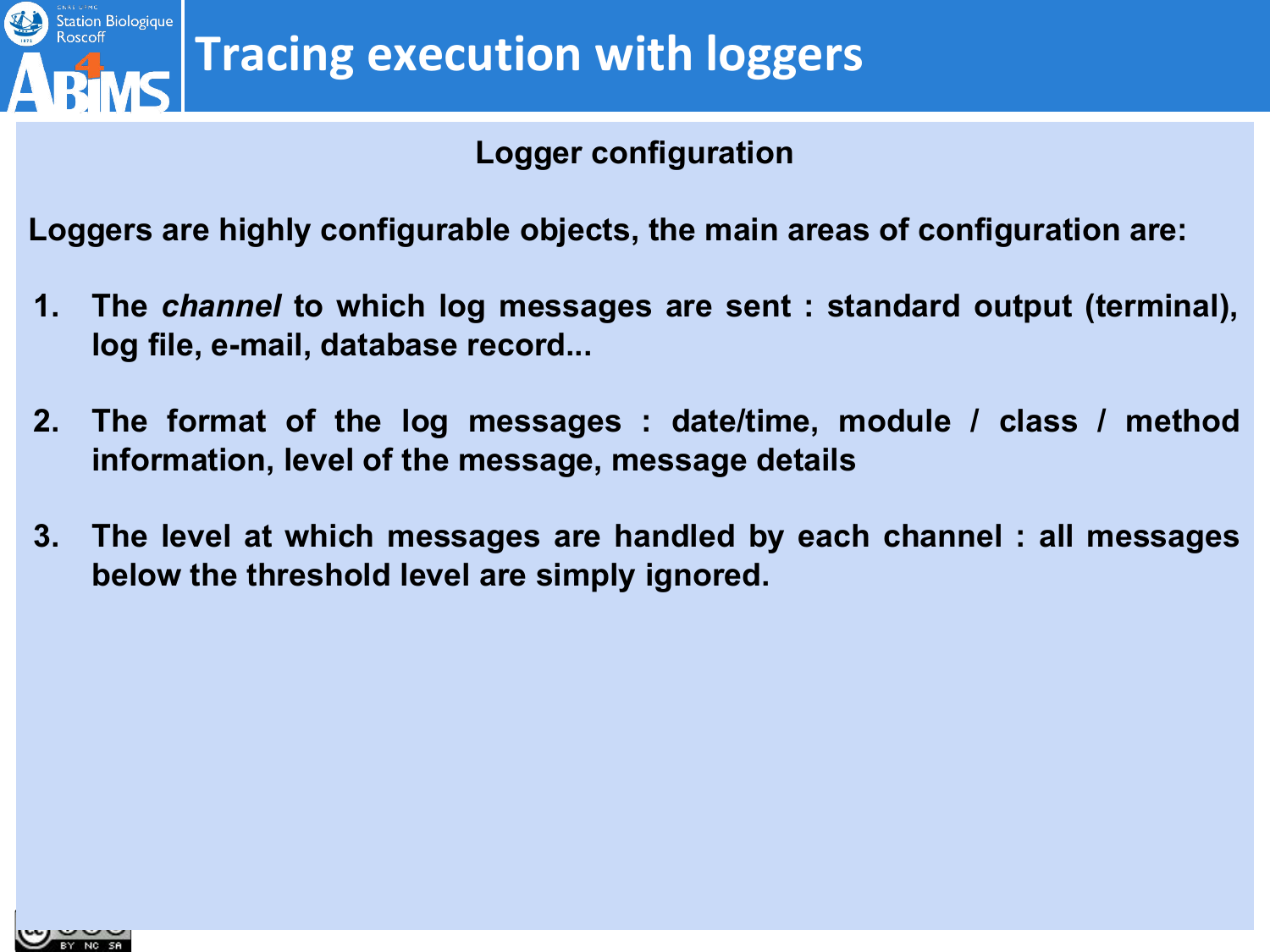

#### **Configuring log** *handlers*

**Log message output channels are called** *handlers***. Once created, they can be added to any given logger using the addHandler() method. Thus, a single logger can have multiple** *handlers,* **and each handler can have its own level.**

**A StreamHandler can be used to channel log messages to the terminal. A FileHandler can be used to channel log messages to… a file(!).**

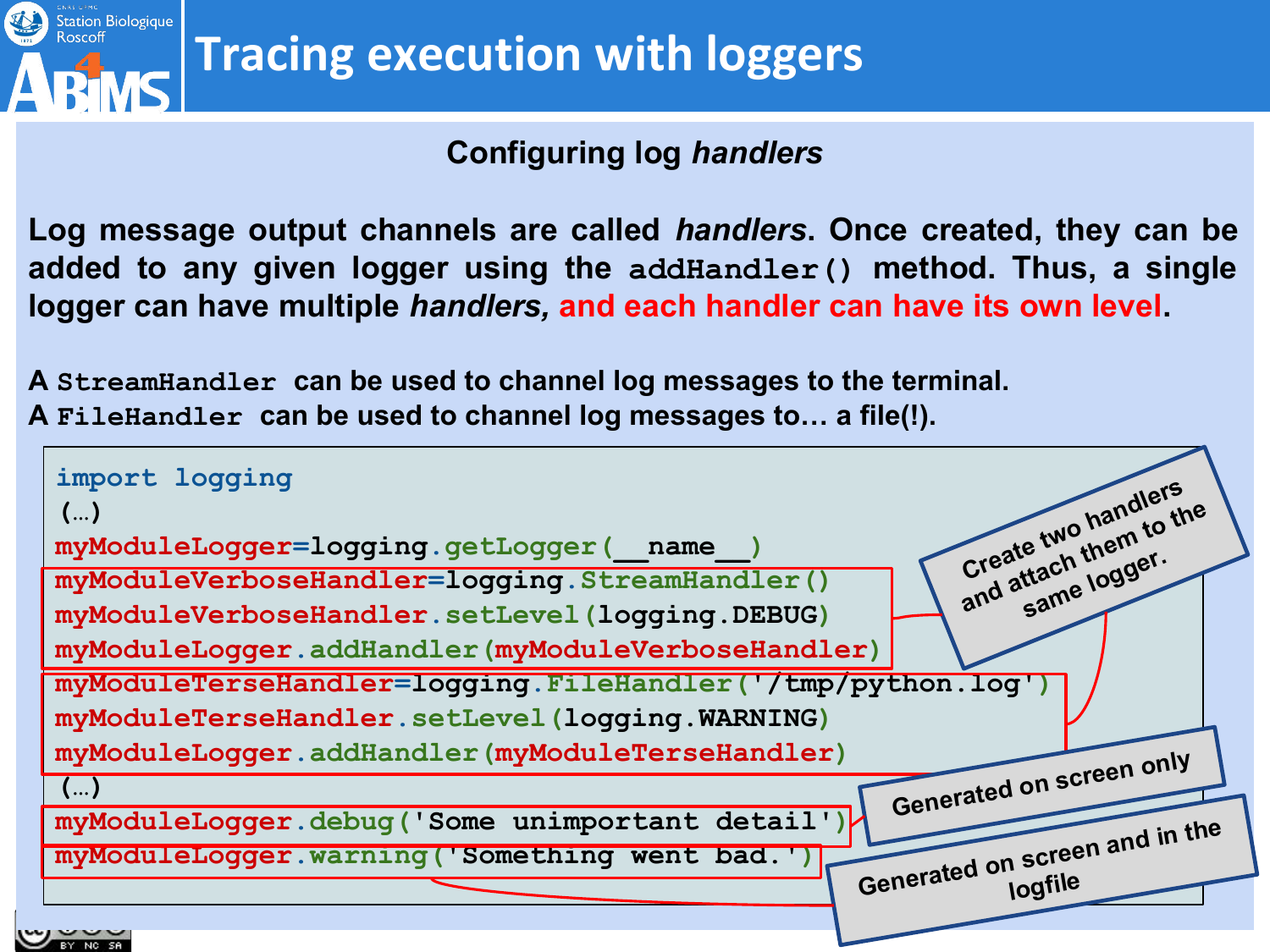

#### **Formatting log messages**

**The actual format of the log messages is managed by Formatters. Formatter constructors take a single argument: a string describing how to format the log messages, which may contain "variable-like" fields which will be replaced dynamically.**

| $%$ (msg)s     | The message transmitted by the call to the logger                              |
|----------------|--------------------------------------------------------------------------------|
| $%$ (asctime)s | A human-readable representation of the date/time of the log message generation |
| $%$ (name)s    | The name of the logger used to send the message                                |
| %(lineno)d     | The line number on which the call to to the logger was made                    |
| %(levelname)s  | The string representation of the level of the message                          |
| %(funcName)s   | The function in which the call to the logger was made                          |
| %(filename)s   | The file name in which the call to the logger was made                         |

**myModuleLogger=logging.getLogger(\_\_name\_\_) myModuleStreamHandler=logging.StreamHandler() myModuleLogger.addHandler(myModuleStreamHandler) myModuleStreamFormatter=logging.Formatter("%(asctime)s-%(name)s-%(msg)s") myModuleStreamHandler.setFormatter(myModuleStreamFormatter) Defines a specific format of log messages** 

**for this handler**

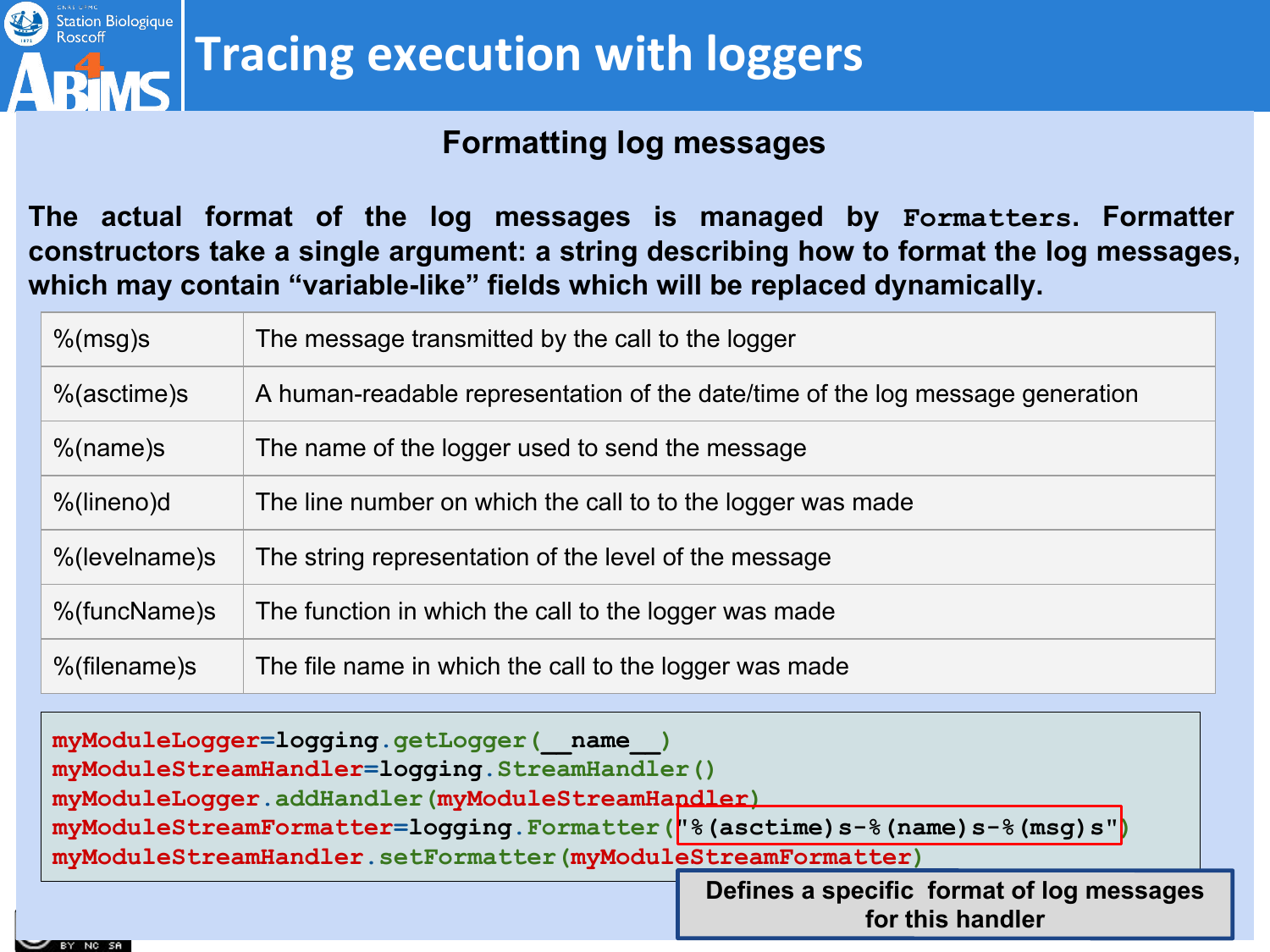

**Setting the log level**

**Log message filtering according to the log level happens in two locations:**

- **1. Inside the logger instance itself**
- **2. Inside every handler**

**In order for a message to be generated, its level must be at least the one defined for the logger. Only then will the message be passed to each handler which, in turn, proceed to the actual generation or decide to ignore it (depending on their level configuration).**

**As a rule of thumb :**

**Set the log level both in the logger(s) and in the handler(s)**

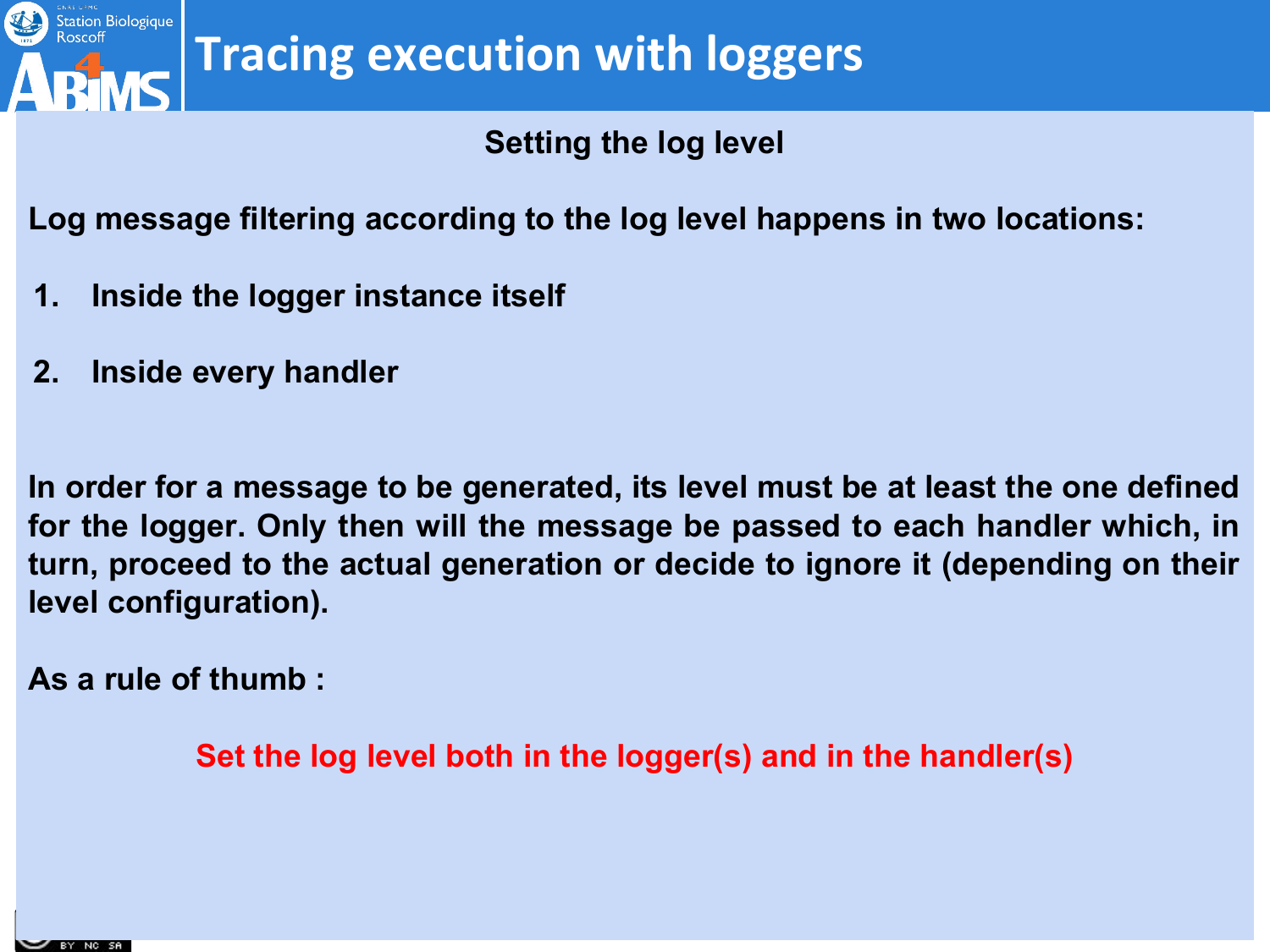

#### **Logger configuration "inheritance"**

**Logger configurations are "inherited" between loggers based on their names: a logger called sampleModule wil be considered a parent logger for a logger called sampleModule.SampleClass.**

**If no extra configuration is performed on the sampleModule.SampleClass logger, it will behave exactly as the sampleModule logger.** 

**This allows for very simple and powerful logging strategies: one logger at the module scope, another logger at the class scope, and another at the method scope. All sharing the same characteristics but customizable at will.**

**There is always a logger at the root of the logger hierarchy named "root"** 



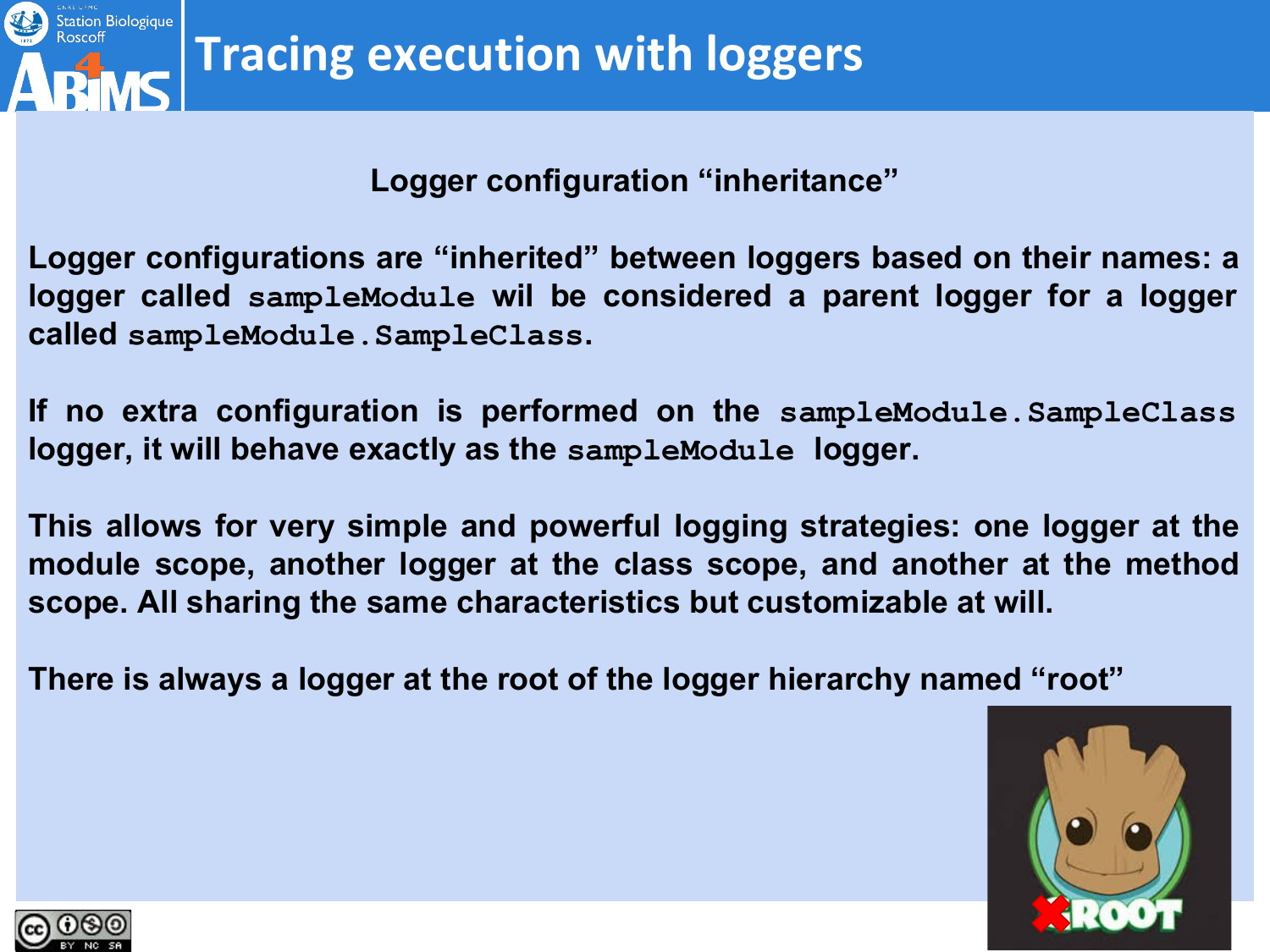

### **Exercise 7**

- **- Copy the contents of directory src/ex206 into directory src/ex207**
- **- Add loggers to the cyanosequence.py method:**
	- **- generating a debug() message each time getAllStrainNames() is called.**
	- **- generating a warning()message each time the strain is missing from the sequence identifier.**
- **- Add loggers to the unit test methods:**
	- **- generating an info() message at the beginning of each test method call.**
- **- Configure the loggers to :**
	- **- Send all cyanosequence.py log messages to the terminal.**
	- **- Send all unit test log messages to a log file with the date/time information.**
- **- Run the tests using ../../data/fasta/cyanorak\_complete.fna**

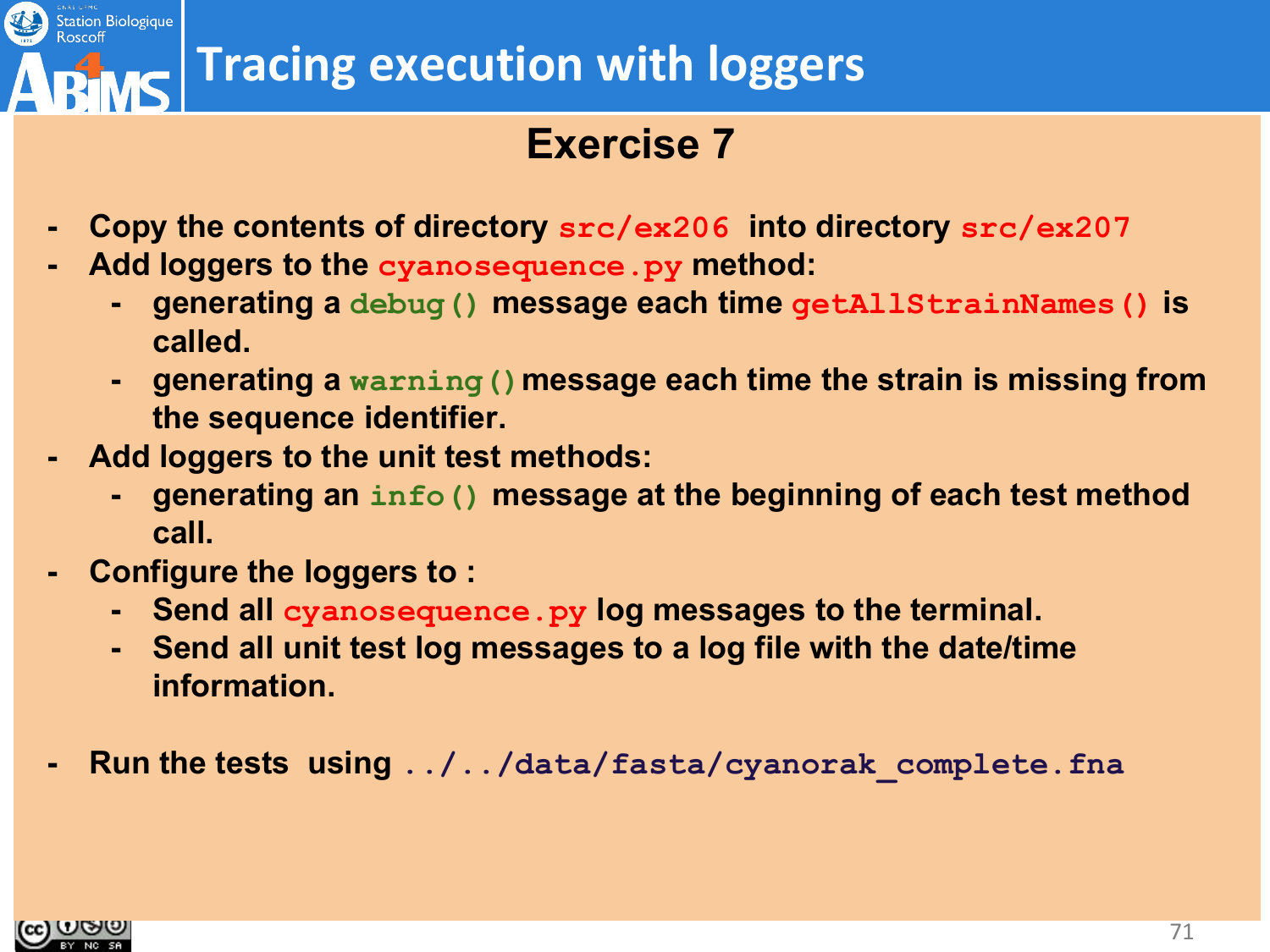

# **Object Oriented Python**

- 0. A Quick Refresher
- 1. What is Object Oriented Programming ?
- 2. Designing Classes & Implementing Methods
- 3. Using Inheritance
- 4. Unit Testing Your Code
- 5. Handling Exceptions
- 6. Tracing Execution With Loggers
- 7. Debugging under PyCharm

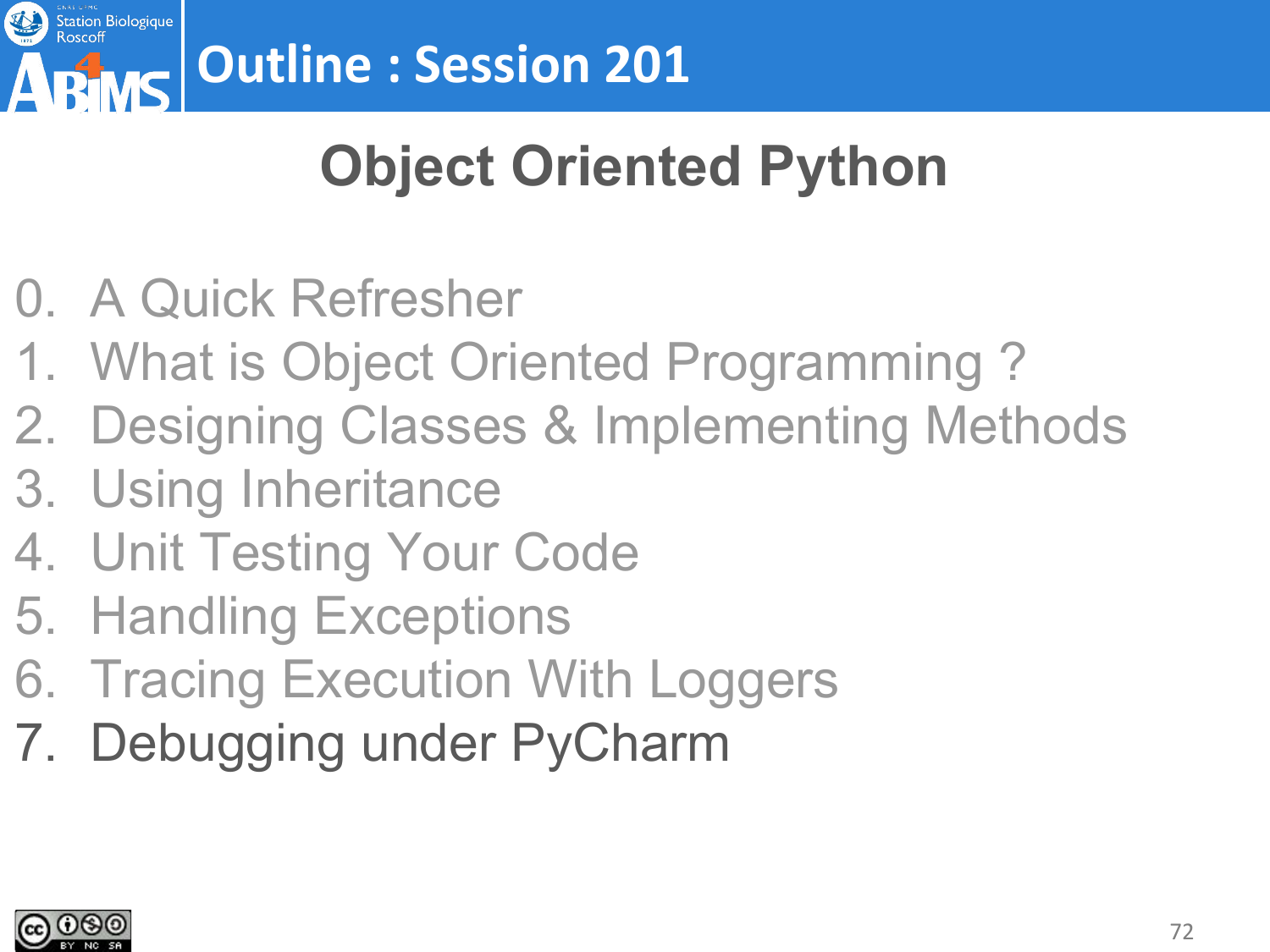

## **A final word on debugging**

**We already learned about three techniques enhancing confidence we may have in our code :**

- **- Logging : we can follow (to a certain extent) what's going on in our code.**
- **- Exceptions : we can try to intercept and handle events that otherwise cause our program to crash**
- **- Unit testing : we can assess that our code does what it says it does**

**However, our code can still expose some unexplained behaviour : program crashes, missing or inconsistent results.**

**We need tools enabling us to debug our code, a.k.a, interactively inspect our programs while they are running**